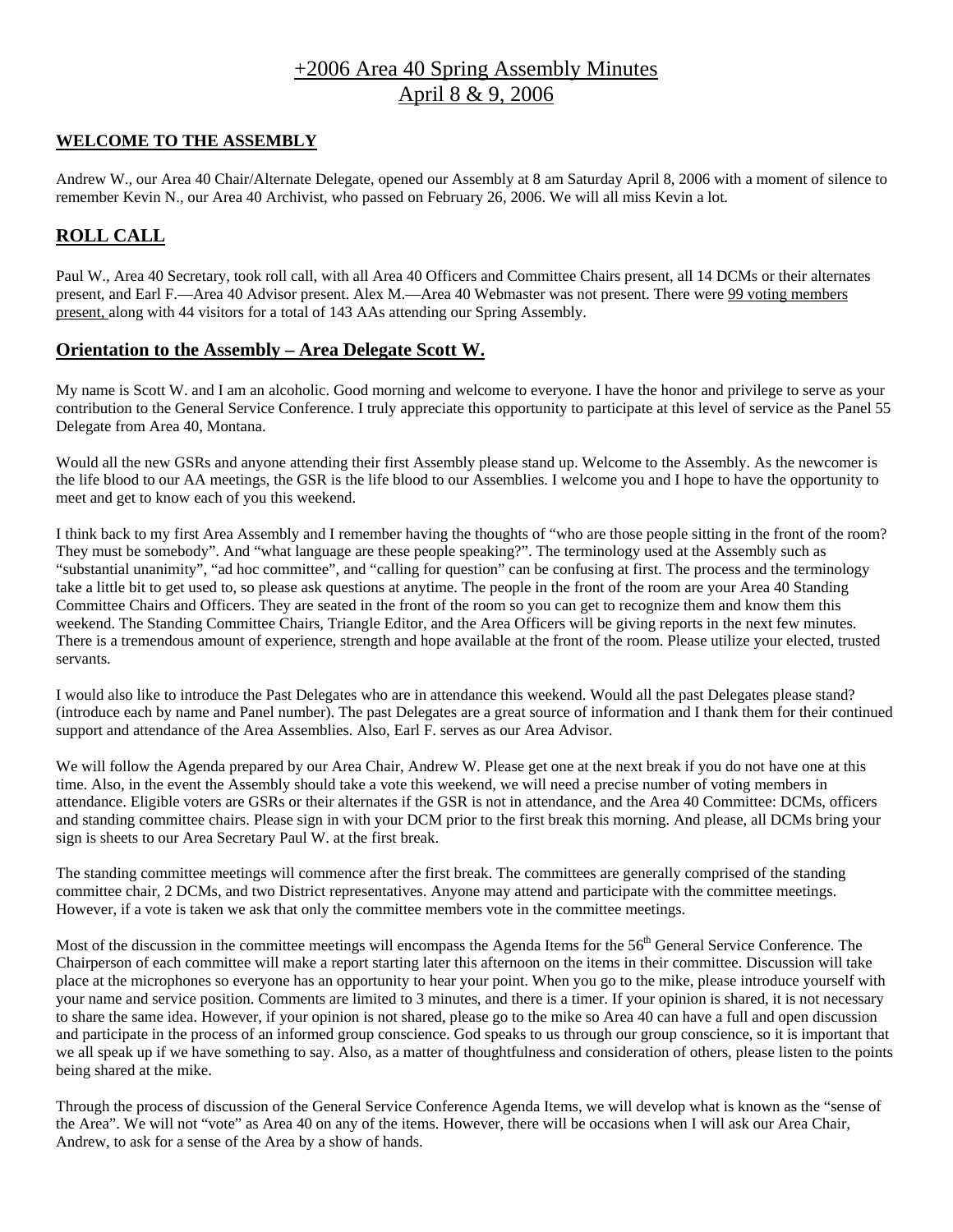In addition, there are Agenda Items that pertain to Area 40. The items may come out of committee as a "recommendation". This translates as a made and seconded motion from the committee to the Assembly for discussion prior to a vote. The floor will be open for discussion, again please use the mikes. When a recommendation comes to the Assembly floor, it will require a 2/3 majority. In the event a motion passes, the floor will be open for minority opinion. Anyone who voted in the minority is encouraged to go to the mike and state their view. Alcoholics Anonymous values the minority opinion and we take the time to allow the minority to express their thoughts before we go on to the next item of business.

The floor discussions and votes will follow a loose interpretation of Robert's Rules of Order. Andrew will have final say on interpretation of Robert's Rules of Order and final say on any question of procedure.

There are two workshops for those who do not attend the committee meetings. Please review the weekend agenda for details. I would enthusiastically encourage you to attend either the committee meetings or workshops. Your group sent you to the Assembly as their GSR—General Service Representative to be of service. Please participate in all of the Assembly activities and Represent your Group.

This evening at 7pm after our dinner break, we will elect a new Archivist. For those who are not aware, our Archivist Kevin N. passed away on February  $26<sup>th</sup>$ . With his passing, our Fellowship and Area 40 lost a great friend, great member of our Society, and a trusted, willing servant. His presence at these Assemblies has been a constant for many years and he will be missed.

In addition, this evening there will be two breakout sessions: GSRs and DCMs. There are "Ask it Baskets" in the back of the room. Please put your questions in the baskets and plan on attending the breakout sessions so you will have the opportunity to share your Group or District's experience. Also, Service Manuals are available at the Literature Display. The Service Manual will be used as a point of reference this weekend. Please get one; the cost is only \$2.50.

Also located in the back of the room are the Birthday and Group contributions to the General Service Office envelopes. I brought enough for everyone—so please do not be bashful about grabbing a handful or two to take back to your Home Group and Districts.

Tomorrow morning starts with Roundup Reports, Intergroup Reports, a report on the WCRAASC that was held in Minneapolis, and a report on the WCRF that was held in Great Falls this past September.

After the reports, we will have two past Delegates share with us: Ed M. and Mark S. I look forward to hearing from both past Delegates tomorrow. Their experience, wealth of information and willingness to continue to be of service sets a high mark for all of us to emulate.

After the past Delegate sharing, we will continue with committee reports and if time permits, we will have opportunity for general sharing prior to our adjournment at noon tomorrow.

Again, I want to welcome the new GSRs and the visitors to the Assembly. I hope and pray this weekend is as informative and enjoyable as I anticipate it will be for me. I have been attending Assemblies longer than I have been sober and the discovery of how big AA is continues to amaze me. That process of discovery started with my first Assembly and I am sure will continue through this weekend.

Are there any questions? If I can be of assistance at anytime, please ask.

## **Area Chair/Alternate Delegate's Report**

Dear Area 40, Welcome to the Spring Assembly for 2006. I especially want to welcome all you who are attending your first Area Assembly. I know that it can be confusing the first time that you participate in an Assembly. We all appreciate your willingness to be of service.

After the Fall Assembly last year, I had the privilege of attending the West Central Regional Forum in Great Falls. Many Area 40 folks, especially the folks from Great Falls, did a great job of hosting the folks from the General Service Office (GSO) and AAs from all over the West Central Region. I came back to Great Falls later in the year to attend the district meeting for District 41. That was the fourteenth different district that I visited last year. I was able to attend a couple of meetings for a few districts. Thank you all for giving me some of your time at your district meetings.

Since last Fall Assembly, the agenda for this Assembly has been developing. A number of DCMs, a couple of Area 40 officers, and a few individual Area 40 AA members sent me items before the February  $1<sup>st</sup>$  deadline. Scott sent me a copy of the agenda items for the General Service Conference (GSC) as soon as he received them from GSO. I then used these to put together our agenda for this conference. I sent copies of the agenda to all of the Area 40 officers, committee chairs, and DCMs. I also sent a copy to the Triangle Editor and our Web Master so they could put a copy in the Triangle and on the web, respectively. Those of us who were able to attend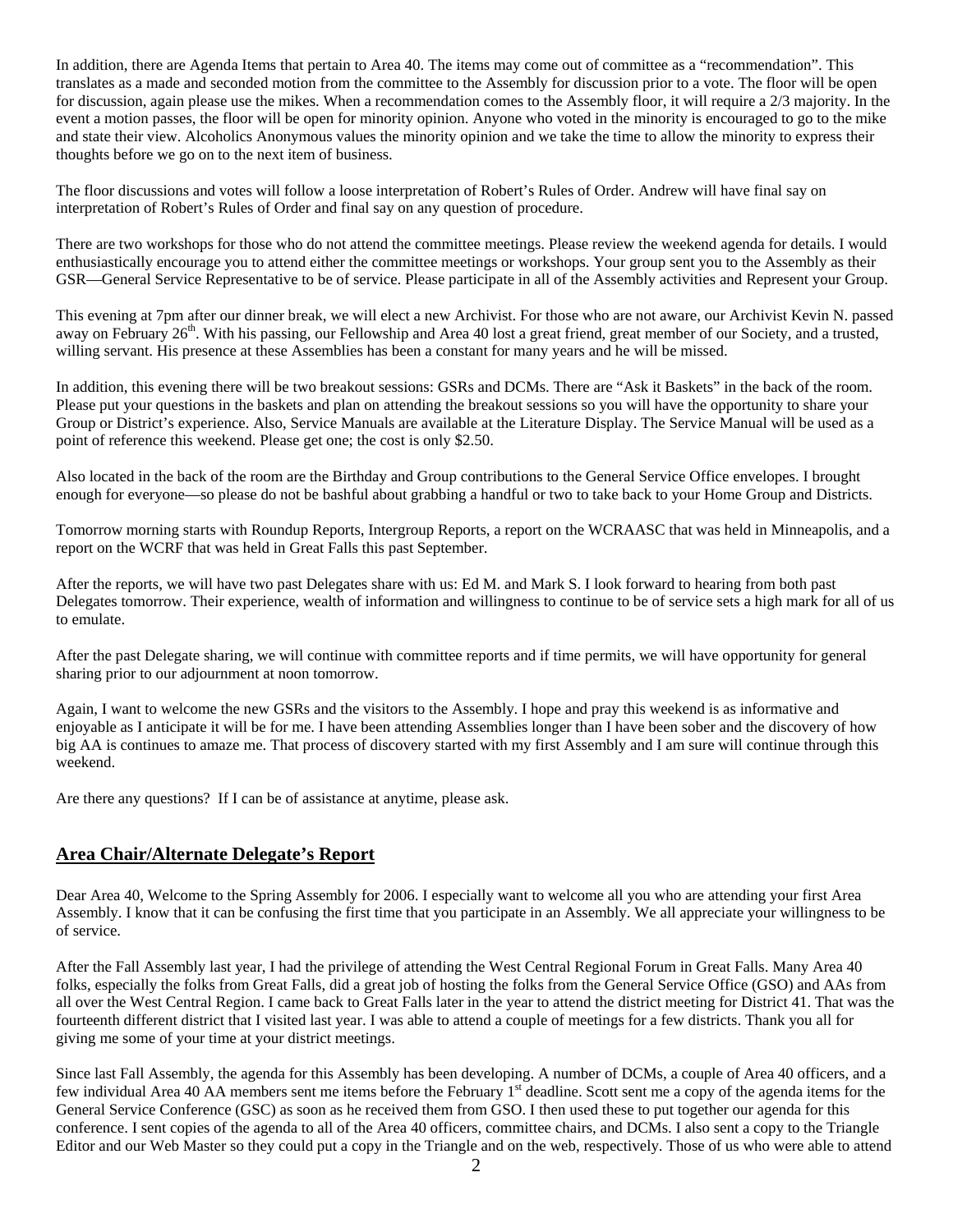the 2006 West Central Regional Alcoholics Service Conference in Minneapolis had our first opportunity to discuss the GSC agenda items with folks from all over our region.

Since the WCRAASC, we have had 3 pre-assemblies over four weeks. I attended the pre-assemblies in Hamilton and Great Falls. I apologize for missing the pre-assembly in Billings. I thought it prudent not to leave my wife alone during the weekend we had to move out of our home (more on that in a moment). All of the pre-assemblies helped us become more informed on the agenda items. We will discuss all of our agenda items here at this assembly, but there are only a few that we might actually vote on. We will take a sense of the area on many of the items so that Scott can take that information with him to the General Service conference in New York where he will actually vote on many of these items.

I want to remind all of you that we encourage your participation. Please participate in the discussion. If someone else has expressed your thoughts on the topic, then there is no need to share them again. If, however, you have a point to make that has not been expressed, or if you have a question that has not been asked, then please do go to the microphone and add it to the discussion. We put the time in to discuss the agenda items and examine how we operate because Alcoholics Anonymous is so important to us.

I have moved back to Missoula due to a change in my wife's employment. My new address is:: 3214 Cummins Way, Missoula, MT 59802. I hope to start living there very soon.

Yours in love and service, Andrew W.

## **Area 40 Secretary's Report**

Hi everyone. I'm Paul W., alcoholic, and your Area 40 Secretary. Welcome to all here at this Assembly, and a special welcome for those of you here for your first time. Please visit with me during this weekend if I can be of any help to you, and for any of you that may be interested in being Area 40 Secretary—we have elections this September for new Area 40 Chairs and Officers for 2007 please ask me just what does the Secretary do for Area 40? I will be glad to fill you in on my duties that I have learned so far.

All Area 40 Chairs, Officers, and District Committee Members, please give me Two Copies of your reports given this morning. I will also need Two Copies of the minutes taken during your "Standing Committee Meetings" which will be taking place this morning and continuing later on this afternoon. Thank you in advance for your help. DCMs, please complete your "Group Member Voting Registration Forms" that were on your tables this morning, and return these to me during our first break. We can then establish total voting members present, a substantial unanimity, and a quorum should voting be necessary this weekend. Those eligible to vote during Assembly are DCMs or their alternates, GSRs or their alternates, but Not both, and our Area Chairs and Officers. Thank You.

Following are the motions and their outcomes from our Fall Assembly 2005.

1). This motion is from the Public Information Committee: "The Public Information Committee recommends that the current Policy and Procedures document be made available to the Area on the Area website, and that updates and revisions will be the responsibility of the Archives committee after each Assembly. Corrections to the Policy and Procedures document need to be submitted to the Area Chair for furtherance to the Archives Committee in accordance with Area Timelines to be included under the Committees agenda". **Motion voted on and passed.**

2). "The Public Information Committee recommends that the following procedure be put in place for handling Area 40 committee chair's emails. For those chairs who do not have email, it will go to the Area Chair or his designee. **Motion voted on and passed.**

3). "The Archives Committee recommends that the Archives Committee conduct, with the Area Archivist and the Area Advisor, an update of the Past Actions Document—to insure the applicability of any Past Actions, and to insure the historical position of certain Past Actions. This review will be conducted during the second year of each rotation". **Motion voted on and passed.** 

4). This motion is from the Archive Committee: "That Area 40 sponsor Area Workshops, which would follow a "Forum" model, be no more than one day in length with a maximum of three presenters. The Area Advisor shall serve as the Area 40 Workshop Coordinator, and will be responsible for dividing the state into 4 quadrants, and establishing a schedule of two workshops per year between May and October. The local DCMs involved shall be consulted about time, place, and topics to be covered. The Area 40 budget shall have a line item allowing up to \$1000 for each workshop. If an alternate workshop coordinator is needed, it should be a past Delegate. The Workshop schedule shall begin in 2006". **An amended motion, which follows, was made before the previous motion could be voted on:** "That Area 40 hold 2 workshops per year per the ad hoc Committee's recommendations given at the Spring 2005 Assembly". **Both the amended motion and the previous motion were voted on, and they both failed.** 

5). This motion is from the Finance Committee: "Consider the proposal that Area 40 submit the following Agenda Item to the 2006 General Service Conference: "Consider the addition of a reference to the publications *AA Guidelines: Finance,* and *The AA Group Treasurer* in the pamphlet *Self-Support: Where Money and Spirituality Mix*. **The motion was voted on and passed.**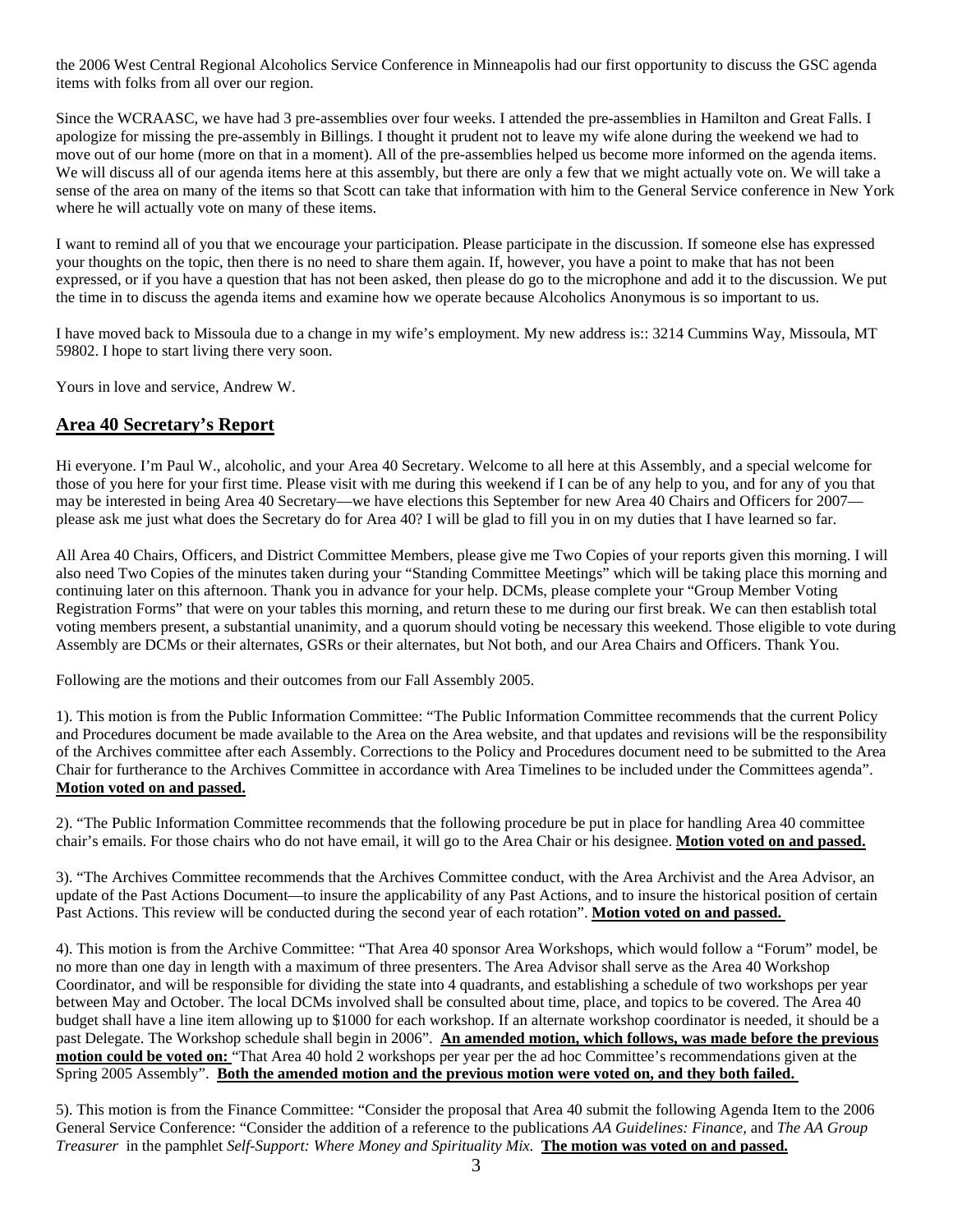In closing, there is a 5-minute time limit for our Area 40 Chair's, Officer's, and DCM's reports. Three minutes time are allotted for responses from the floor microphones. Thank you. The "Ask-It-Basket" used for questions during the GSR and DCM Breakout sessions later this evening are by the water cooler at the back of this room. Please put your questions in the baskets. Thank you for help in making this a great Assembly.

Yours in Service, Paul W.

ps—DCMs, please finish with your District's Group Information Changes, and mail them to the General Service Office as soon as you can. Thank You.

## **Area 40 Treasurer's Report**

Area 40 is in excellent financial condition. Generous contributions from the groups have kept the treasury full and allowed us to carry out activities planned for the first three months of 2006.

The Year to Date financial statement is available by the front door.

As a reminder to take back to your group treasurers, the mailing address for Area 40 treasurer until December 31, 2006 is:

Area 40, Inc. PO Box 495 Helena, MT 59624

In Service, Sid G.

## **Triangle Editor's Report**

My name is Carole, and I'm an alcoholic. I am currently serving as your Area Newsletter Editor. Since I began my term in January 2005, eleven issues of the "Triangle" have been published. My sponsor, a past Triangle editor, suggested I make a schedule of themes, which I did and provided to the Area Committee. Thus far, I have stuck to the schedule and it seems to be working out very well.

The theme schedule typically involves participation from the Committee Chairs who have participated fabulously by submitting articles and encouraging District Committee Chairs to participate as well. Thanks to all of you who have submitted articles and/or encouraged others to submit articles.

All groups in Area 40 receive the Triangle regardless of their ability to pay for their subscription. In February 2005, twenty-eight groups had paid subscriptions. As of April 6, 2006, seventy-six groups are self-supporting by having paid subscriptions. Thank you. Thirty-three percent of groups receiving the Triangle have paid subscriptions.

Just for kicks, I recently computed the percentage of groups with paid subscriptions by District. Let's have a round of applause for District 31. Sixty-three percent or 5 of 8 groups have paid subscriptions. I have provided each DCM with their percentage of paid subscriptions.

The best thing about updating your subscription is that I get an updated mailing address for your group. Even if your group can not pay the subscription, provide me with an updated mailing address.

If you do not believe your group is receiving the Triangle, please see me and we'll see who is receiving it or if we need to get you added to the list. Please remember that the purpose of the Triangle is to serve as a communication vehicle for the Area. Therefore, please share it with your groups. Some groups even have subscriptions for 2 copies.

I have placed copies of the most recent issue in the back of the room. Please take one only if your group has not received a copy.

In 5 months you will be seeing a new Triangle Editor. If you or someone you know is interested in the position, please talk to me. I will share with you what the job involves and how much fun it has been.

Thank you for giving me this great opportunity to serve you. Carole B., Area 40 Triangle Editor.

## **Area 40 Archives Report**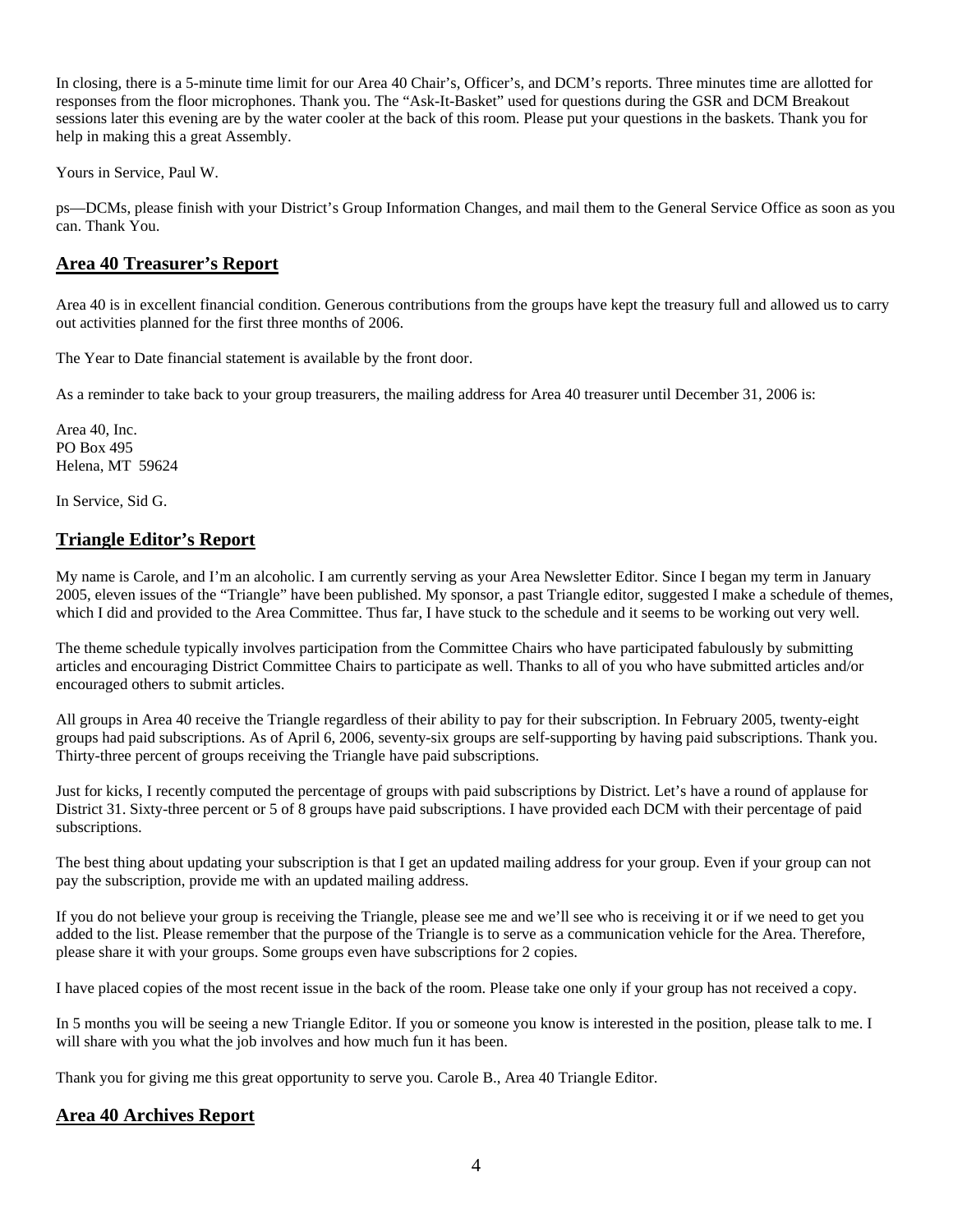Greetings to you all. A special welcome if this is your first assembly, and welcome back if it isn't! I am Dennis O., your Area 40 Archives/ Structure Chair.

We note with sadness the passing of our Area 40 Archivist, Kevin N. This weekend I expect we will be discussing his replacement. As this discussion unfolds, I hope you will carefully consider our options and the people who may be interested in Kevin's replacement.

This weekend our committee will be discussing a couple of agenda items for the General Service Conference, and four items of interest to Area 40. Two Area 40 Structure items look like repeats from last Fall's Assembly, and they are. The one recommending adoption of a revised Policy and Procedures Document for Area 40 was basically held over. The agenda item recommending Area 40 sponsorship of a couple Area-wide workshops each year was defeated last Fall. But District 91, the group which originated the idea thought it was worthy of reconsideration. So the necessary steps were taken to put this item on the agenda again, beginning at the group level, thru district, to the Area Chair, and to our committee, and later this weekend to you. The other two agenda items have to do with inviting past Delegates to the Assembly on a rotational basis.

Last October, I participated in a District Archives workshop in Helena, and greatly enjoyed it. Thanks to all who contributed for the success of that gathering.

Also, it was around October that my computer got so full of cyber sludge that it simply gave up and for all purposes, died. So be it. Emails will not get to me. But my mailbox is PO Box 214, Bigfork, MT 59911. My phone # is 406-837-6767.

In love and service to you all, Dennis O.

## **Area 40 Corrections Facilities Report**

Since the Fall Assembly my travels have included attending a District 61 Workshop in Helena in December, and three pre-assemblies that occurred this past month. I have also attended an average of two AA meetings per month in the Men's Prison at Deer Lodge, an average of three AA meetings per month in the Forensics Unit of the Montana State Hospital at Warm Springs, and I have brought a monthly speaker into WATCH at Warm Springs each month. Thank you to all the speakers who have shared their experience, strength, and hope at these speaker's meetings. Please contact me if you are interested in speaking at WATCH on the third Thursday of the month at 2:30 in the afternoon.

The Pink Can Fund continues to provide literature to inmates across Area 40 who could not otherwise get any AA literature. Since the Fall Assembly, I have received \$3,994.77 from four different districts, six different groups, and from money sent to our Area Treasurer to be passed along to the fund. I have placed fifteen orders to six different institutions in the same time period. The amount spent came to \$3,418.02. With those institutions that allow AAs to carry in orders, I place the orders based on the requests of those AAs. With the institutions that demand direct delivery to their institution, I rely on the staff to tell me their needs. I will submit a detailed report of this account to the Area Secretary to be included in the minutes. Any group or person wanting information on the Pink Can Fund may contact me and I would be happy to supply that information. Any group or person wishing to contribute money to the Pink Can Fund can send money to me. Also, anyone needing help, financial or otherwise, in providing AA literature to their local correctional facility can contact me. I also have information on the Corrections Correspondence Service, where AAs on the outside are put in touch with AAs on the inside for the purpose of writing letters to each other.

The biggest challenge remains the Men's State Prison in Deer Lodge. It has given me an abundance of opportunities to employ, or at least try to employ, various aspects of my AA program. In November I had a large literature order sent to the prison. The prison called in January and said they never got it. So I immediately had a small order sent to the prison to see if this was a one-time incident or the start of a trend. The prison called me and said that order never showed up either. Last week the prison called me and said they found both orders in the warehouse and that the books will be distributed to the Freedom Group members. In the meantime, a member of my home group, who is employed at the prison, has volunteered to physically take the next order into the prison and see that it gets properly delivered, so we will try that. Regarding the meetings, after three months of no meetings, we were allowed to bring meetings back into the prison in October. They have taken place every Saturday since then, except Christmas Eve, when the prison was in "lockdown". But on Thursday, two days ago, the prison called me to say that the meetings are again cancelled until further notice, and that includes this afternoon's scheduled meeting. The prison administration is now requiring that a staff member be present in the meetings and the inmates who are members of the Freedom Group, the inside AA group, are refusing to conduct meetings with a staff member present. So until this is resolved, there will be no meetings. I have already notified those involved of this new incident and I will immediately contact those involved as soon as we are allowed back in. The Mini-conference is currently scheduled for July  $8<sup>th</sup>$ . However, this is the third different date I have been given in the last five weeks, and with the current problem with meetings, I have no idea if that date will hold up, or if the Mini-conference will even happen. As of now, only currently carded sponsors will be allowed in, and this conference will be a "Recovery Conference" instead of an "AA Conference" as it will also include inside NA and GA members. I will pass on any new information as soon as I receive it. And finally, after asking many times that the prison inform me of any scheduled orientations, an orientation was held in February without my being notified. I regret this lost opportunity to get new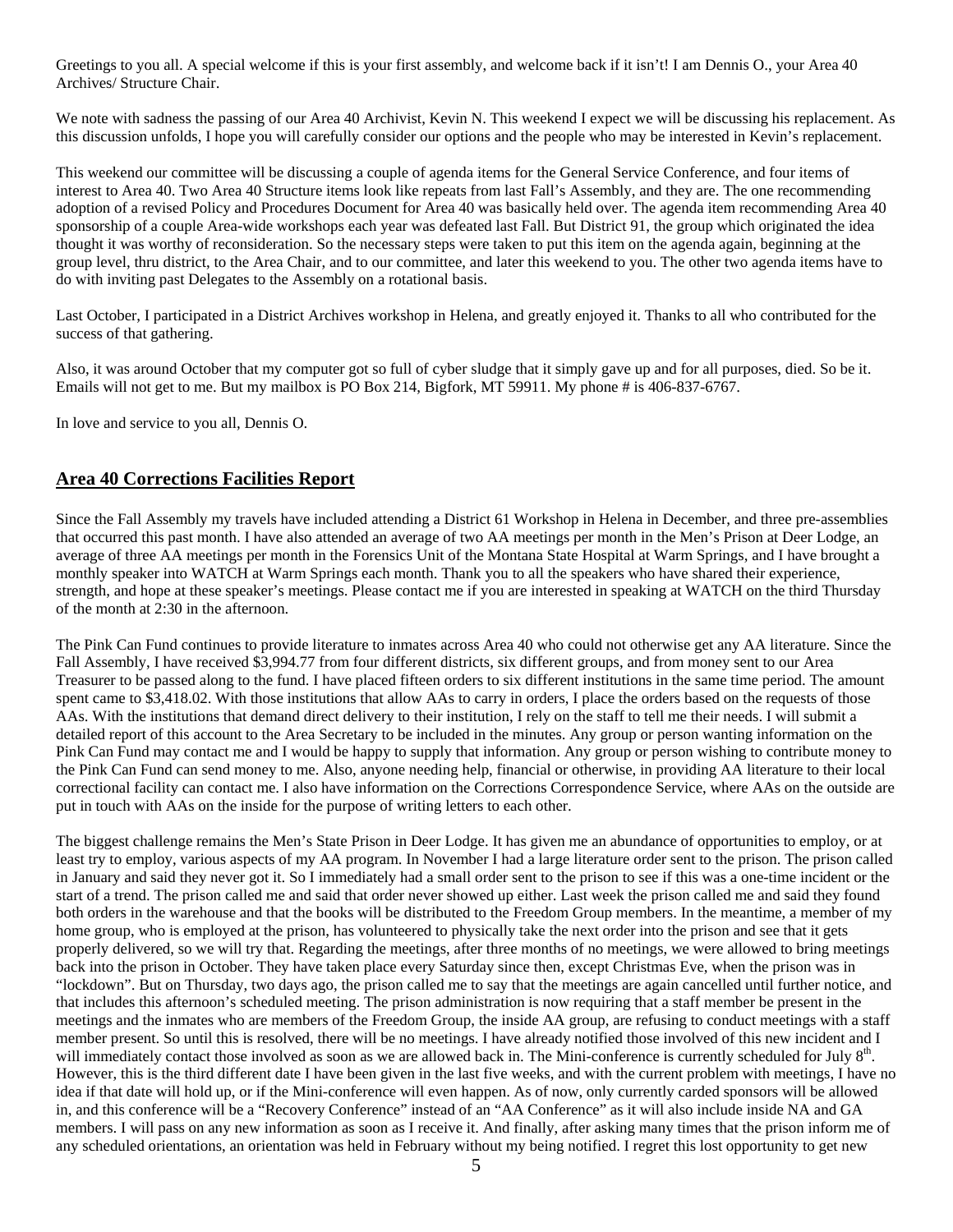AAs involved, and have pleaded to be informed of the next orientation. Thank you to all those involved for your continued patience in trying to carry the AA message inside this institution.

With the exception of the Men's Prison in Deer Lodge, literally all AA service work being done at correctional facilities in Area 40 is being carried out at the district and group level. A few very dedicated AAs are making sure that the still suffering alcoholics in these institutions get to hear AA's message of hope on a regular basis by going into these institutions. These AAs, along with the district corrections chairs who coordinate it, are a huge asset to our Area. I thank you for all your efforts.

In closing I just want to say thank you for the opportunity to serve, and if anybody needs any help with their Correctional service work at the district, group, or individual level, please let me know. Following is a summary of the Pink Can Fund.

#### PINK CAN FUND === 9-16-2005 to 4 – 7- 2006

|                          |                       | <b>Group or Institution</b>    | $Check$ # | Amount | Deposit | Balance  |
|--------------------------|-----------------------|--------------------------------|-----------|--------|---------|----------|
| <b>Starting Balance:</b> |                       |                                |           |        |         | \$382.65 |
|                          |                       |                                |           |        |         |          |
|                          | 16-Sep Pad 'N Pencil  | "Pink Can" Can Labels          | 1016      | \$5.70 |         | 376.95   |
|                          | 20-Sep Deposit        | Malta Group                    |           |        | \$23.75 | 400.70   |
|                          | 20-Sep Deposit        | * See note below               |           |        | 286.21  | 686.91   |
|                          | 19-Oct Deposit        | Anaconda Traditions GRP        |           |        | 10.00   | 696.91   |
|                          | 19-Oct Deposit        | Serenity Group                 |           |        | 65.42   | 762.33   |
|                          | 19-Oct Deposit        | New Hope Group                 |           |        | 17.36   | 779.69   |
|                          | 25-Oct Deposit        | District 93                    |           |        | 100.00  | 879.69   |
|                          | 4-Nov World Services  | Men's Prison                   | 1017      | 255.22 |         | 624.47   |
|                          | 4-Nov World Services  | <b>WATCH Warm Springs</b>      | 1018      | 278.90 |         | 345.57   |
|                          | 4-N0v Deposit         | Anaconda Traditions GRP        |           |        | 11.00   | 356.57   |
|                          | 4-Nov Deposit         | New Hope Group                 |           |        | 10.00   | 366.57   |
|                          | 29-Nov Deposit        | District 93                    |           |        | 100.00  | 466.57   |
|                          | 29-Nov World Services | <b>WATCH Glendive</b>          | 1019      | 252.85 |         | 213.72   |
|                          | 7-Dec World Services  | <b>WATCH Glendive</b>          | 1020      | 155.76 |         | 57.96    |
|                          | 19-Dec Deposit        | District 72                    |           |        | 669.41  | 727.37   |
|                          | 22-Dec Deposit        | District 93                    |           |        | 100.00  | 827.37   |
|                          | 9-Jan Deposit         | <b>Anaconda Traditions GRP</b> |           |        | 15.00   | 842.37   |
|                          | 9-Jan Deposit         | New Hope Group                 |           |        | 7.75    | 850.12   |
| 12-Jan USPS              |                       | <b>Stamps</b>                  | 1021      | 7.80   |         | 842.32   |
|                          | 13-Jan World Services | Men's Prison                   | 1022      | 61.60  |         | 780.72   |
|                          | 13-Jan World Services | <b>WATCH Glendive</b>          | 1023      | 288.60 |         | 492.12   |
|                          | 20-Jan Deposit        | District 81                    |           |        | 629.47  | 1,121.59 |
|                          | 20-Jan Deposit        | District 93                    |           |        | 200.00  | 1,321.59 |
|                          | 22-Jan World Services | <b>WATCH Warm Springs</b>      | 1024      | 669.30 |         | 652.29   |
|                          | 22-Jan World Services | <b>MSH</b> Forensics'          | 1024      | 49.30  |         | 602.99   |
|                          | 25-Jan World Services | Men's Prison                   | 1025      | 8.60   |         | 594.39   |
|                          | 14-Feb World Services | Glendive Regional Prison       | 1026      | 115.94 |         | 478.45   |
|                          | 14-Feb Deposit        | <b>Anaconda Traditions GRP</b> |           |        | 8.00    | 486.45   |
|                          | 14-Feb Deposit        | Early Birds Group              |           |        | 222.96  | 709.41   |
|                          | 14-Feb Deposit        | Its in the Book Group          |           |        | 200.00  | 909.41   |
|                          | 14-Feb Pad 'N Pencil  | Order Blank Copies             | 1027      | 3.00   |         | 906.41   |
|                          | 2-Mar Deposit         | Anaconda Traditions GRP        |           |        | 35.00   | 941.41   |
|                          | 2-Mar Deposit         | New Hope Group                 |           |        | 13.82   | 955.23   |
|                          | 2-Mar Deposit         | District 93                    |           |        | 150.00  | 1,105.23 |
|                          | 16-Mar Deposit        | District 72                    |           |        | 294.04  | 1,399.27 |
|                          | 17-Mar World Services | <b>WATCH Warm Springs</b>      | 1028      | 20.50  |         | 1,378.77 |
|                          | 30-Mar World Services | Women's Prison                 | 1029      | 354.40 |         | 1,024.37 |
|                          | 30-Mar World Services | <b>WATCH Glendive</b>          | 1030      | 428.15 |         | 596.22   |
|                          | 30-Mar World Services | Men's Prison                   | 1031      | 462.40 |         | 133.82   |
|                          | 4-Apr Deposit         | District 93                    |           |        | 100.00  | 233.82   |
| $4 - Apr$                | Deposit               | Early Birds Group              |           |        | 205.58  | 439.40   |
| $4-Apr$                  | Deposit               | Anaconda Traditions GRP        |           |        | 20.00   | 459.40   |
| 6-Apr                    | Deposit               | District 91                    |           |        | 500.00  | 959.40   |
|                          |                       |                                |           |        |         |          |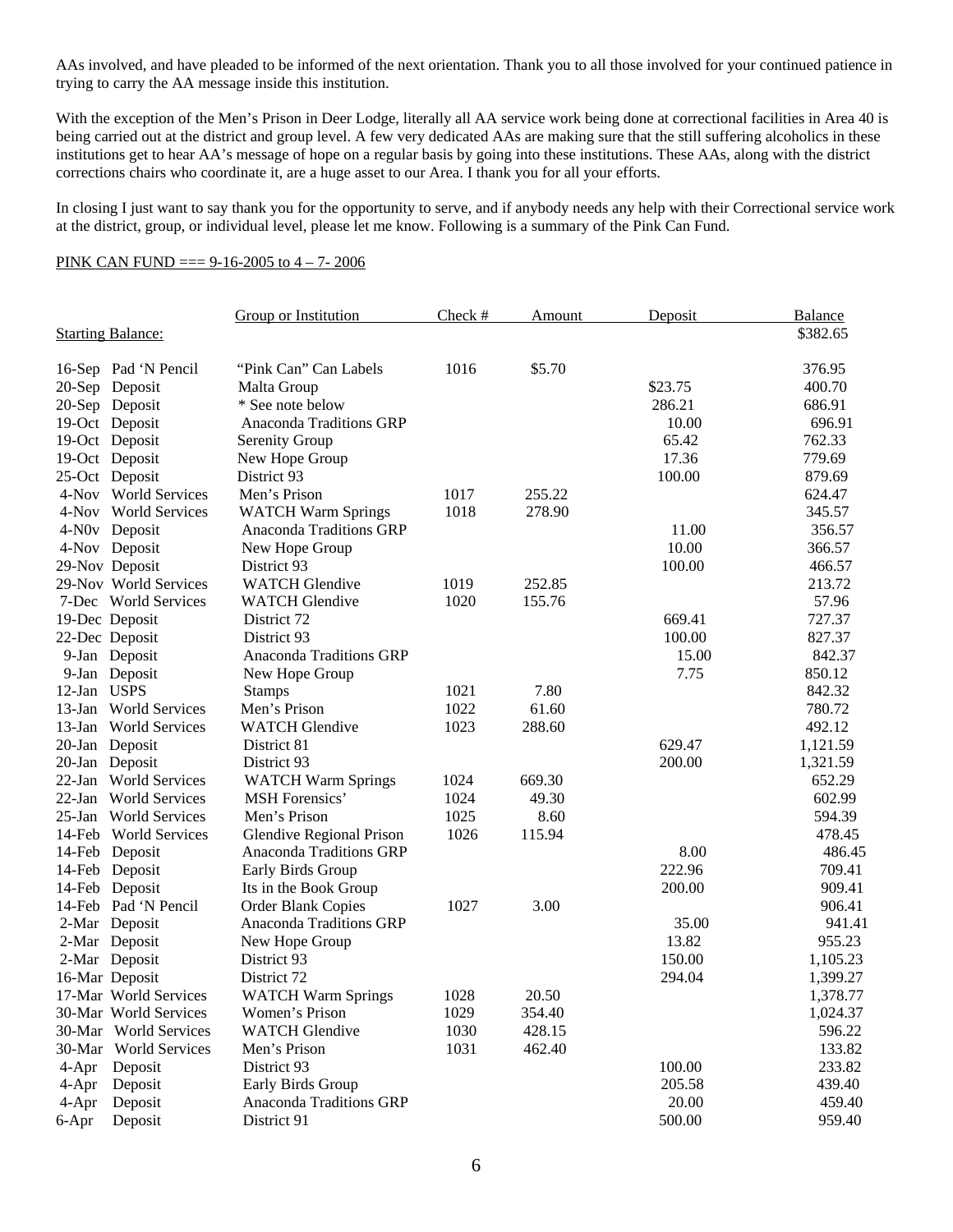\*--Donations sent to Area Treasurer and passed on to me.

Total Donations by District and Group--- District 72: \$963.45; District 81: \$629.47; District 91: \$500.00; District 93: \$750.00; Anaconda Traditions GRP: \$99.00; Early Birds GRP: \$428.54; Its In The Book GRP: \$200.00; Malta GRP: \$23.75; New Hope GRP: \$48.93; Serenity GRP: \$65.42; \* Donations Sent To Area Treasurer And Passed On To Me: \$286.21; TOTAL: \$3,994.77

Spending by Institution: Men's Prison: \$787.82; Women's Prison: \$354.40; WATCH Warm Springs: \$968.70; WATCH Glendive: \$1,125.36; Glendive Regional Prison: \$115.94; MSH Forensics Unit: \$49.30; USPS-Stamps: \$7.80; Copies: \$8.70; TOTAL: \$3,418.02.

## **Area 40 Cooperation with the Professional Community Report**

Welcome everybody, especially those attending their first Area Assembly. I'm Lloyd B., alcoholic, and honored to be allowed to serve as your CPC (Cooperation with the Professional Community) Chair for Area 40.

The week of September 30-October 2, 2005 I was able to attend the West Central Regional Forum in Great Falls, MT. It sure was nice not having to drive over a thousand miles to attend a Forum!!! At the Forum I met in person some of the GSO staff. I also learned more about what GSO was doing. I also attended a CPC Workshop.

In October 2005 I was invited to Bozeman for a Professional luncheon. It was well attended by professionals from several fields of work. District 72 did a wonderful job of presenting AA to the professionals attending. The rest of the winter was fairly quiet with nothing but phone calls for me.

For the weekend of March 3-5, 2006, it was off to Minneapolis, Minnesota for the West Central Regional AA Service Conference. While there I heard sharing on the General Service Conference Agenda Items from the 8 Areas-in 7 States- in the West Central Region. I also attended the PI/CPC breakout session. March 11 found me in Billings for the pre-Assembly. March 19, I went to Shelby for a CPC Workshop, but due to bad weather, only one person showed up. I was able to drop off some literature while there, and I also had coffee with three AA members before heading back home. I was also assured that I would be invited back to do another workshop!!

March 25 I attended the pre-assembly in Hamilton, and April 1, I attended the pre-assembly in Great Falls.

The Area CPC Committee is asking for sober Lawyers in AA who are willing to be Temporary Contacts for lawyers getting assistance from the State Bar Association's Program. The State Bar contacted us to see if we could do this. If we get enough willing Temporary Contacts, The State Bar will provide our CPC Committee with the name, address, and phone number of a lawyer who might want to check out the AA program. We would give this name to a sober lawyer in AA who is near this potential newcomer. The Temporary Contact would introduce the lawyer to AA by taking them to meetings, sharing one on one , and offering to be a temporary sponsor. If you are a sober lawyer in AA and would like to participate in this new program, contact Terry S., DCM for District 61, Helena, and he will put your name on the list. Thank you for participating.

Yours in Love and Service, Lloyd B., Area 40 CPC Chair

## **Area 40 Grapevine Report**

Welcome back to another Spring Assembly. Soon after the Fall Assembly, I attended the West Central Regional Forum in Great Falls. That was really a great experience for me. I got to meet many of the people who work at our General Service Office in New York City. Some are alcoholic and others are not. I got to participate in the Grapevine session as well as many others. I learned a lot and got reacquainted with people from other states in our Region who I'd met before. I also got to meet new people. One of the high points for me was hanging out with Robin, the Executive Editor of the Grapevine. I brought back the **Grape ball** that we used for the kick-off meeting. It was a gift from the Grapevine staff to Area 40 for hosting the Forum.

In January, I talked with Janet, the office manager at the Grapevine. She told me that there are a lot of internal changes that are going to take place soon with the magazine. They're hoping to boost circulation by updating the look and some other parts of the publication. They are also working with a new printing company which is able to send out the magazines sooner so that the subscribers receive them in a timelier manner. I've noticed that my copy now comes in different packaging.

As of the February issue of the Grapevine, there were 604 subscriptions in Montana. There are 8 Districts that have Grapevine reps who have registered with GSO. Janet thought that wasn't very many, but when I told her there were only 14 Districts in our Area, she thought that was a pretty good percentage. The other statistic Janet gave me is that there are only 2 groups in our whole Area that have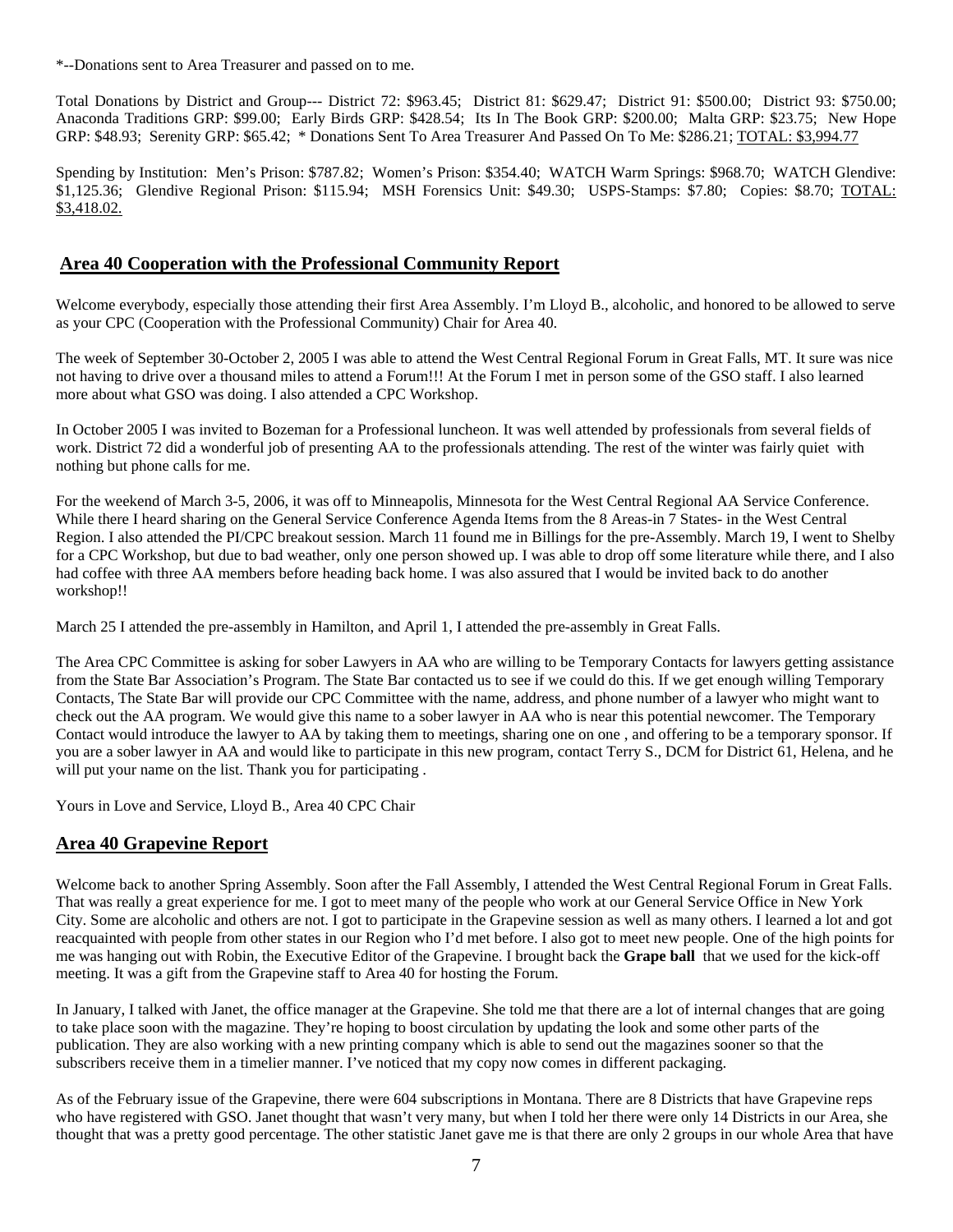registered Grapevine reps. Please encourage your groups to choose one. That's the main way that new subscriptions are generated. When group representatives register with GSO, they are sent materials to help them in their service position. If your group doesn't have a lot of members, the alternate GSR can take over the GVR position. It's also a good opportunity for a newcomer because there isn't a length of sobriety requirement.

In March, I participated in the pre-assemblies in Billings, and Hamilton. Both were well attended, and there were lots of good discussions about the agenda items. I was glad to have the input of others, and to learn more about what the other committees will be discussing.

Today, our committee will be discussing two agenda items for Grapevine. The one that we need to take a vote on is regarding a proposed book of La Vina stories from the last 10 years. The Grapevine office staff says that there has been a lot of interest in additional publications in Spanish. We also have four agenda items for our Policy and Admissions assignment, but nothing that will require a vote.

I know I'll learn a lot at this assembly—I always do. I hope you all have a good time.

Thank you for allowing me to serve, Gail M., Area 40 Grapevine Chair.

## **Area 40 Literature Chair Report**

Welcome everyone. My name is Louise, and I'm an alcoholic and serving as your Area 40 Literature Chair. We have several General Service Conference items to discuss this weekend in the Literature break out and one Area 40 Agenda Item, and I look forward and appreciate every ones input.

I did make it to two of the three pre-assemblies and would again like to thank everyone for their participation. Paula, from Missoula was gracious enough to attend the pre-assembly in Hamilton for me and Sean's help in Great Falls was a God send. I got sick Saturday morning and the extra help was appreciated. I was reminded of one of the miracles of Alcoholics Anonymous; how we can do together what I can't do alone.

For those who forgot since the last Area Assembly or for those who are here for their first Assembly, there is a literature display in the back of the room, so please take some time to see what we have available from AAWS. One section is for "display" only, but if you need a pamphlet or an order catalog, please help yourself.

The only additions to the display this assembly are the 2004 survey pamphlets and the matching cardboard display. I bought the cardboard display to insure we would meet our \$250.00 purchase but that was before I realized the Service Manuals went up in price. We would have been just fine.

There are plenty of service manuals available and they are \$2.50. We have gone back to the thicker paper so you will be able to read one side of a page instead of reading two sides (front and back) at the same time. The thicker paper is why the price increase and way worth the investment. If you don't have a service manual, I strongly encourage you to get one.

I received some information from Adrienne B., our Literature Coordinator at GSO, and one item of interest was a piece from the February/March Box 459. It is called "How Does Your Group's Literature Stack Up?" The opening line is "When newcomers to your group walk over to the literature table or rack, what do they see?" It also talked about literature looking like it needs to be repainted. That sounds like some of our literature at my Home Group, so I will share this information and hopefully we will make a change to better carry the AA message through our Literature. I made several copies of this article—it's well worth reading, so please take a copy and share it with your Home Group.

Have a great weekend and I hope we all go home a little better informed that when we came. How can we not?

Yours in Service, Louise M., Area 40 Literature Chair

## **Area 40 Public Information Report**

Hello, my name is Connie R. and I am an alcoholic and I am your Area 40 Public Information Committee Chairperson.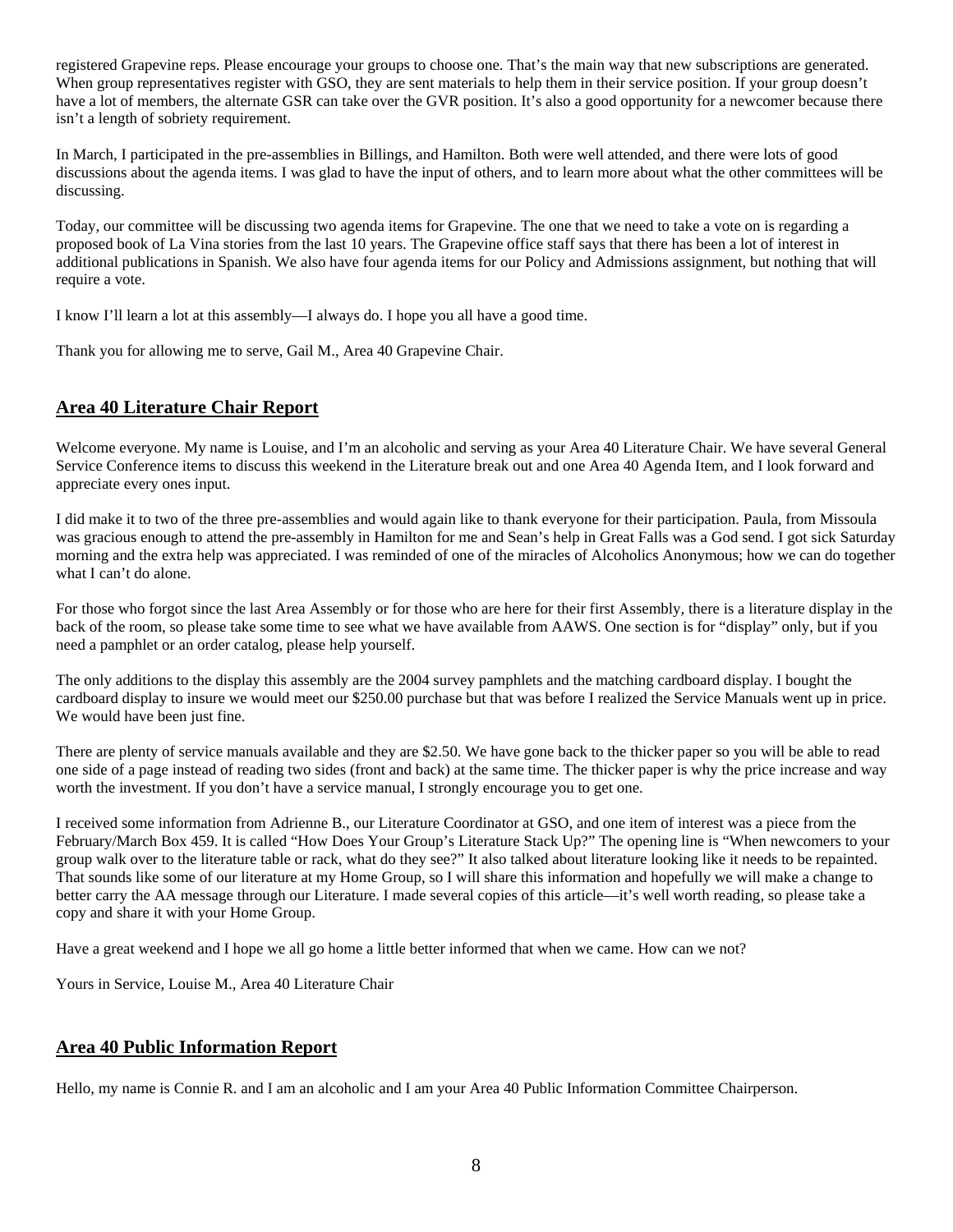Since our last meeting in September of 2005, I have been privileged to be a participant in a couple of events. District 72 invited me to attend their Luncheon for the Professionals on October 12, 2005. There was a wonderful turn out of law enforcement, Judges and health professionals. District 72 is very fortunate to have so many "Friends of AA".

At the end of October, I was asked to share my experience, strength, and hope at the Women in Recovery Retreat in Kalispell. Spending a weekend with a bunch of women has never been my cup of tea, but as always, it was a wonderful experience and I left the retreat having found new friends and strengthening those friendships I already had.

In January, the It's In The Book Group in District 61 asked me to participate in a workshop. The workshop was on the GSO Conference theme "Sponsorship, Service, and Self-Support in a Changing World". I was on a panel with Area 40 Delegate Scott W.; Treatment Chair Lee G.; Treasurer Sid G.; and Triangle Editor Carole B. I shared on the topic "Service: Accountability and Responsibility". I have found that anytime I participate in AA, I learn and grow from the experience and this was most definitely a learning experience. To prepare, I did an inventory using the Concepts Checklists. As with any inventory, I found my strengths and my weaknesses and could share my understanding of service work a little better with those who attended the workshop.

The first of March brings a rush of activity that indicates that Area Assembly is not far away. The pre-assemblies began. This year I was able to attend the pre-assemblies in Billings, Hamilton, and Great Falls. The sharing that is done in the break outs of each event is always very helpful in getting different perspectives on the agenda items and their background information. Thank you to all of the districts who hosted and participated in those pre-assemblies. You did a great job.

In late February, I received an email from Area 41 (Nebraska) asking me to share my experience with the committee structure. They have recently changed their Area to this type of structure. I was asked some thought provoking questions as to what the committee does. This helped me identify things that I will try to put into practice during the rest of my rotation as PI Committee Chair, and to be able to pass on the incoming Committee Chair.

I am willing to come to your District to present a workshop on Public Information. You can contact me at 406-933-5342, or reach me by email at aamontana.org under Area Business.

Thank you for allowing me to serve, Connie R., Area 40 Public Information Chair.

## .**Area 40 Treatment Chair Report**

We have had several maintenance projects going on in Treatment since the Fall Assembly. At MCDC, we had another change in the AA coordinator. Craig R. has taken over as the liaison with MCDC and coordinates the weeks that District 71 covers. We have instituted some additional changes. We have shortened the length of some of the meetings since patients are no longer allowed to share. We changed the start time of meetings so that people traveling from out of the district can get home earlier. We now provide one speaker meeting a month, so if you are interested in and available to speak at MCDC on the last Saturday of the month, please get in touch with me.

Kevin M., District 71 Treatment Chair, continues to do a great job processing Bridging the Gap temporary contact cards from the various facilities, MCDC, WATCH East and West and Warm Springs. I mentioned last Assembly that we are trying something new at WATCH East in Glendive. Those folks fill out their Bridging the Gap cards half way through their 6 month stays. This is designed to give outside AAs adequate time to write a letter and begin to establish a relationship with the patients. That message has not gotten out clearly and AAs have not been writing letters. So Kevin and I sent out letters to clarify the expectation for those AAs receiving BTG cards from WATCH East. Please write them a letter ahead of time so you can begin to interact before they are released. The address and contact information should be on each card you receive.

Additionally at WATCH East, we have been having trouble being consistent with the monthly BTG pitch. At the Billings preassembly I spoke with Bob H. who said there were several Billing's AAs who might be willing to carry a message out to Glendive once a month. He also contacted a very active group in Dickinson, ND, that was also interested. So we are in the process of developing some additional support for that facility to take the pressure off the locals. If you are interested in getting involved in this project, please get in touch with me.

WATCH West meetings are going well. We now have a group in Helena that is committed to covering the 1<sup>st</sup> Friday each month. District 72 in Bozeman is also committed to the 3<sup>rd</sup> Friday each month. Missoula is also exploring taking on one Friday a month. Again, that takes the pressure off the local AAs who are stretched serving a variety of facilities in their District.

We have added a couple of additional facilities to the BTG system. And I am drafting a letter to send out to all facilities in the state making them aware of the BTG program, explaining how it works and inviting them to get involved.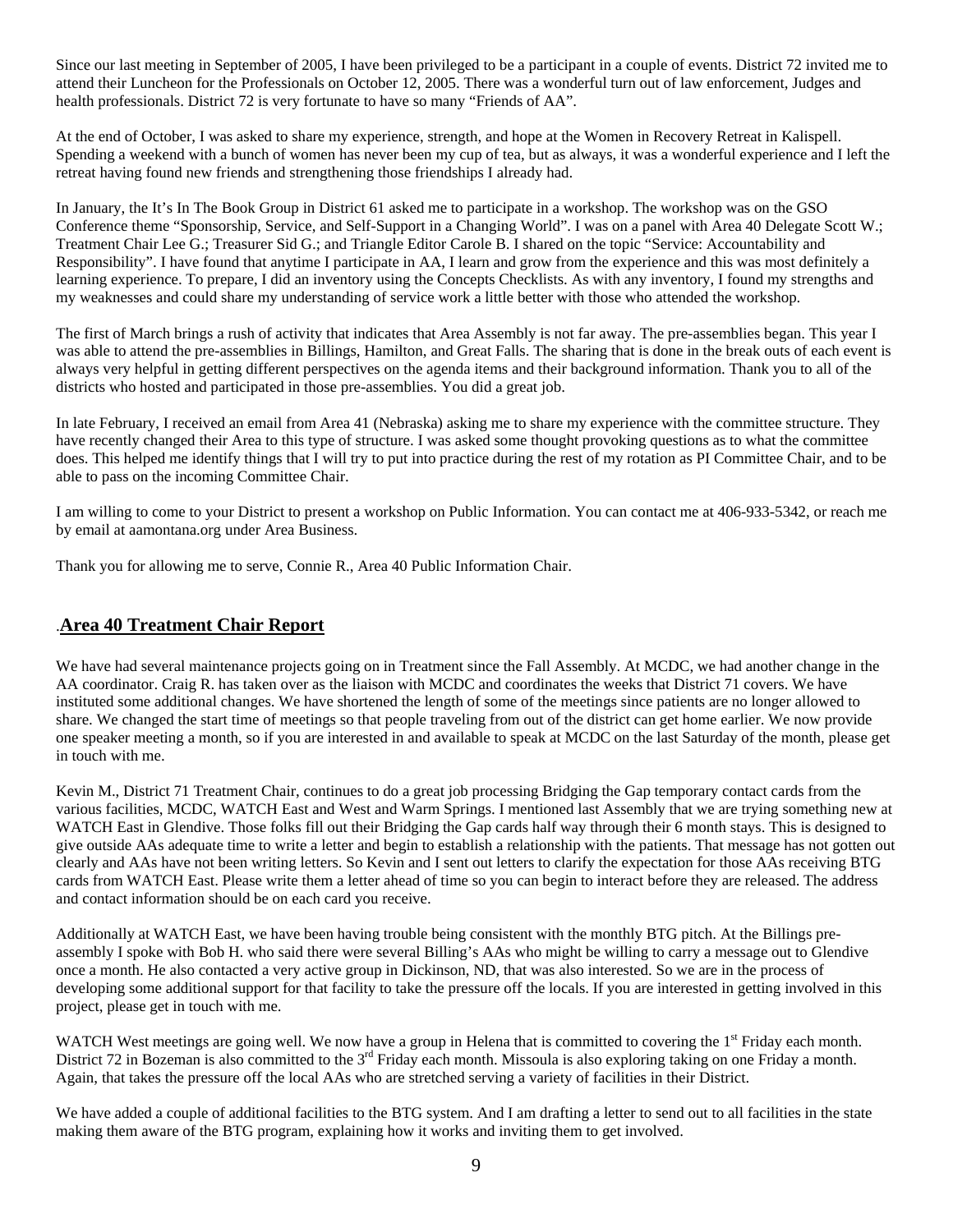This Spring I have been able to attend a workshop for the It's In The Book Group in January and the three pre-assemblies. I have learned a lot about what people doing treatment work in AA think. I want to thank all those who attended pre-assemblies for helping me become better informed about what is going on in the fellowship. I have also sent out copies of the recently released Treatment Survey results to each District Treatment Chair so you should have access to that information in your District.

I still have two additional projects on my "to do" list. One is developing a directory of all the facilities in the state with AA and facility contact information as well as guidelines for each facility. The other project is to make sure staff at each facility knows about AA and the website to get local meeting information for clients before they are released. I'd like to develop a packet of materials available to anyone leaving the facility. This packet would include pamphlets and local meeting lists or at least our Area 40 website information.

Overall, treatment work around the state is going well. We are blessed with a group of very active, dedicated District Treatment Chairs around the state. There are still many opportunities to get involved, so talk to your local treatment chair and see what you can do.

Thank you for allowing me to serve, Lee G., Area 40 Treatment Chair

## **Area 40 District Committee Member Reports**

#### **District 11, Linda B. – DCM**

District 11 has been busy since last Fall. We have a very active PI/CPC committee that has been doing in-service workshops for the professionals in our District and keeping meeting lists stocked at the local institutions and motels. There are lots of opportunities with CORRECTIONS AND TREATMENT to carry the message with the Yellowstone County Detention Facility, the Women's Prison, Alternatives Inc., Deaconess Psychiatric Center, Parkview Convalescent Care, Deering Community Center, Rimrock Foundation, Senior High and Alternative High School, and the Yellowstone Boys and Girls Ranch. Our GRAPEVINE AND ARCHIVES were recently displayed at the Founder's Day in March.

The meeting list has been updated and mailed off to the General Service Office. We have 33 registered groups, 3 inactive groups, and several groups that are not registered that have meetings. Our District meetings are held at 10am on the second Saturday of each month, except July. We rent space from the South Central MT Intergroup and we have a great new meeting location at  $1417\,13<sup>th</sup>$ Street West. The District was able to send me to the WCRAASC in Minneapolis in March and I was asked by Scott to moderate a workshop at the breakout sessions. Returning home, District 11 hosted the first pre-assembly. Cleve, the Recovery Group GSR, and Rich, the GSR from 510 Cook were the co-chairs for this great event. The planning for the Fall 2006 Roundup is in full swing and we will be happy to see a large gathering of ex-drunks in the Magic City come September. That is all for now.

Yours in Service, Linda B.

## **District 12, Andy P. – DCM**

The District currently has 6 active groups out of 8. Our GSR attendance averages 20-30 % participation. The reports from GSR's indicate the groups are doing wonderful. There are no Standing Committees in District 12. We are currently looking for an Alternate DCM, Secretary & Treasurer. We are having some difficulties filling any responsibilities on a consistent basis. We have a new Hotline Chair that is doing a great job. The Hotline Number is **255-7578.** Thanks.

From the trenches, Andy P.

### **District 21, Pam C. – DCM**

My name is Pam C. I am an alcoholic and I am the DCM from District 21. Our District consists of 8 towns holding 29 meetings per week. We have our District meeting every other month on the second Sunday, usually at our central meeting point which is Glasgow. We had a Halloween party and District meeting in Glasgow—fun was had by all.

At our last District meeting, Dave from Plentywood, stepped up and took the Alternate DCM position. Thanks Dave.

A lot of planning for summer is taking place, for campouts, speakers and meetings. Plentywood agreed to host a campout which will also be our next District meeting. This is set for June  $9<sup>th</sup>$  through June 11<sup>th</sup>. There will be speakers from Canada as well as Area 40. The location will be announced at a later date. We talked about having our campout at Fort Peck again this summer in July; last years was a great success. Two Area Chairs came and did a workshop, so we are hoping to get two other Chairs to do the same this year.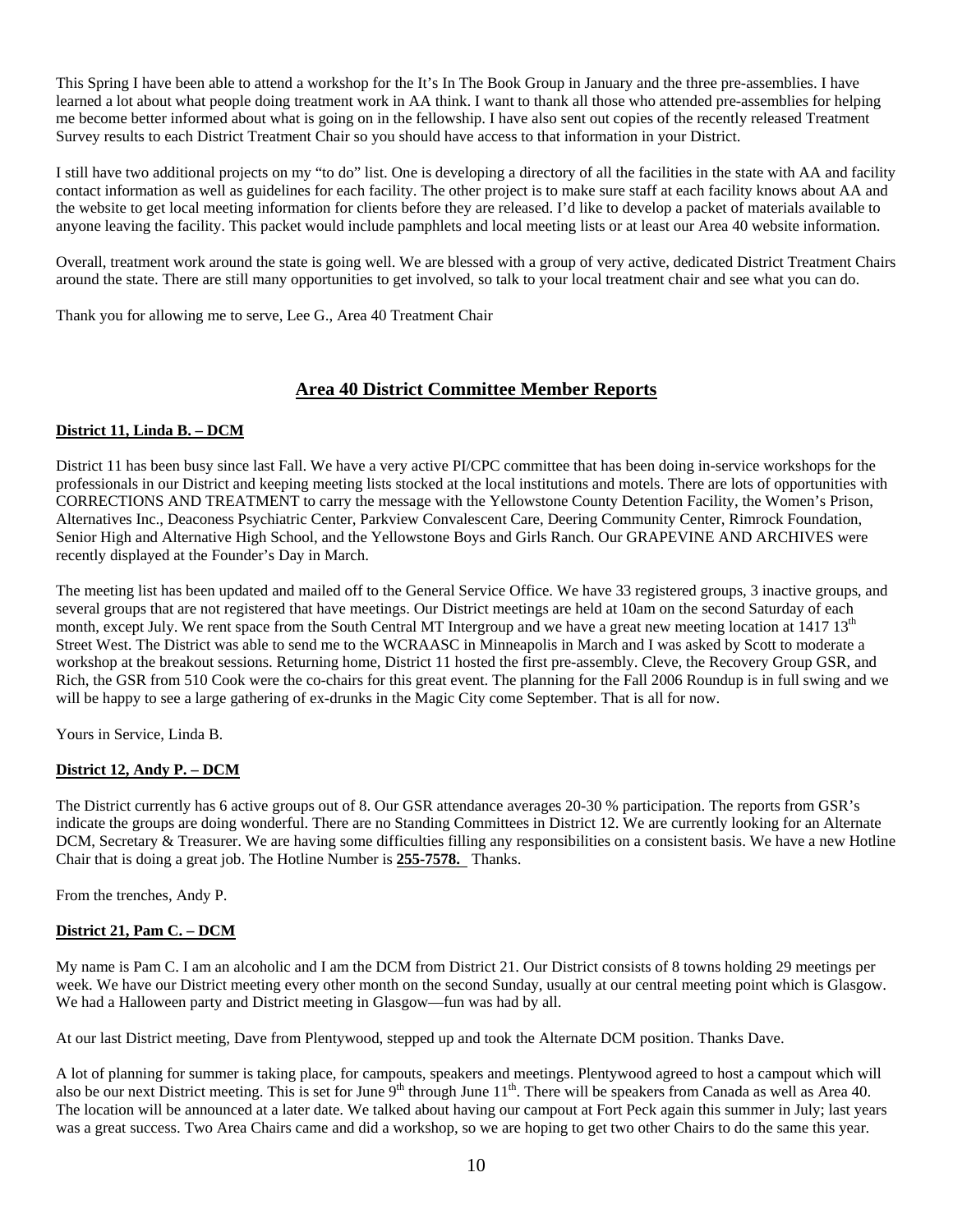Culbertson is still going strong and meetings are held on Wednesday nights, and Scobey has started a meeting on Monday night. We welcome anyone passing through to stop in at our meetings.

Thank you for the opportunity to be of service, Pam C.

## **District 23, Jim H. – DCM**

Greetings from District 23. Our District is struggling in service. Jim H., our DCM, had to resign, as he took a position working in Alaska. So these poor guys in Eastern Montana are stuck with me again. However, there has been a steady resurgence in attendance at meetings, and some of those individuals are starting to show interest in service.

There are two groups in Glendive holding regular meetings, and there are meetings at the WATCH East Program as well. Sidney has one group hosting five meetings a week. Attendance has been stable. The Tuesday night meeting is holding a Big Book Study with the Joe and Charlie CDs. We will be having our first barbeque on Saturday May 20 at Richland Park. We hope to have at least one function a month this summer.

Fairview has started having a weekly meeting but they have not formed a group.

The Lower Yellowstone Soberfest will be held August 18-20 this year. Bob H. from Billings, and Carl B. from Wyoming will be the speakers.

I would like to thank both Rich B. and Mike M. for attending this weekend. They have both given a lot of support to service at all levels in our District.

I'm looking forward to seeing old friends, making new ones, arguing a little and hugging a lot this weekend.

Thank you. In service, Joe P.

### **District 31, Bill M. – DCM**

District 31 has 7 active groups in Jordan, Miles City, Baker, Broadus, Forsyth, and Colstrip with over 30 total meetings a week. Those include weekly jail meetings being held in Miles City and Forsyth as well as the Pine Hill School for Boys.

There is currently a lull in District Service Activities, but hopefully that will change as newcomers are guided into service.

We hold 5 District meetings a year, usually in Miles City as it is the most centrally located and limits the drive for the outlying groups. Meetings are typically well attended with most groups being represented. We have been using the 12 Traditions Checklist from the Grapevine as a guide for workshops at each meeting. The discussions have been very informative.

The District is busy trying to establish a working link between the mental health professionals and Miles Community College. There is some interest in beginning a meeting at the college.

All is well in District 31. Yours in Service, Bill M.

#### **District 41, Brian M. – DCM**

Hello everyone. My name is Brian and I am an Alcoholic. I have the honor to serve as the DCM for District 41, Great Falls. District 41 is made up of 28 registered groups with over 65 meetings per week. We enjoy good attendance at our District meetings and our District is in good shape financially.

The past half year has been full of activities in our District. Our groups and committees are busy carrying our message of hope to many that still suffer.

Last September Great Falls hosted the West Central Regional Forum. It was an awesome opportunity to meet and discuss a wide range of topics with the staff at GSO. Hundreds of people attended the event.

This spring has also been busy. Our CPC chair put on a luncheon for Professionals. It was very well attended by local professionals from Schools, the Courts, and Service agencies. We had first class speakers from my District on the panel. It had been about twelve years since our last luncheon.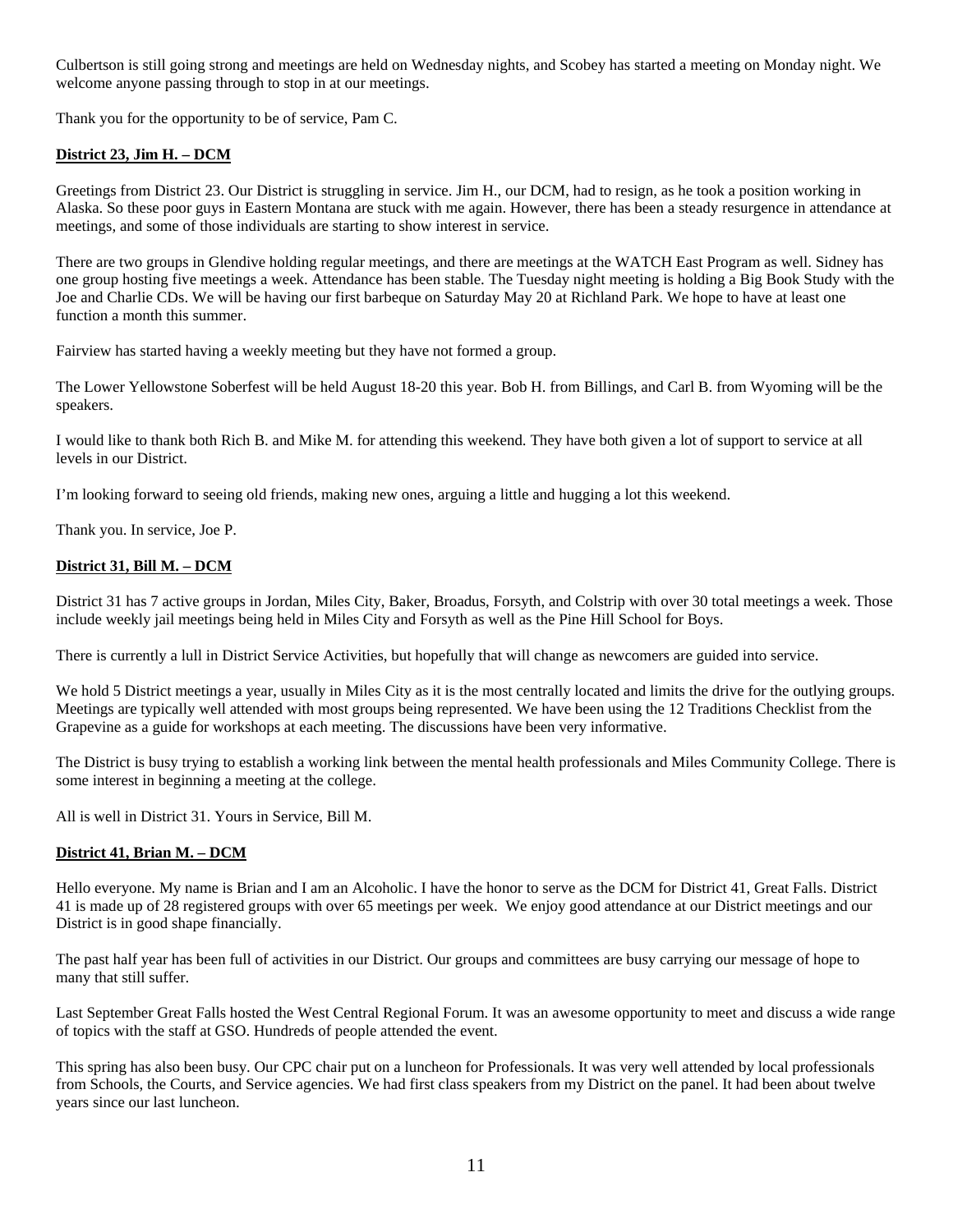In February, Scott W. came and gave his Delegate report. We like him so much we invited him back during warmer weather. He will come back in July.

This past weekend, District 41 held a pre-assembly workshop. It was well attended and gave participants a first look at the business we will conduct this weekend.

I am excited to be here and I am grateful for the opportunity to serve.

Thank You, Brian M.

## **District 42, Mike M. – DCM**

Hi! My name is Mike and I am an alcoholic. I also have the privilege of being the DCM for District 42.

Our District consists of seven active groups located in the towns of Browning, Chester, Choteau, Conrad, Cut Bank, Shelby and Valier. We also take a meeting into the Crossroads correction facility located in Shelby.

Since our last Assembly, I attended the West Central Regional Forum held in Great Falls and the West Central Regional Service Conference in Minneapolis, Minnesota. Both events were enlightening and informative.

The Lake Francis group has their annual Mini-Roundup scheduled for July 28-30, 2006, in Valier, MT. Everyone is welcome.

Yours in Service, Mike M.

#### **District 51, Ellena N. – DCM**

My name is Mark. I am an alcoholic. I am standing in as DCM for District 51. Our DCM, Ellena N., has decided to step down for personal and medical reasons. Doug M. has stepped up to be interim DCM until elections this Fall. Business commitments kept him from attending this weekend, so as previous DCM, I volunteered to be here.

Havre AA is at a steady pace attendance wise. We had our mini-conference last Fall, and it was well attended. We have a speaker potluck every month at the clubhouse and they are very well attended by old-timers and newcomers alike.

We will be having our campouts in June, July, and August the  $3<sup>rd</sup>$  weekend of the month.

It is good to be back at Assembly and I look forward to the weekend.

Thanks, Mark M.

#### **District 61, Terry S. – DCM**

Greetings from District 61, Helena vicinity, consisting of 27 groups with perhaps 450 alcoholics (mostly sober ones) participating in just over 90 meetings each week. Since we gathered here last Fall, District 61 has hosted the 51<sup>st</sup> Annual Attitude of Gratitude, at the Great Northern Hotel and Convention Center in Helena. Our District has held some solid workshops for the fellowship, within our District events of various descriptions (celebrations, workshops, pot lucks, etc.) have been hosted by individual groups. We have 2 active clubs (operating in the spirit of cooperation and not affiliation) that rent meeting space and event space to the fellowship and also cooperate with us (providing space and sign up sheets) for marathon meetings at those times (like New Years Eve for example) when marathon meetings seem advisable. If we have any newcomers to AA here, you might feel as I remember I did---any day that had a name ending in "D-A-Y" was a good day for non-stop meetings at first, to get me out of the non-stop train wreck in my head. We have adopted a new budget with a minimum of bloodshed and have replaced committee chairs as family emergencies and other defugalties of life have required. We have weathered a few controversies about what is best for AA regarding club information on meeting cards, registration fees at AA functions, AA meeting information printed on the fliers of an outside organization's function, dual addiction questions and, next month, whether District committee chairs should vote at District meetings. All our committee chairs are filled, except we are starting the search for a committee chair for the 52<sup>nd</sup> Attitude of Gratitude this November. We have a dilly of a workshop on April 22, including 2 Area 40 past Delegates and a retired judge and Class A Trustee Linda C. (who is a marvelous speaker), reports on this Assembly, and what we hope will be a tasty pot luck. We are also starting the planning for additional workshops and events later over this year.

Our District is fortunate to have lots of enthusiasts for AA service work as part of their sobriety. We continue to take meetings into correctional and treatment institutions, provide Bridging the Gap contacts, a local hot line, meeting cards, informational panels to the schools and whoever else invites us, literature and people contacts for professionals and road trips to various facilities in the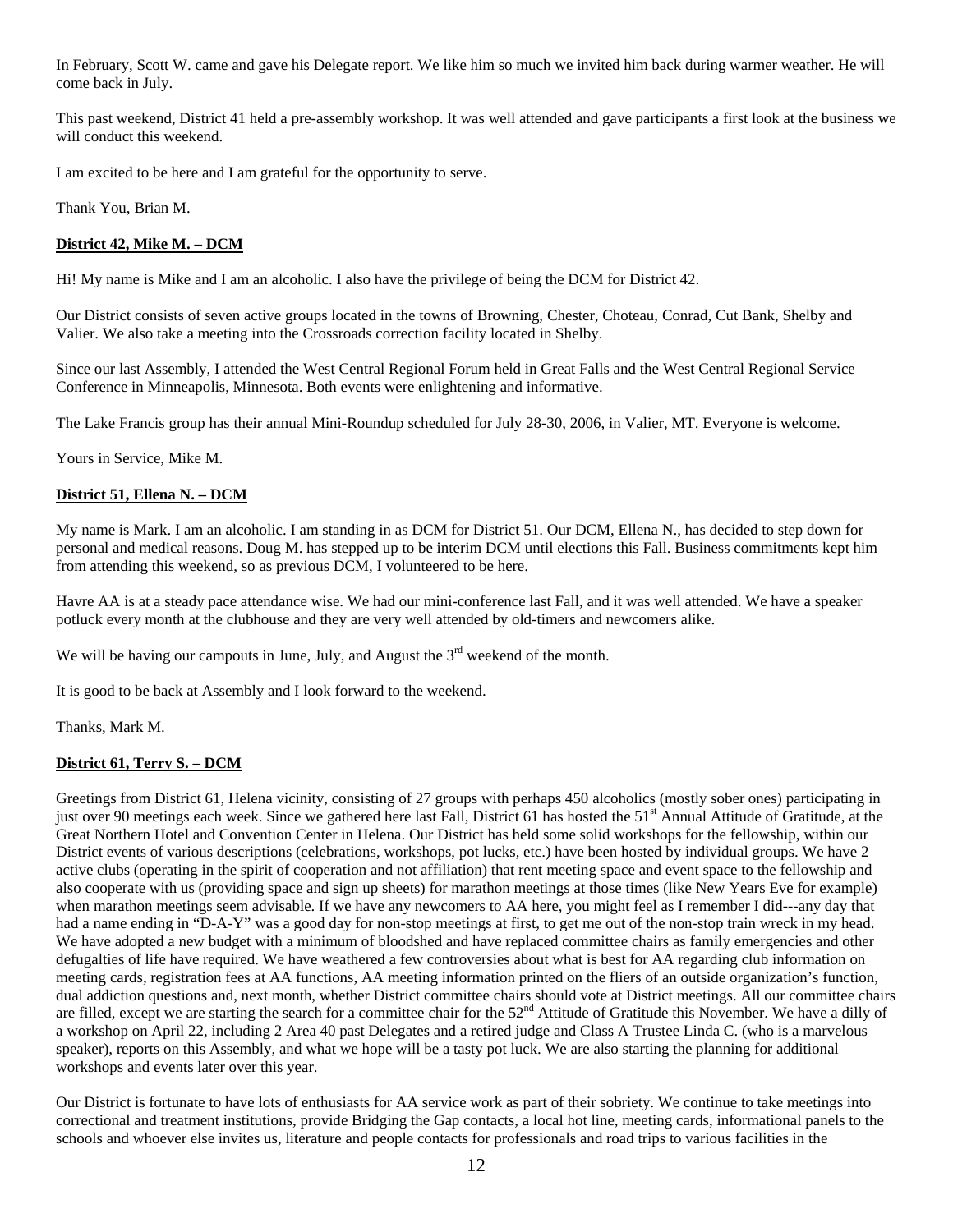surrounding parts of Montana. Despite grumblings about it being "too California", some of our groups keep contributing to corrections literature through the Pink Can program, and our groups, by and large, support the District, the Area, and the General Service Office with their splits. Our book store is open every Saturday, the coffee is on for at least 9 meetings every day, we try to keep our events posted on the website and to show up at Area functions, and amidst everything else, to make certain that the hand of Alcoholics Anonymous is there whenever anyone anywhere reaches out for help. We can always use more folks, and we invite you all to come on over any day for meetings, fellowship and whatever else happens to be going on.

It is a pleasure to be a sober, participating member of Alcoholics Anonymous—the program and the fellowship saved my skin and then helped me learn how to live comfortably in it by being of service. I'll take another 24! God bless from District 61

Thank you, Terry S.

## **District 71, Marcy D. – DCM**

A greeting from District 71. My name is Marcy and I am District 71 DCM. Since last time that we met, our chairs have all been filled. Our District meeting has been going very well.

We are in the process of planning Delegates Day on June  $17<sup>th</sup>$ , and we are looking forward to hearing what Scott will bring back from New York. We are also excited to hear what the outcome will be on an Agenda Item that the Anaconda Traditions Group has put forth for this Assembly.

Well, it has been a long winter, and we are looking forward to summer activity. I am waiting for warm weather. We would like to extend an invitation to all who pass through District 71 to stop in and join us for a meeting.

Yours in Service, Marcy D.

## **District 72, Sean B. – DCM**

Out of the 53 to 60 groups across Gallatin, Park and Madison Counties in District 72, 36 groups or 2/3 contributed \$7,500 in 2005 (plus \$1,000 in Pink Can Funds and \$1,500 on literature for a total budget around \$10,000). The monthly District 72 business meeting attracts between 25 and 35 people representing around 20 different groups. Last fall District 72 hosted an annual CPC luncheon where local parole, police and court officers were invited to meet AA members and hear their stories, particularly as it relates to the legal system. This has turned out to be quite a successful program assisting law enforcement in understanding the implications of compulsory AA attendance.

Bozeman is hosting the Spring Roundup June 2-4, 2006 at Montana State University. Inexpensive dorm rooms are available. Registration is \$20. Please register by May 24 if you would like to reserve a spot for food.

Thank you District 41—Great Falls for hosting the regional pre-assembly workshop on April 1, 2006. Given that our local District's pre-assembly was further away than the other District's pre-assemblies, it was difficult soliciting participation from GSRs in District 72.

Thank you to all the Districts that email monthly minutes. This has been very helpful.

Here is our District's on-going controversy:

- Is the WATCH Program corrections or treatment?
- Should Pink Can money be used for literature to WATCH or MCDC?
- How loose is too loose when loosely following Robert's Rules?
- Should the District pay for mileage for committee chairs to attend the monthly District Meeting?
- $\bullet$  The amount of money our District plus Missoula is paying for AirPage to handle the answering service is about enough to pay for the entire state. Should we instead of the Area create a state-wide answering service?

Yours in Service, Sean B.

.

#### **District 81, Julie R. – DCM**

District 81 is faring well in our second year of the current rotation. We have 31 groups in the District and several unregistered meetings. Our newest group to register is in Alberton on Tuesday nights boasting about 8 regular members. We also have a new GSR in Plains which has not had a contact for over a year. As most of you know, many groups in the rural areas only meet once a week and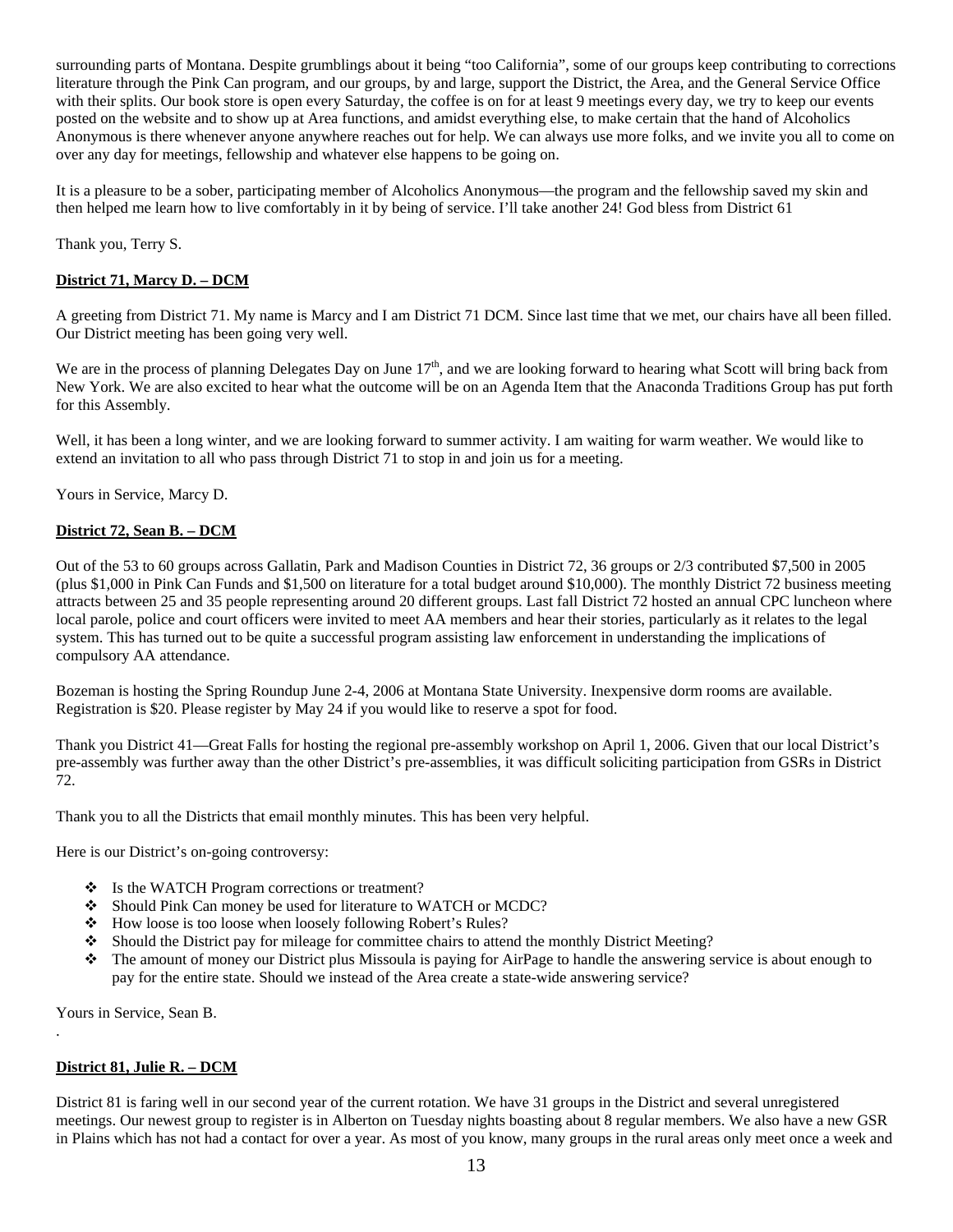struggle to keep the finances and membership going. The group in Arlee finally disbanded with most members going to Missoula or St. Ignatius for meetings.

On the District Committee, we currently have two open service positions: Archives and Treatment. But we have a nomination for the Treatment Chair who is filling in temporarily. A new Teen Recovery Center opened recently and we are taking meetings in there alternate weeks in addition to meetings at the adult outpatient treatment center. Meetings have also started at the Juvenile Detention Facility and continue in adult corrections, as well. The CPC Committee put together an information packet of pamphlets for University students who visit open AA meetings as part of their studies. The PI committee continues to provide speakers for the local high schools and PSAs to the radio stations as well as pamphlets in literature racks all over town. At the beginning of the year, we switched from cell phones to an answering service due to a lack of volunteers to carry the phones. We're still working out some billing problems, but the AA phone is getting answered.

In October, we held a District inventory meeting with the help of Andrew, our Area Chair. This was an enlightening process and has resulted in a few changes mostly in our District meeting format and Public Information outreach. The need for the formation and use of committees was expressed in several areas.

Since "we absolutely insist on enjoying life", we have also had several fun events. 200 people attended the Halloween Party and many enjoyed a scrumptious Thanksgiving dinner. Marathon meetings on Christmas and New Year's kept more than a few alkies sober on those slippery days. A Valentine's event called "Love and the Family in Recovery" had both an AA and Al-Anon speaker as well as a yummy potluck with a dance following it. Our next event will be a new Spring Fling/Service Fair the end of April with the District Committee officers and chairs showcasing their service functions along with hot dogs, cotton candy and prizes. And, as always, I look forward to our Founder's Day celebration in June where Scott will give his Delegate's report and maybe he'll help the old-timers win the softball game this year!

In between all that, I attended the Regional Forum in Great Falls last Fall and the West Central Regional Service conference in Minneapolis last month. And each time I came to a new understanding and appreciation of service in Alcoholics Anonymous. It truly is a privilege to take part.

Thank you, Julie R.

## **District 91, Conrad M. – DCM**

My name is Conrad M. I am an alcoholic, and DCM for District 91 which lies in the great North West corner of Montana with 16 registered groups meeting 125 times each week.

District 91 meets the last Sunday of the month. The meeting place rotates around the District offering every group the opportunity to host the meeting. Presently, all committee chair positions are filled and actively working along with the usual positions. We also have a District 91 webmaster to keep meeting schedules and all other AA events current on the Area 40 web site and an Intergroup liaison to help us play better with our local Intergroup. District committee chair persons also give a combined workshop four times each year.

This year's Into Action Weekend was a great success chaired by Mary M., and Katy H. with about 175 grateful alcoholics in attendance and a potluck to die for. We had workshops, speakers, and great enthusiasm toward the topic "Sponsorship and Service".

Again, I was allowed to attend the WCRAASC. A special treat as I spent a few days with my two daughters and granddaughters. Thank you District 91 and AA. I was also able to attend the pre-assembly in Hamilton hosted by District 93.

Next month, District 91 will host our annual Delegate's Day. We will get to hear from Scott W. all the great news from the General Service Conference in New York.

With Spring on us and summer shining brightly in the future, local groups are making plans for summer activities that ensure great fellowship through experience, strength, hope, and potlucks.

In Service, Conrad M.

### **District 93, Mary H. – DCM**

Good morning, my name is Mary and I am an alcoholic, and DCM for District 93. Our 13 groups host 30 meetings a week in the Bitterroot Valley along with 3 non-group meetings that carry the message as well. Our District meetings are held on the 3rd Sunday of the month at 4 pm in the Victor Senior Center, Victor, MT.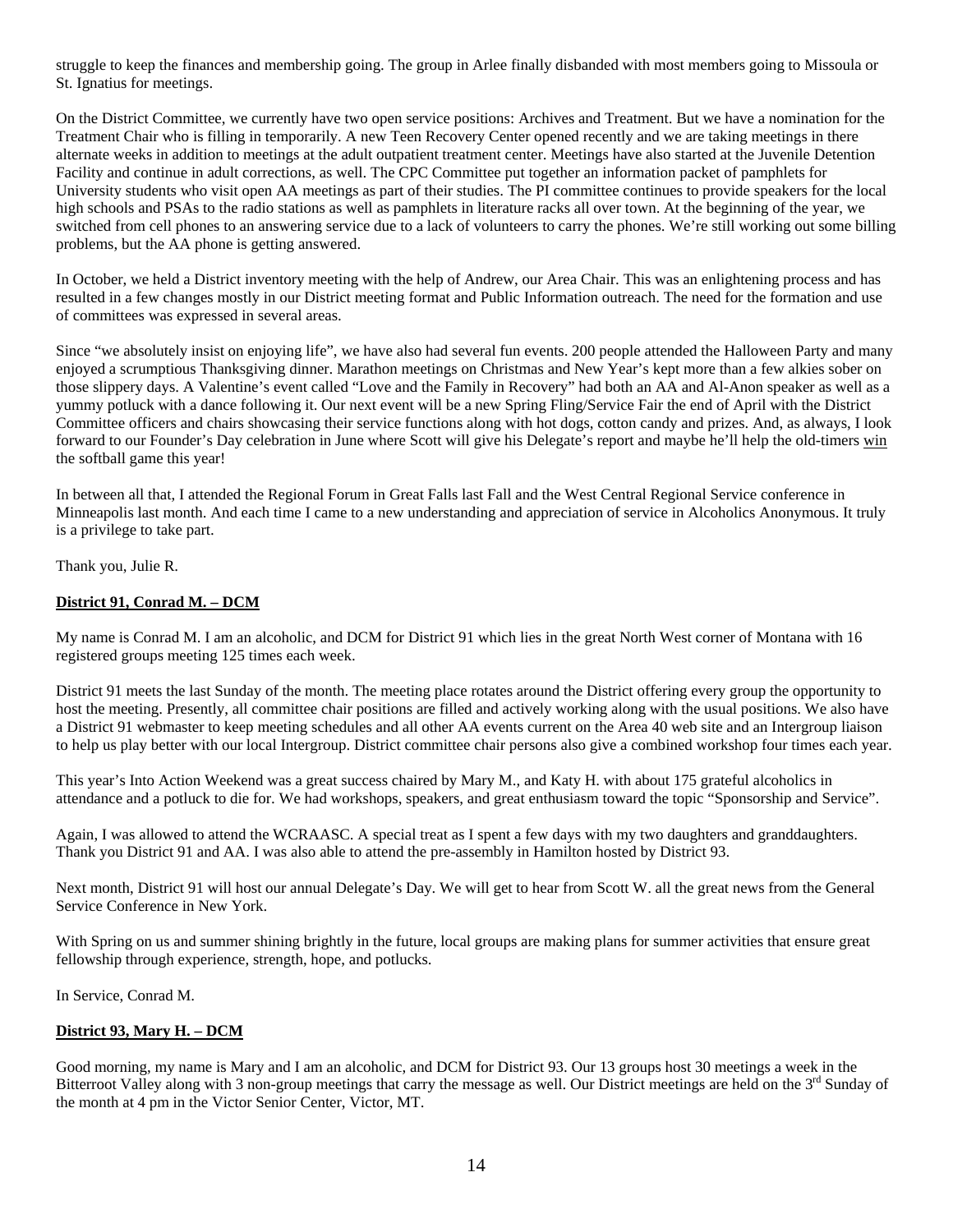District 93 was able to send me to the WCRAASC in Minneapolis, MN. last month. Attending the Conference allowed me to bring back information to the March District meeting and provide additional background material for the GSRs as we collectively went through agenda items. An arduous task, yet all stayed till the final prayer. Thank you District 93 for allowing me to attend.

District 93 hosted a pre-assembly last month in Hamilton. Many thanks to our Area Delegate, Area Chair and Committee Chairs, including Literature stand-in Paula H. for traveling the distance to share background agenda information. Over 50 recovering alcoholics attended from Districts 81, 91, 93 and beyond. Lastly, many many thanks to the volunteers who made the event possible. We gathered for one organizational meeting, divided the chores and everyone did what they volunteered to do. It was truly inspiring.

The District 93 Bitterroot Campout will be held the weekend of July 21-23. We will return to Painted Rocks Lake again this year. Folks last year enjoyed boating, kayaking and hiking along with food and fellowship. Come join us. We hope to see new faces around the campfire.

Gratefully yours in service, Mary H.

## **Non-Voting Officer's Reports**

#### **Area 40 Webmaster, Alex M.**

.

I want to thank Lee G. for graciously volunteering to read my report at this Assembly. Currently I am in Bogota, Colombia enjoying a terrific, well needed vacation visiting family and friends.

Here are a few interesting statistics for those of you that like numbers. The number one reason users visit the website is to look for meeting information.

Since the last Assembly, The Past Actions PDF document has been downloaded 466 times. There has been 207 downloads of copies of our Area Newsletter the Triangle. There has been 1965 downloads of flyers for Area, district and home group events. And as usual, there has been a steady increase in the number of monthly visitors.

I want to encourage all of you to visit your website. When you go back to your group and/or District, let them know that we do have a website, and give them the URL. If anyone asks you if you have a website, tell them that you do and you had to completely drink your life into the ground to pay for it. As usual, they won't understand.

If there is anything that you would like to see added, changed or deleted, let you Group Service Representative or your District Committee Member know so it can be added to the Fall Assembly Agenda Items. The growth of the website is dictated by it's ownersthe AA members of Area 40.

Yours in Service, Alex M.

## Workshop led by Past Delegates Mark S. and Ed M.: "7<sup>th</sup> Tradition-Where Money and Spirituality Mix"

The  $7<sup>th</sup>$  Tradition has evolved into a topic today. This was not so in the beginning of Alcoholics Anonymous as meetings were held in member's homes, and the expenses were mainly coffee. Today, it costs GSO \$200.00 per group to provide the services that they do, and also today, only 42% of groups contribute to GSO. The rest of the groups are getting a free ride. Gary G., a former treasurer of GSO, always encouraged all groups to contribute something—any amount was appreciated---\$1, \$5, etc. Mark then read the long form of Tradition 7, and a quote from Bill W. out of the pamphlet "AA Tradition—How It Developed", in the area of Tradition Seven good reading for those interested in our efforts to become self supporting as a fellowship.

Some early dreams of Bill W. to raise money to keep our fellowship going were to build hospitals for the rehabilitation of drunks, which did not work. Bill also had the thought of raising money in New York!! Wasn't this the place where all the money was?? A meeting with the Rockefellers was arranged, and it was thought that all the money woes would soon be over, but the money did not come as Bill envisioned it would. The Rockefellers thought that vast sums of money would destroy AA, but they did come up with \$5000.00 to help AA out. As an aside, the greatest benefit AA received from this dinner was in the nature of the favorable public relations that came to view to the public as a whole. Even today, the world wide view of AA's ability to be self supporting is very favorable. Did you know that Bob and Bill split \$41,000 given to them by the Rockefellers? *Just a rumor!!!*

The Alcoholic Foundation (now known as the General Service Board of Alcoholics Anonymous) started with a mix of alcoholics and non-alcoholics, and remains that way today. This original Foundation was given most of the power in AA. Bill and Bob received \$30 a month for their work for the Foundation, and as AA continued to grow, money became more important. In the office Bill and one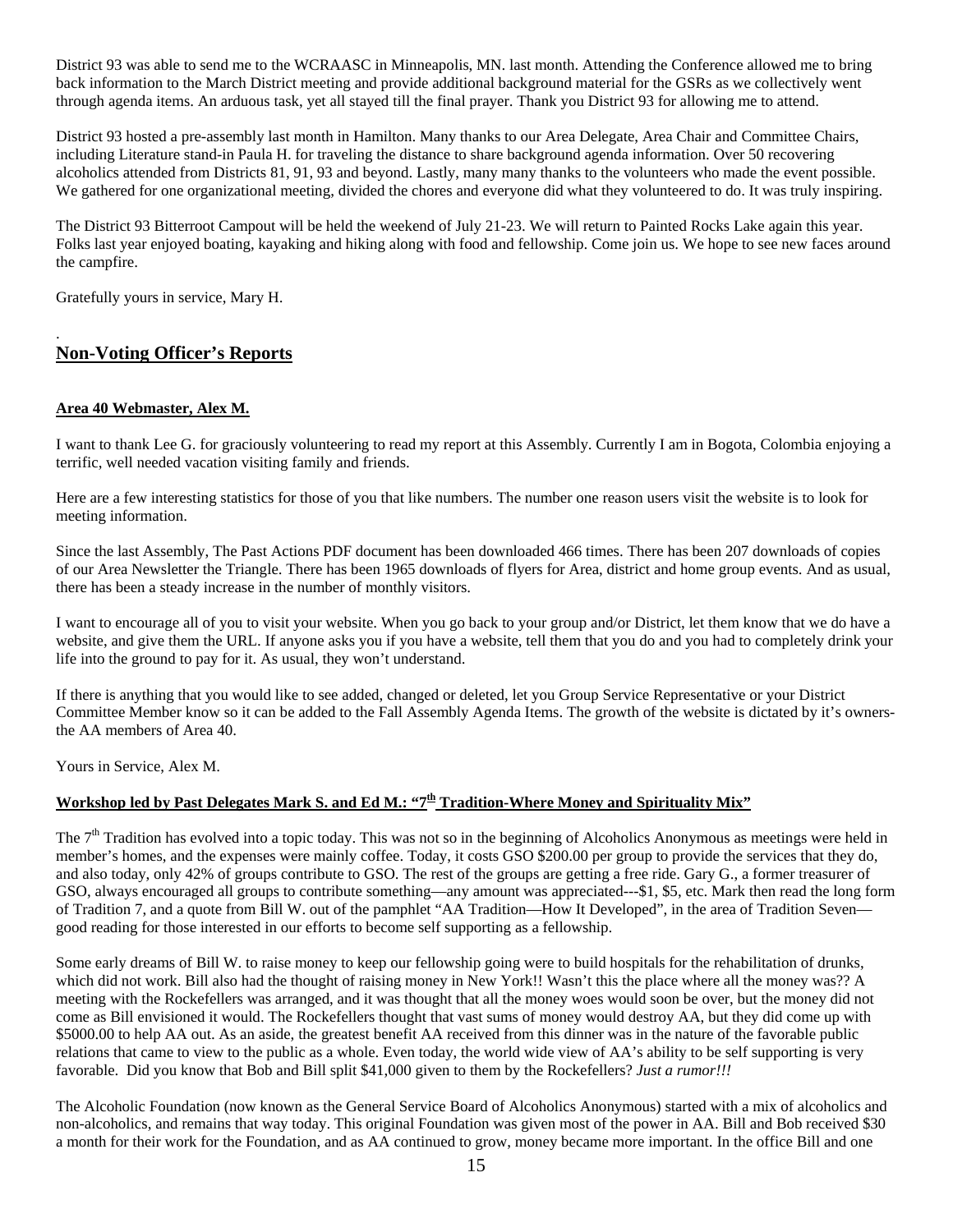secretary handled all of the work---the operation is, of necessity, much bigger today. Office expenses, computers, rent, retirement are all part of operating expenses. Literature dollars are the mainstay for AA.

In 1941, Jack A. wrote an article about AA to determine if AA was for real. There seemed to be a lot of skepticism revolving around AA as to it's authenticity. A remarkable thing happened—1000's of inquiries came flooding in to the little New York office. Mark then indicated that his sponsor's sponsor was one of those AAs who wrote to the New York office to find out more about this AA thing. As a result of that, AA in Texas had it's beginnings. As AA grew, so did the need for more money become apparent, and Bill, at this time, asked the groups to begin sending in contributions to help make AA self supporting--\$1.00 per group per year. Today, that cost has risen to \$200.00 per group per year.

The "Hat" is really where money and spirituality do mix. Our contributions to the group's treasury reflect our desires for our own groups to become truly self supporting and not dependent on other entities. AA as a whole has decided not to accept large gifts, or any large amounts of money in Wills earmarked for AA. Bare running expenses and a prudent reserve are our policy today. Our prudent reserve right now is low—approximately 6-8 months.

Try putting more than one dollar in the basket—inflation has hit AA too!! Also, help out those who cannot contribute to AA financially. Another way for those groups that cannot to afford to send contributions to GSO is to participate in the "Birthday Plan". The Up Street Group in Laughton, Oklahoma started the idea of the Birthday Plan as a way for AAs to help support the General Service Office. Self-addressed envelopes are available for these contributions, and they are a nice addition to home groups that have birthday meetings. Hand out an envelope to those celebrating their AA birthday.

A Prudent Reserve reflects how many months operating expenses remain. Your Home Group can also have a prudent reserve, which can be determined by a group conscience, and you can also have more than one prudent reserve say for an annual event, money set aside to send your GSR to the Assembly, our Service Conference that is held each year, etc.

Another matter that groups participate in is "making splits", which is determined by a group conscience. In other words, know what is going on in your Home Group, your District, your Area and the General Service Office. Pass on accurate information, so that the money you contribute is going where it can do the most good. The money that we give is a demonstration of our gratitude, participation, and our respect for the ongoing World Wide efforts of Alcoholics Anonymous.

How do I give reports to my group in regards to money matters, knowing that some will want to hear the news and some will not!! Be enthusiastic!! Enthusiasm is contagious, and by golley, some will catch it!!

Ed M. joins us now---

Why are we so cheap?! Our Group Conscience is so important for our groups to function effectively. Examine closely what the money you give away goes towards. If you are hoarding money---Why? For what purpose? Could it be better used elsewhere? Help your group to be as well informed as it can, and the money you give away will go for the best purposes. Carrying AA world wide costs a lot of money, and this money is well spent.

Our Area 40 is starting to be more self supporting in paying all our Delegate's expenses for their trip to New York for the General Service Conference. The "Final Conference Report" will give the areas of support provided by GSO to each group.

Giving of our time and money translates into serenity in all areas of our lives. Keep AA simple.

Copies of the areas of support for each group provided by GSO written up by Don F., AA Treasurer, will be available after our lunch break.

After the lunch break, Ed and Mark asked those assembled for the  $2<sup>nd</sup>$  half of the workshop to break into smaller groups and answer some questions centered around the topic of the workshop "7<sup>th</sup> Tradition—Where Money and Spirituality Mix". The questions came from the Traditions Checklist (from the Grapevine, for those interested) and Tradition 7—Every AA group ought to be fully selfsupporting, declining outside contributions. An additional question was also offered to the small groups—"How does your group convey that the responsibility for self-support includes giving of effort and time as well as money?" Each group answered the questions, picked a chair person who, at the end of the time allotted, gave a report for their group as to their answers to the questions. We had a lively discussion on these questions, and, we all came away from this workshop with more ideas on how we as members and Home Groups can be fully self supporting, and convey the importance of AA as a whole being self supporting. Thanks to Mark and Ed for sharing their time with us.

## **Area 40 Delegate's Report—Scott W.**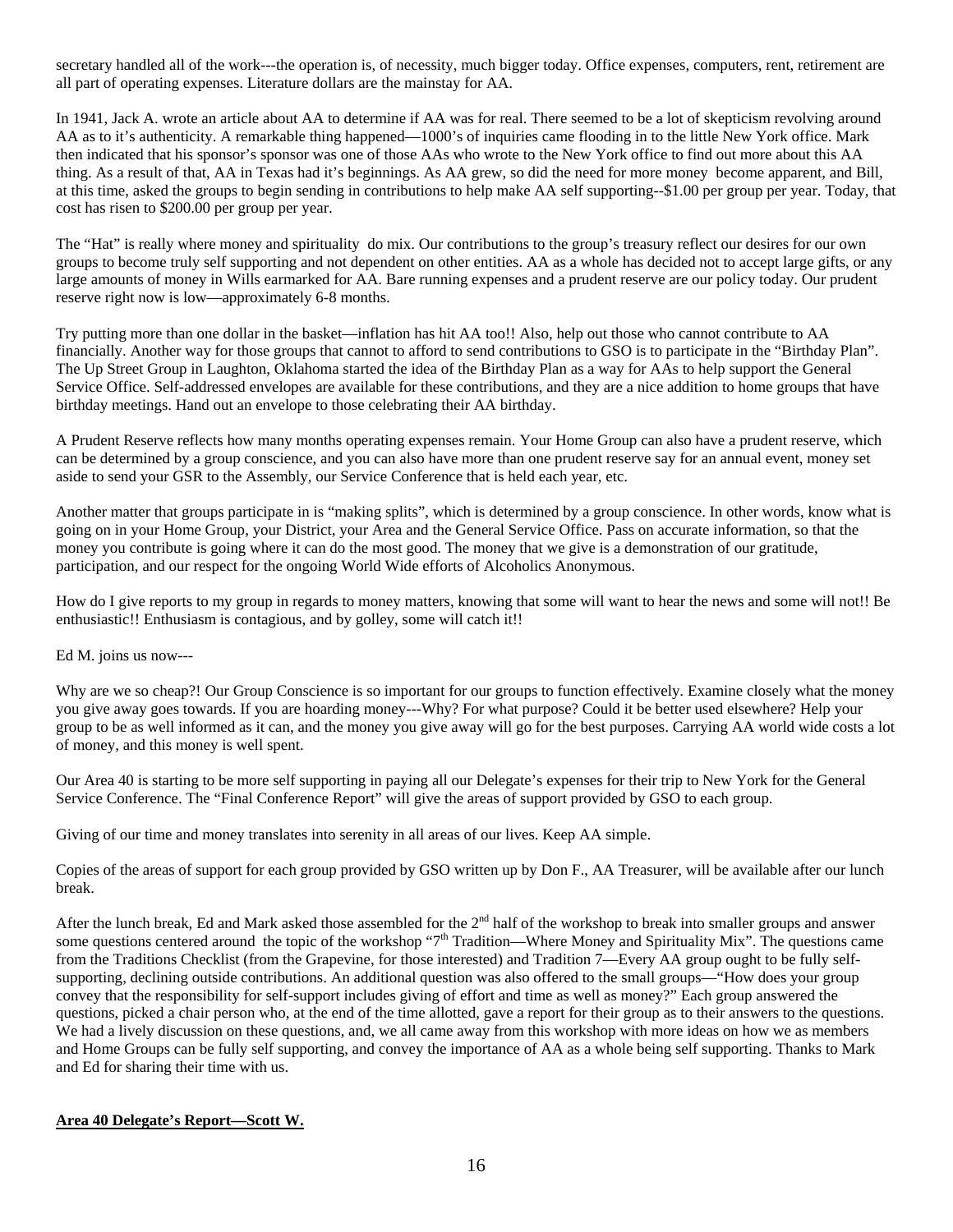My name is Scott W., and I am an alcoholic. Privileged to serve as your contribution to the General Service Conference as the Panel 55 Delegate from Area 40, Montana. Each time I say that, it still surprises me.

During the orientation this morning, I asked if there were any new GSRs and first time attendees to the Assembly. I just want to reiterate how grateful I am to see you here. Hopefully, you will come away from the experience this weekend with a desire to find out more about the General Service Structure and how Area 40 and more importantly how your Home Group fits into the structure. Simply, the most powerful people in our Fellowship are the individual members of the Alcoholics Anonymous Home Groups. How that power is exercised and more importantly how we as the members of this wonderful Fellowship treat that power is our responsibility to AA as a whole and the members of AA we serve in our service positions.

The key to any relationship I have in life is communication—open and honest. There appears to have been and possibly continues to be a breakdown of communication from the General Service Conference, to the Delegates, to the Districts, to the General Service Representatives, to the individual members of our Home Groups. Potentially a break down of communication from the bottom up. The information we will discuss this weekend and the actions we take are of no value to the members of Area 40 if we do not share them through our actions and reports. Please, after this weekend take the information home and communicate with those members who could not be here with us this weekend. I know this is the choir, but we may need to teach others to sing and communicate.

First, a little update on my activities since we last met in September. My schedule has been fairly light. As the result of my work and AA, I have enjoyed three weekends home this year. Here is a short list of where I have been since our last Assembly:

September 29-October2:West Central Regional Forum-Great Falls, MT; December 17: District 12 Traditions History Workshop-Laurel, MT; January 25-January 30: January meeting of the General Service Board in New York City; February 10: Conference Report – Great Falls, MT; February 25: District 72 meeting-Bozeman, MT; March 2-5: WCRAASC – Minneapolis, MN; March 11: Pre-Assembly-Billings, MT; March 25: Pre-Assembly- Hamilton, MT; April 1: Pre-Assembly- Great Falls, MT.

And speaking of travels, in less than two weeks I will be flying out on April 21 to New York City to participate at the 56<sup>th</sup> General Service Conference. If you would like to send a card of encouragement, the address is:

Scott W. Crowne Plaza Times Square Hotel 1606 Broadway at West 49<sup>th</sup> Street New York, NY 10019

I received numerous cards, letters, faxes and calls last year. There were many times, late at night when exhaustion was setting in as I sat at my computer writing up my notes from the day when those communications from Montana fit the bill to lighten my spirits. In particular, there was one card that brought me and every Delegate who saw it a great amount of enjoyment. Simply, one of the inscriptions in the card said, "Looking forward to the next election". Aw, to be thought of—good or bad.

One event I wanted to be sure to share with everyone was the General Service Board meeting in New York. As the result of being elected to serve as the Delegate Chair of the Conference Committee on Trustees, I was invited to attend the January meeting of the General Service Board in New York. All of the Delegate Chairpersons were invited and all were accounted for. We started out Friday morning at the General Service Office with an orientation to the Conference. Rick W., GSO staff for the General Service Conference and Tom K., West Canada Regional Trustee gave some great talks about the Conference. Then we were given opportunity to ask questions. Susan T. from Colorado, Delegate Chair of the Conference Committee on Finance asked for input from the other Delegates regarding the current state of dissemination of the Conference background information and how each Area managed the background information. Two hours later, and after some very interesting insight from the other Delegates we adjourned to attend the Alcoholics Anonymous meeting that is held every Friday at GSO.

After lunch, I met with Gayle R., GSO staff on the Trustees Nominating Committee assignment and we discussed the Conference and what I would like her to do during our Committee meetings and how I may be of service to her.

Saturday and Sunday were filled with Trustees Committee meetings. I attended the following committee meetings: Finance and Budgetary, Archives, Corrections, Nominating, Public Information, and Cooperation with the Professional Community/Treatment Facilities. I came away from the Committee meetings with two main thoughts. First, the Class A Trustees, the Regional Trustees, the General Service Trustees, the Trustees at Large, the non Trustee Directors, and the appointed committee members on each Committee absolutely want what is best for AA. There were some very bright-yet very fun people in those meetings. The other thought I came away with was I actually understood all of the service positions and how they interact. Just over a year ago, when I was first assigned to the Trustees committee, I had at best a passing understanding of those service positions. After attending last year's General Service Conference and the Board meeting in January, I can honestly say the pieces of the puzzle are falling into place. Not all the pieces, but at least the corners are solid. Consequently, with the increase of knowledge as the result of experience, I look forward to this year's conference even more so than last year.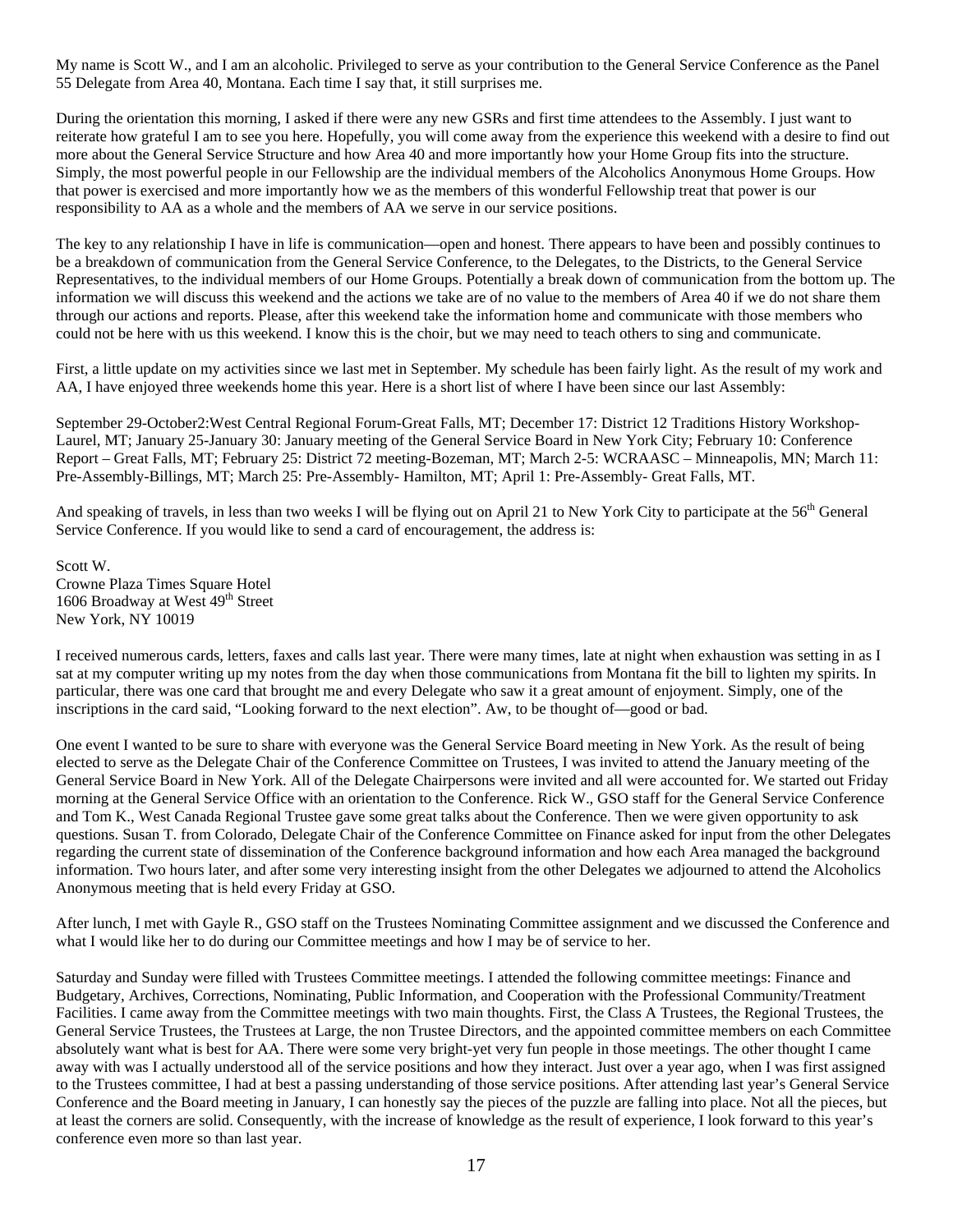Yes, it will be a great time to rekindle some "one of a kind" friendships and I am looking forward to seeing everyone again. But more importantly, one more of my character defects (fear: real or imagined) has been reduced and I anticipate being firm and deliberate in our discussions of the Agenda Items that come forth to the Conference floor. I was elected to serve and that I shall do.

This years schedule is very similar to last year's conference. Saturday night will start with the Delegates only meeting. The Delegate Chair Michael S. from North Florida has asked me to give a talk to the Delegates on the Conference Process. I have put many hours of discussing, writing and editing into that 10 -minute report. Sunday morning is the Remote Communities Meeting and then Sunday afternoon is the official start of Conference. I still recall last year when Greg M. read the roll call of the voting members of the Conference and the amazing power and presence of God that was in that room. Later on Sunday afternoon each committee meets with its corresponding Trustees committee to ask questions of the Trustees and review the Scope, Composition and Procedure of the committee. Sunday night will be the dinner and AA meeting where guests are invited. I do hope to remember to sit with people I do not know at every meal and meeting like last year. Those impromptu introductions have turned into some long lasting and valuable friendships.

Monday morning, we jump in with both feet and start in with our Committee meetings. If this year is anything like last year, the week will be the shortest week of my life with some of the longest moments I will ever encounter.

And speaking of the General Service Conference, there are items on our Agenda this weekend that will call for discussion and deliberation so I can get a "Sense" of Area 40. Simply, we will not take a vote, but Andrew will ask for a show of hands. I will be taking notes and listening intently to the group conscience of Area 40. However, please keep this thought in mind. I participate on one committee, the Trustees committee. Consequently, I have opportunity to have an intense, some would say up close and personal input on only 7% of the Conference. However, the Group conscience of Area 40 will be heard through my voice and or vote when and if an Agenda item from another committee comes to the floor of the Conference as a recommendation, the very same process we observe and practice here at our Assembly on Area 40 Agenda Items. Although I only participate on one committee, I will have opportunity to debate on any Agenda item that comes to the floor. That makes our group conscience important to me and invaluable during that process. Communication.

I would like to share a few thoughts on the financial condition of our Fellowship. Speaking of money in AA is never as easy thing. This is especially true if one fails to connect it somehow to our spiritual activities. Again, communication.

First, Area 40 is in great financial shape--for now. As we have discovered in all facets of our lives, most things are cyclical. Not that many years ago, Area 40 took some very prudent actions to be financially accountable. One of those actions was to inform Area 40 of the need for financial support—communication. The support came and continues to come. Thank you to the Groups, Districts, Special Events and members who continue to financially support Area 40. There are a couple of Area 40 Agenda Items that may come to the floor as recommendations that will use that financial support to help with communication of this wonderful sober life to the sick and suffering alcoholic.

As I shared earlier today, there are Birthday Contribution and General Service Office contribution envelopes in the back of the room. I asked everyone to take a handful or two as there are plenty for everyone. It is no mistake that I have those envelopes here this weekend. I would like to implement the idea that we collectively need to actively pursue additional group contributions. In 2004, Area 40 had 45% of the registered groups make contributions to the General Service Office. In 2005, that figure dropped to 42%. In October 2005 a letter explaining the numerous services provided to AA groups and committees and the services provided by the General Service Board went to all Districts. Perhaps in response to that communication—voluntary contributions in January and February of 2006 were almost 16% ahead of budget for the US and Canada. If your group was part of that ground swell, thank you.

So, why all the communication about group contributions to the General Service Office? No, the office is not going broke. No, the office is not going broke. Yes, the office needs the voluntary contributions to pay for the services it provides for our Fellowship. When the voluntary contributions do not meet the budget of the office, then profits from the sale of our literature is used to make up the short fall. When there is a deficit, as there has been for many years, the General Service Office relies upon those literature profits and in an effort to maintain a mandated cap with our prudent reserve has found it necessary to adjust the price of literature, discounts and most recently institute a shipping and handling charge.

I personally would love to see our Fellowship pay it's own way through voluntary group contributions. A concerted effort to communicate the need was conducted in 1986-87. This resulted in an inflow of group contributions that was sufficient, for that year only, to support the services provided at GSO without the need to draw on literature gross profits to offset the shortfall.

It was communicated to me early on in sobriety and I am reminded on a regular basis that as a member of Alcoholics Anonymous, the principled, spiritual action to take is to pay my own way. I do not care for the price adjustments of our Literature, reviewing discounting levels to "qualified purchasers" and the additional costs of literature through a handling charge that is more than likely placed upon groups that can least afford the few extra dollars. Those adjustments are a short- term fix to a much larger issue.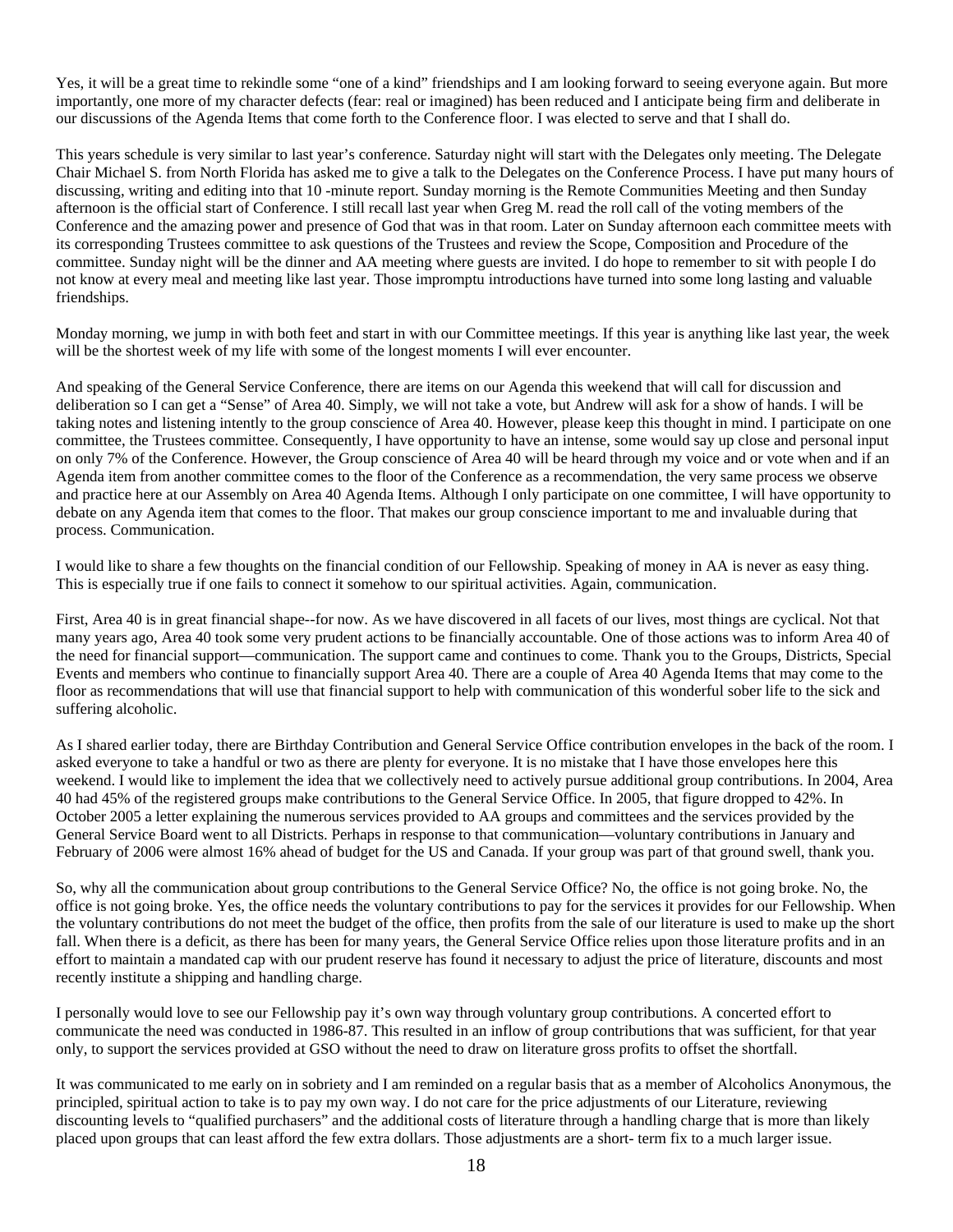Should every registered group give a voluntary contribution to the General Service Office? Sure, that would be great and the cheese on the moon really is green. The reality is some of the groups who can are, the groups who can not are not and some of the groups who can do not. Why? We will never know unless we communicate. Not only to ask the question "why", but more importantly communicate where the money goes and what the money does to help further our spiritual journey. This is not a mandate. Just a request of your time, energy and resources to communicate to your fellow members.

I shared earlier the most powerful people in our Fellowship are the individual members of the Home Groups. We in Area 40 witnessed that power or better described as group down leadership this past September at our Fall Assembly. There were four Agenda items that were passed by substantial unanimity for consideration by the upcoming 56<sup>th</sup> General Service Conference. I forwarded the items to the General Service Office, received confirmation the items had been received and each item was assigned to a committee for review. All four items went forward and are included for our review as part of the background material for discussion this weekend. Although two of the items had a bit of a rocky road to be placed on the Agenda, they are there. Let's take a minute and follow the path of a General Service Conference Agenda item.

As with almost every item we will review this weekend, they all started as an idea with someone, somewhere in a Home Group in our Fellowship—the top of the service structure. That idea was communicated to the individual's group, the group in turn communicated the idea to the District, the District communicated the idea to the Area Chair, the Area Chair communicated the idea to Area 40 via the Assembly Agenda and he also assigned the item to a specific committee for review, deliberation and debate. The committee communicated the idea to the Assembly floor as a recommendation, a made and seconded motion, and the Assembly had an opportunity to communicate with each other through the process of debate. A vote was taken, substantial unanimity was reached and I communicated the Agenda item to the General Service Office. GSO assigned the item to a Trustees' committee for review, the committee forwarded the item on for consideration by the Conference committee, and the Conference committee will have opportunity to communicate with the General Assembly at the Conference with the idea as a recommendation.

Sounds like a lot of communication, committees, review and such. That is okay—really okay as we want our decisions to be deliberate, well thought out, and have the greatest opportunity for an informed group conscience.

I look forward to reporting back to Area 40 the outcome of those four Agenda Items as well as the rest of the Conference. I have conference communication opportunities or better known as Delegate's Reports scheduled for the following days:

May 13---Kalispell June 3---Bozeman at the Spring Roundup June 10---Missoula June 17---Butte July 8---Helena July 15---Great Falls July 23---In the Bitterroot August 19---Glendive

I would like to take a few minutes to talk about an event that will be taking place in this room in 5 months—the election Assembly of the next panel of servants to Area 40.

Every two years, just about the time each of us starts to get an understanding of our service positions, we are asked to rotate on. That rotation will take place through elections of new GSRs, DCMs, and then the Area Committee and Officers. I would enthusiastically encourage you to look around your Home Group for your next GSR, look around your Districts for your next DCM, and be sure to look around this weekend for the next panel of Area 40 servants. Now is the time to start asking the difficult questions—not only of the prospective candidate but of yourselves. Do you have the time, energy and resources to fulfill the next service position?

One trap I see a lot of service people get caught in is trying to balance their egos with a desire to serve. What I am about to share with you is not theory or something I heard at a meeting. The following are the lessons I have learned about ego, desire to serve and the not so delicate balance between the two.

I had a desire for a particular service position, not to serve, but for the position. I really did not have much of an understanding what the position was or what the duties were, but I am willing to try anything and do well at it until I get tired of it. Simply, my decision was ego driven. For the first year of the position, I was totally ineffective because "they weren't doing it right". After sufficient ego deflation in numerous service meetings, I finally understood what it meant to offer myself to a God of my understanding so I could be of maximum service to those about me. Once that happened, I was no longer toiling with an undesirable job, but enjoying the gift of giving back to this fantastic Fellowship and fulfilling the duties of that service position because I was trying to pay back the gift and not because I wanted everyone to see my ego driven accomplishments.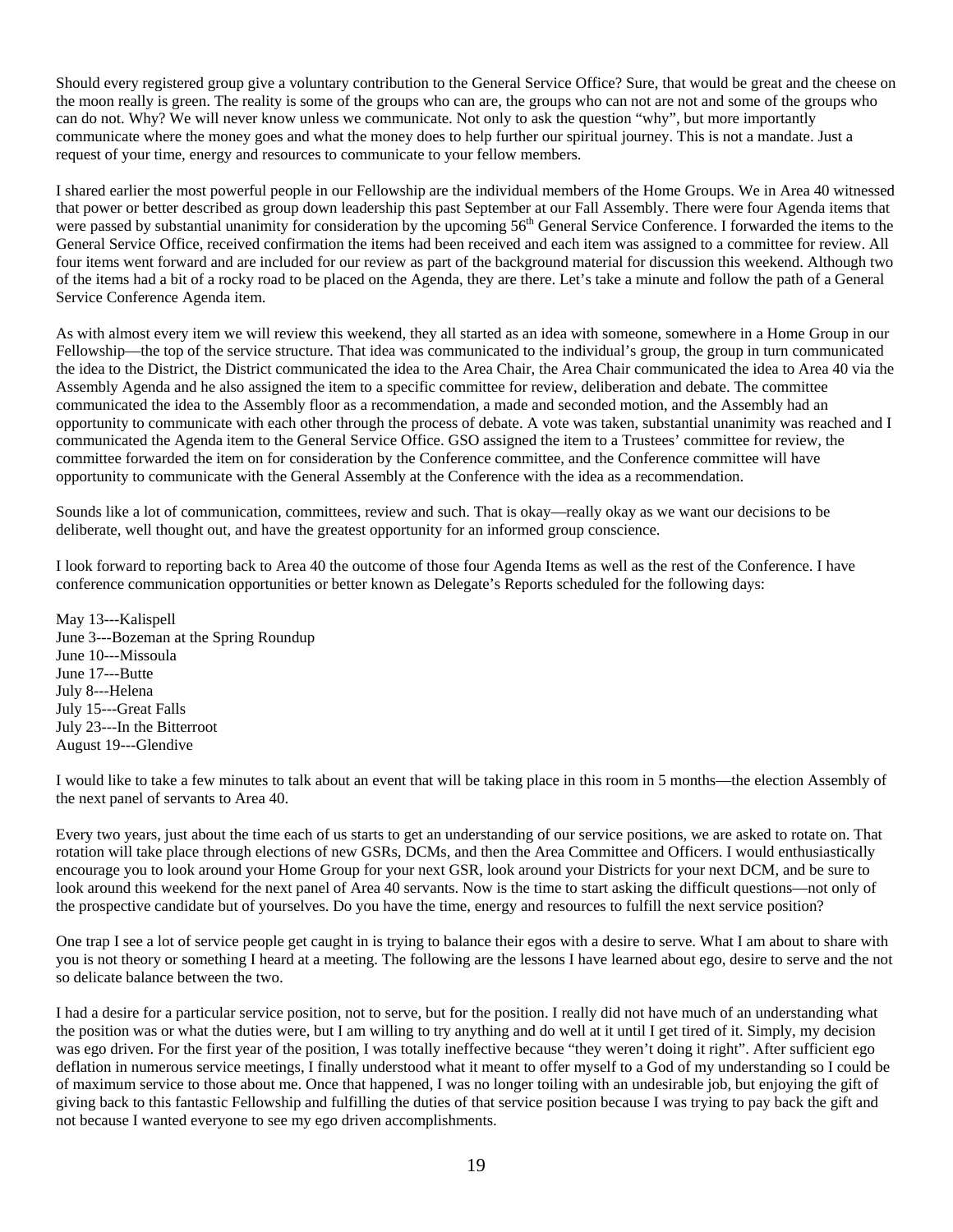The point being, if there is a service position you would like to fill—then take the time to review the duties of that position, talk with others who have filled that position, visit with your sponsor and the God of your understanding and then if you still have a sincere desire to be of service let your intentions be known.

And speaking of new GSRs. Each rotation, there are a number of "GSR schools" that are put on by past servants to Area 40. Generally those schools happen in January and/or February. I would like to suggest, if you are planning on a GSR school to have those take place later this year. The new GSRs will be elected yet this year and I believe the logical progression of events would be to have the new GSR start their rotation or service after attending a school. Just an idea.

A few months ago in the Triangle I requested to have some input from Area 40 on the discussion topic at the General Service Conference. I set a time line for response of this weekend and I want to thank the groups, Districts and individuals who have taken the time to respond to my request. Your sharing will be included during the discussion breakout session at the Conference.

One other item I would like to share is the General Service Office website: [www.aa.org](http://www.aa.org/). The website was revamped starting January 1, 2006. There continues to be more and more additional information available on the website for members and professionals who are looking for assistance with Alcoholism. I would encourage you to take a few minutes, review the information on the site and ascertain how our message is being communicated via the internet.

My personal favorite is the Grapevine website: [www.aagrapevine.org.](http://www.aagrapevine.org/) I registered for access to the digital archives. Every article, letter, editorial, special feature, joke, and cartoon published in the Grapevine magazine from the first issue in June 1944 to 12 months ago is available. The search engine uses author, key words, phrases, or subjects. I have used the site extensively doing research over the past year and for some of the agenda items we will discuss this weekend. For example, there is an Agenda item regarding the definitions and usage of the words donate and contribute. I searched each of the words and got back a lot of information. The surprising bit of information was the majority of the time the word donate was used it was in the form of an inquiry. Such as "How much should I donate?" The answer to the question contained the word contribute. "Voluntary contributions are used for group services…"

Again, I would encourage you to take a few minutes and review what "our" websites have to offer and the message "we" are communicating.

(Breathe—twice)

In closing, I would like to offer the following thoughts:

Let's try and remember this weekend that our deliberations, discussions and debate are not about winning or losing. Our decisions are about what is best for AA in Area 40 and AA as a whole. In the words of a past General Service Board Chair, Bernard S., "We seek not compromise but certainty".

Should we make a mistake this weekend, that's okay as our decisions can be changed at a future Assembly. However, the words we speak and the actions we take on the way to those decisions are permanent. Let us ever be vigilant of honesty and integrity on the spiritual journey. Simply, the only mistake we can make is not debating in fear our voice will not be popular.

And one last challenge. Try to listen with the ears and see through the eyes of a newcomer at your meetings. Is the message being carried that of Alcoholics Anonymous? Is the message in observance of our Traditions? I challenge you and myself to those standards.

Any questions? Thank you again for the opportunity to serve. I hope to see you all this summer on the Happy Road to Destiny.

Scott W. Delegate Panel 55, Area 40

### **Floor Assembly / Committee Reports--Motions and Discussion**

### **Archives/Structure—Dennis O.**

1.)Review Workbook. Proposed additions include a new "Ownership of Material Statement", plus revisions to the "Deed of Gift Form" in the workbook. Our committee had no opposition to these changes.

2.) Consider that the Conference Archives Committee annually review a list to be compiled by GSO's Archivist of proposed archival recordings (format to be determined by AAWS) to be produced for sale by AAWS so that the Conference might provide guidance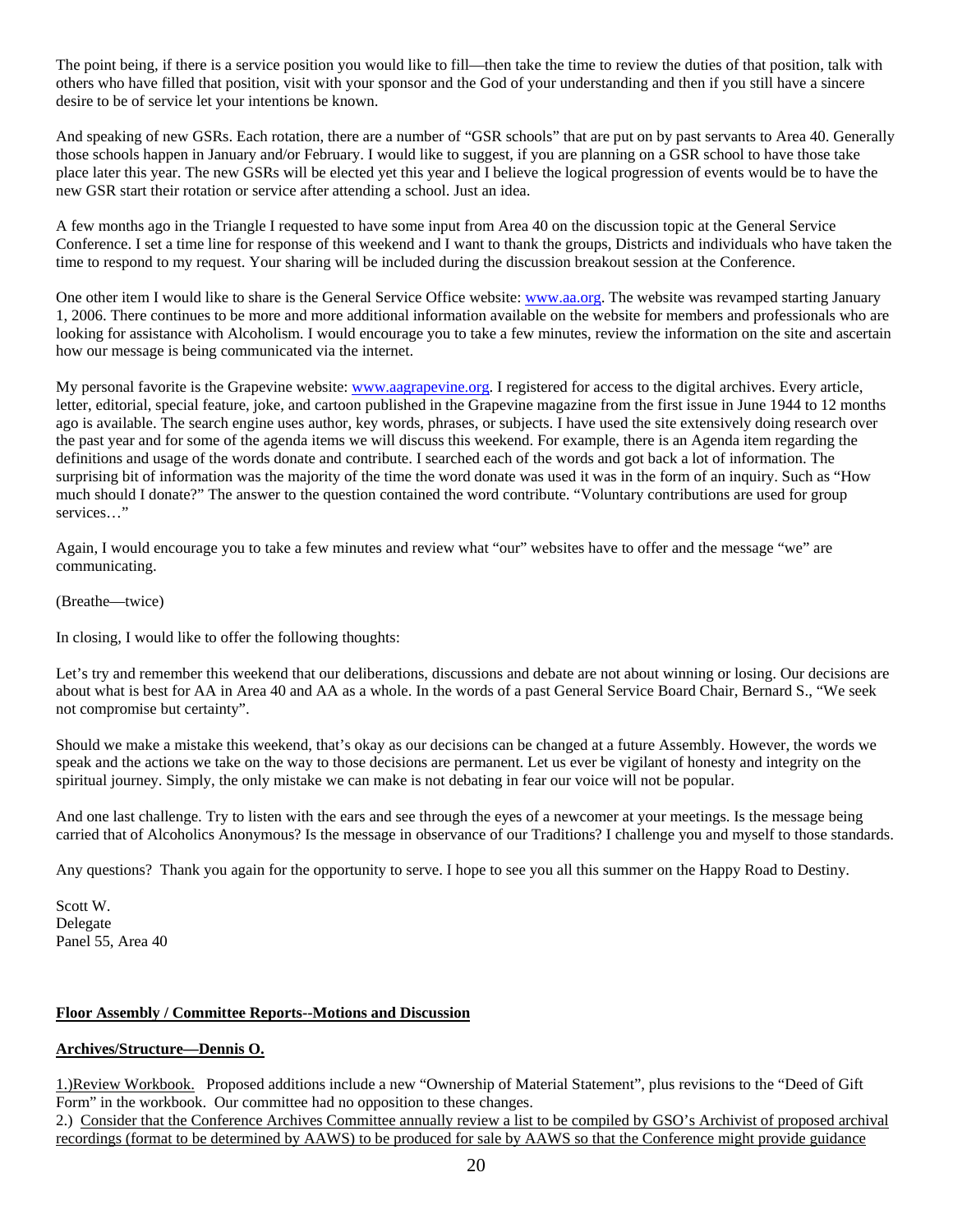prior to production. Our Committee made no recommendation but actively questioned the reasons behind production of such recordings. Background information indicates that AAWS has already been selling bits of AA's Archives (e.g. the 2005 International Convention Audio Archives CD). Who authorized this? The sense of our committee with this agenda item is that if said recordings were to be marketed, we favor the proposed review of the proposed list. However, we have several questions: *How will confidentiality be protected? What are the motives? Did this come from the Fellowship? How much money is for selfsupport, or is it for profit motive?* A sense of the Area on this item was split for and against.

## **Area 40 Agenda Items for Structure**

1.)Consider the recommendation that Area 40 Adopt the policy of having an ordered list of past delegates for the Area 40 Chair to invite on a rotating basis to the Area Assemblies. All of the past delegates, with the exception of the Area Advisor, would be put on the list. The mechanics of the rotation would be the responsibility of the Panel 55 Area Chair. The Area Advisor would be added to the list at the end of each two-year rotation.

2.) Consider instituting the policy that past delegates living outside Area 40 be put in the rotation for invitation by the Area Chair to Area Assemblies. These past delegates would be compensated for only those expenses incurred while in Area 40 with compensation not to exceed the average expense of past delegates living in Area 40.

Our Committee discovered that Agenda Items 1 and 2 had been originally submitted as one, and we found it easier to address both items with one recommendation which follows: **The Committee recommends that Area 40 adopt the policy of having an ordered list of past Area 40 delegates for the Area 40 chair to invite on a rotating basis to the Area Assemblies. All the past delegates with the exception of the Area 40 Advisor would be put on a list. The rotation would be the responsibility of the current Area Chair. The Area Advisor would be added to the list at the end of each two year rotation. Those past delegates living outside Area 40 would be compensated for only those expenses incurred while in Area 40.** *This motion was voted on and it passed.*  Floor comments for this motion were "Don't we already do this?—Has this been a problem in the past?—We already pay expenses for our Area Advisor—We are just formalizing what already takes place—Let's practice principles before personalities—A minority opinion states "It's necessary to invite the right person for the job, so let's not complicate this."

3.)Consider the recommendation that Area 40 adopt the revised Policy and Procedures Document dated 4/10/2005. The Committee reviewed the Area 40 Policy and Procedures Draft Document of 04-10-05 and took no action. We still continue to work on revisions and edits. We are currently working under the document adopted 02-16-01 as posted on the web site". This was unsettling news to several at the Assembly, and a floor motion on Sunday further spurred our Committee Chair to promise to bring forth a finished, updated Area 40 Policy and Procedures document to be approved at the Fall 2006 Assembly.

There were no floor comments on this Agenda Item.

4.)Consider the recommendation that Area 40 sponsor and fund two Area Workshops per year. The Area Advisor will serve as the Area 40 Workshop Chair/Coordinator. If an alternate Workshop Coordinator is needed, it should also be a past Delegate. The Workshop Chair/Coordinator will be responsible for dividing the state into four quadrants and establish a schedule of four workshops over a two-year period, one in each quadrant. The workshops would normally occur between May and October. The local DCMs involved shall be consulted about time and place, and topics to be covered. The Area 40 budget shall have a line item for two workshops per year with the workshop schedule to begin in 2007. After much discussion by the Committee we came up with this recommendation: **We recommend that Area 40 sponsor and fund two Area workshops per year. The Area Advisor will serve as the Area 40 Workshop Chair/Coordinator. If an Alternate Workshop Chair/Coordinator is needed, it should also be a Past Delegate. The Workshop Chair/Coordinator will be responsible for dividing the state into four quadrants and establish a schedule of four workshops over a two-year period, one in each quadrant. The workshops would normally occur between May and October. The local DCMs involved shall be consulted about time and place, and topics to be covered. The Area 40 budget shall have a line item for two workshops per year with the workshop schedule to begin in 2007. Usefulness and effectiveness is to be evaluated at the Fall 2008 Assembly.** *This motion was voted on and it passed.* 

Floor comments were " We are much in favor of this type of communication---We can inform smaller areas that can't afford to bring someone in for workshops---Are we forcing AA members to go to workshops?---We like the addition to the motion that we evaluate this motion at the Fall 2008 Assembly. A minority opinion stated that they were uneasy because no dollar amount was set for these workshops".

Dennis concluded his Committee report by thanking his committee members for their hard work. And finally, Kevin N., our past Area 40 Archivist was honored by a moment of silence at the opening of the Assembly. Then, on Saturday evening, we elected his replacement and congratulate Gerry R. from Helena as our new Archivist. Gerry's election means that we will probably move the Archives from Great Falls to Helena, but not until a suitable location is found. Thank you for allowing me to serve as your Area 40 Archives/Structure Chair.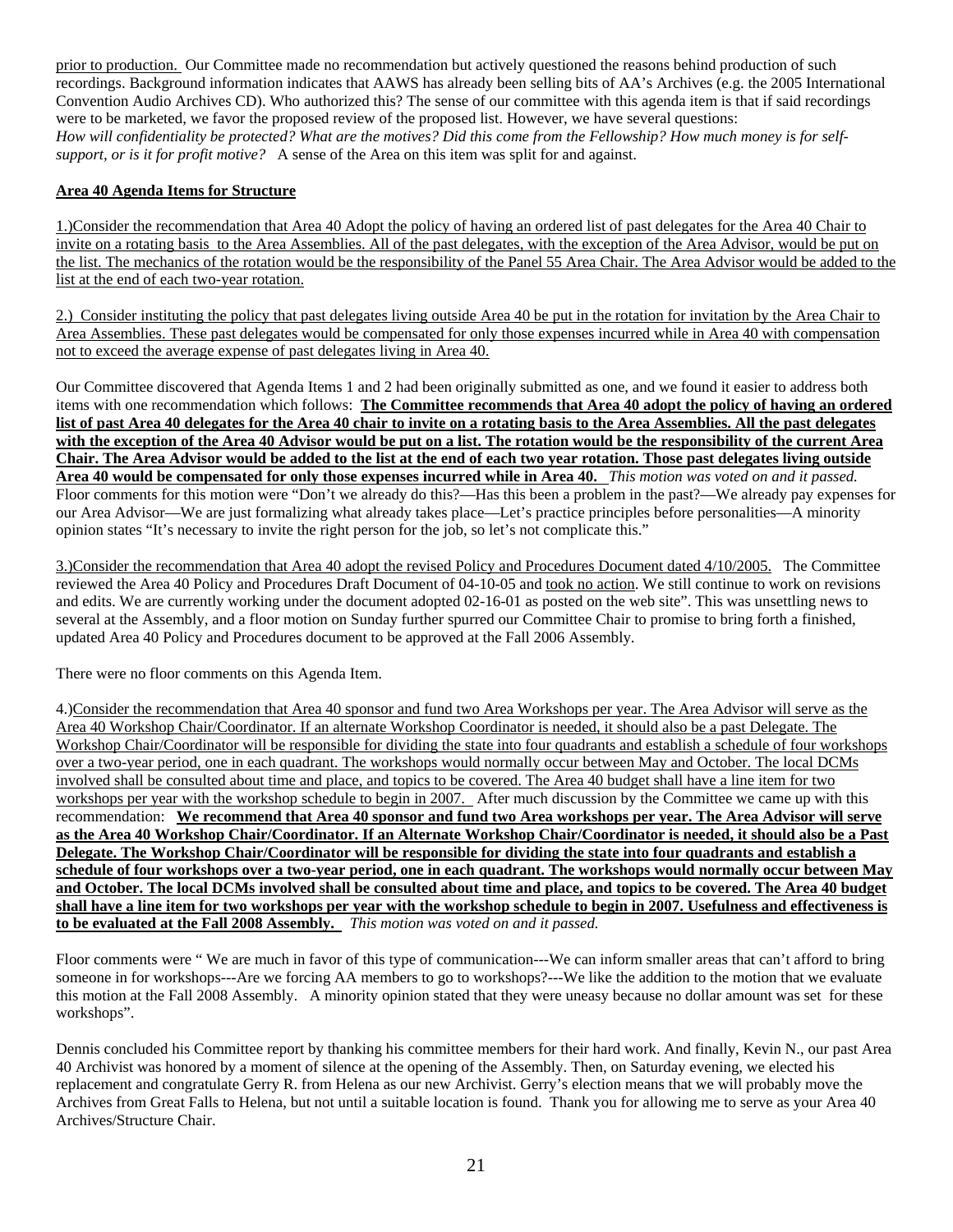## **Finance—Sid G.**

1.)Discuss the draft "Finance Card" created by trustees' Finance Committee. Our Committee was in favor this item, but we do not want the Intergroup listed first. *A Sense of the Area was in favor of this.*

2.) Discuss a proposal to replace the word "donation" with the word "contribution" in AAWS literature. Our Committee has no recommendation on this item. *A sense of the Area indicates we are split on this item.* 

3.) The pamphlet "Self-Support: Where Money and Spirituality Mix":

 A. Discuss a request to add references about other AA information for group treasurers. Our Committee was in favor of this, and there was no floor discussion on this item.

 B. Discuss a request to remove the pie charts from the pamphlet. Our Committee discussed and found we had different views as to the effectiveness of the pie charts. Floor responses were "Take out the pie charts---Let each Home Group determine through it's group conscience how to distribute their monies." *A sense of the Area is that we are in Favor of this item.* 

C. Discuss a request to add an additional pie chart reflecting a 25/25/25/25/ % distribution. Based on the last item, this is a mute point. *A sense of the Area is that we are against this item.* 

A combined conclusion of items A-C from our Committee is that there are some useful additions that are trying to be incorporated, but we think that improvements in text and graphics can be made to make these pamphlets more useful.

4.) Discuss requests to rescind the small-order freight charge policy instituted by AAWS effective 7/1/05. A discussion of the committee indicates from our background material that because of this policy being in place, it has raised about \$10,000 a month. This also encourages a more efficient operation and distribution. It was also noted that if more groups would increase and or begin to make  $7<sup>th</sup>$  Tradition contributions to GSO, literature prices would go down, and AA could truly become self-supporting. The original intent for the shipping and handling charge increase was so that each member could buy our literature at the same price. These freight charges were not meant to be punitive but equitable. No sense of the Area was asked for as Area 40 introduced this Agenda Item for inclusion in the General Service Conference Agenda.

5.) Discuss requests to eliminate the discounts on volume purchases of AAWS literature. Our Committee discussion showed per the background information that \$1.2 million would be taken away if the discounts were discontinued. Should we deny smaller areas and groups the opportunity to be self supporting.

### **Grapevine/Policy and Admissions—Gail M.**

### **Grapevine**

1.)Review contents of Workbook. Any changes were sent only to GSC committee members so we had nothing to review.

2.) Consider a suggestion that AA Grapevine produce an anthology of La Vina stories in the year 2007 or later. We reviewed the background material initiated by the Grapevine staff because the frequently have requests from AA members requesting more materials in Spanish. *A sense of the Area showed that we are in favor of this suggestion.* 

### **Policy and Admissions**

1.) Approve invitation for two observers to attend the  $56<sup>th</sup>$  General Service conference, one from GSO Japan and one from GSO Australia. Our committee was in favor of this invitation. We did find out that they will pay their own expenses to attend the Conference.

2.)Review dates for the 2009 General Service Conference. We read the background material of holidays, calendars and a list of previous conference dates. There were no questions.

3.) Review report from the General Service Board on feasibility of more balanced composition/structure of regions. We reviewed the background material. Much of it centered around the fact that the trustees represent AA as a whole rather than a geographic area. The region in question has one area with approximately 1500 groups and one with approximately 250. The background material states, "In the past, when presented with the opportunity to change, both areas did not want to make any changes." The discussion centered around clarification of the background material. The wording of some of it made it confusing to know exactly what the Item was about.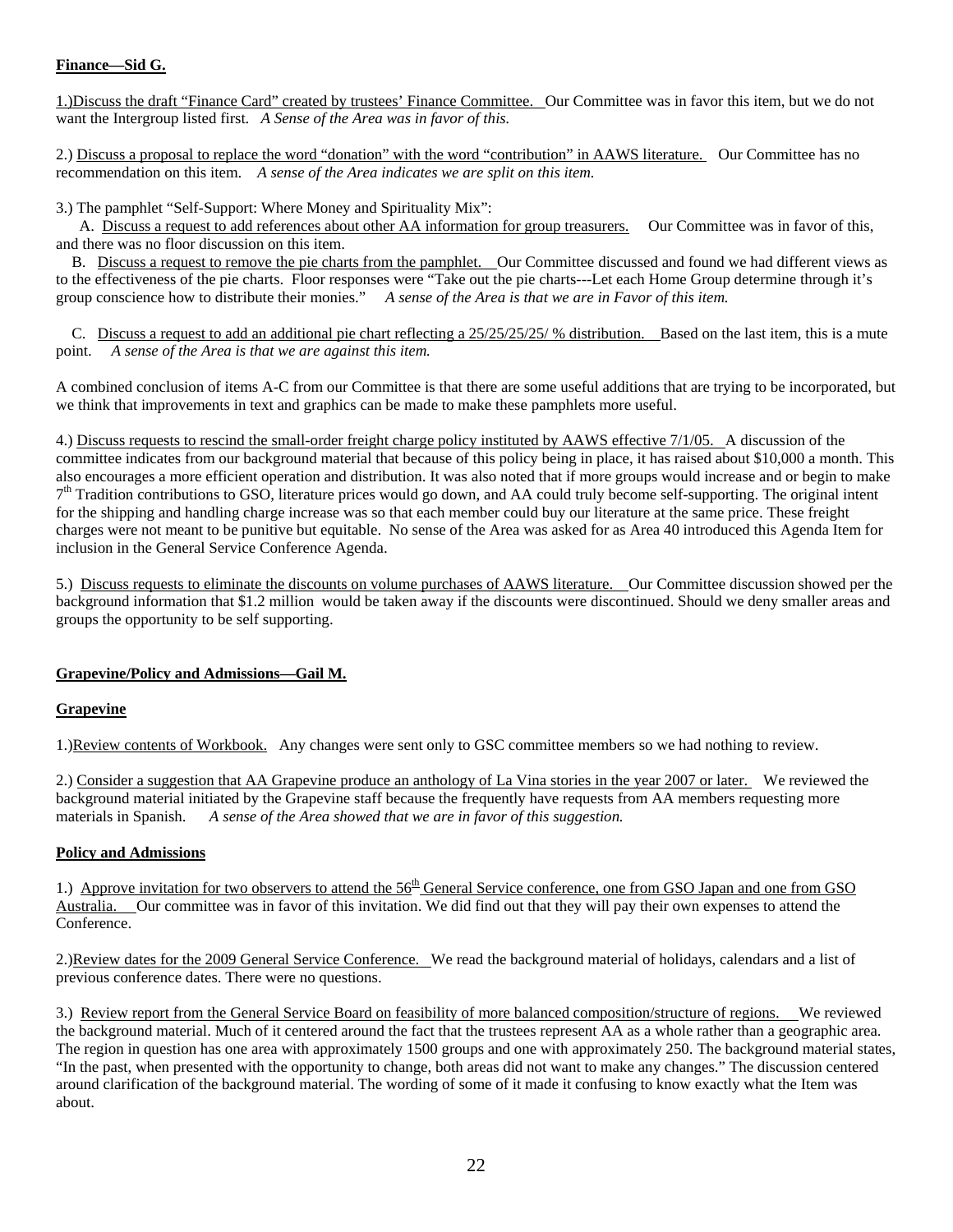4.) Review request that the Conference be mindful of balancing the number of odd and even panel delegates when decisions are made that affect delegate rotation. This was the agenda item that originated in Area 40 at the 2005 Fall Assembly. It passed on the assembly floor then, and the committee is still in favor of it.

## **Literature—Louise M.**

1.) Review the revised draft pamphlet "Too Young?" There was no information for the committee to review.

2.) Review the revised draft pamphlet "It Happened to Alice." There was no information for the committee to review.

3.) Consider suggestion to revise the pamphlet "AA for the Native North American." Our committee discussed that we are okay with GSO making these revisions---due to the age of the pamphlet, revisions may be necessary as reservation life is different than it was 20 years ago. There are over 600 sovereign Native American nations in the US and Canada. The most general stories by size, location and language were selected. The broadest target message has been considered. There is a big need to reach out to the Native American population. Alcoholism seems to affect the Native American population more so than the rest of the population. We approve of the suggestion. A sense of the Area is that we are in favor of this suggestion. Minority opinion asks what will this project cost?, and what size pamphlet will be produced?

4.) Discuss request for a review of language in AA literature that refers to the first 164 pages of the big book. The main issue is should we return the word "largely" to the preface in the next printing of the Big Book the same as it appears in the preface to the first edition---"the book remains largely unchanged". In addition, literature referring to "unchanged" would also be undated to include "largely". The fact is that the big book has been changed—wording, pagination, etc., so suggesting that is has not is "largely" incorrect. We concur with the GSO recommendation to add the "largely". *A sense of the Area is also in favor of this.* 

## 5.)"Young People and AA" draft manuscript

A. Consider revised front matter, and B. Review stories. We did not have any materials to review.

6.) Discuss requests to develop an intergroup/central office pamphlet. Our committee thinks that there is enough information already available for Intergroup and Central Offices. Trick is to get AA members to read the guidelines and other information that already exists. *A sense of the Area was against this request.* 

7.) Review trustees' Committee on Literature progress report on the Spanish-language Third Edition Big Book, Alcoholicos Anonimos. The background information said that the deadline was extended to receive more stories. This is a good thing so that the book can appeal to a wider range of alcoholics. We approved of this review.

8.) Consider the request to develop an AA history book covering years 1955-2000. The committee felt this a good request to know this history and have it in written form. This has been tried numerous times and rejected with the thoughts there is no compelling need to have such a book. Previous projects of this nature have already cost \$400,000. Ultimately our sense was that we would take no action on this matter. *A sense of the Area was also against this consideration.* 

9.) Consider proposal that the pamphlet "Letter to the Woman Alcoholic" be discontinued. Discussion ranged from the pamphlet still being useful to the newcomer, to, is a pamphlet that originated as an article in Good Housekeeping magazine relevant for a woman alcoholic? Some say we should archive it to make it still available for AA members. Is the pamphlet "AA for Women" better, and does the pamphlet "Do you think you're different?" cover the same things? As a committee, we could not come up with a clear decision—we were split. Some floor comments—"I like the pamphlet, and it described me very much when I came to AA. This was written by a non alcoholic so it is more of an observation. Let's not forget that the Doctor's Opinion was also written by a non alcoholic too. We may need to produce a new pamphlet directed to women, or make updates to the existing pamphlet. *A sense of the Area was against this consideration.* 

10.) Consider developing a pamphlet concerning Alcoholics Anonymous, religion and spirituality. The committee agrees that there is already adequate information in our Big Book on these matters indicating that we are spiritual and not religious. A floor comment was that if we pursue this, it might put us in violation of our Traditions. We decided that we would take no action on this matter. *A sense of the Area was against this consideration.* 

### **Area 40 Agenda Item for Literature**

1.) Consider instituting the policy that periodically, and as needed, the Area Literature Chair purchase enough Big Books and Twelve Steps and Twelve Traditions in bulk to take advantage of free shipping, in order to have these books available at Assemblies, Round Ups, and other Area-wide events for resale to individuals and small groups at cost. Comments by the committee varied from "Is there a need—Would this overburden the literature chair—Is distribution around Montana possible—Roundups, districts, Intergroups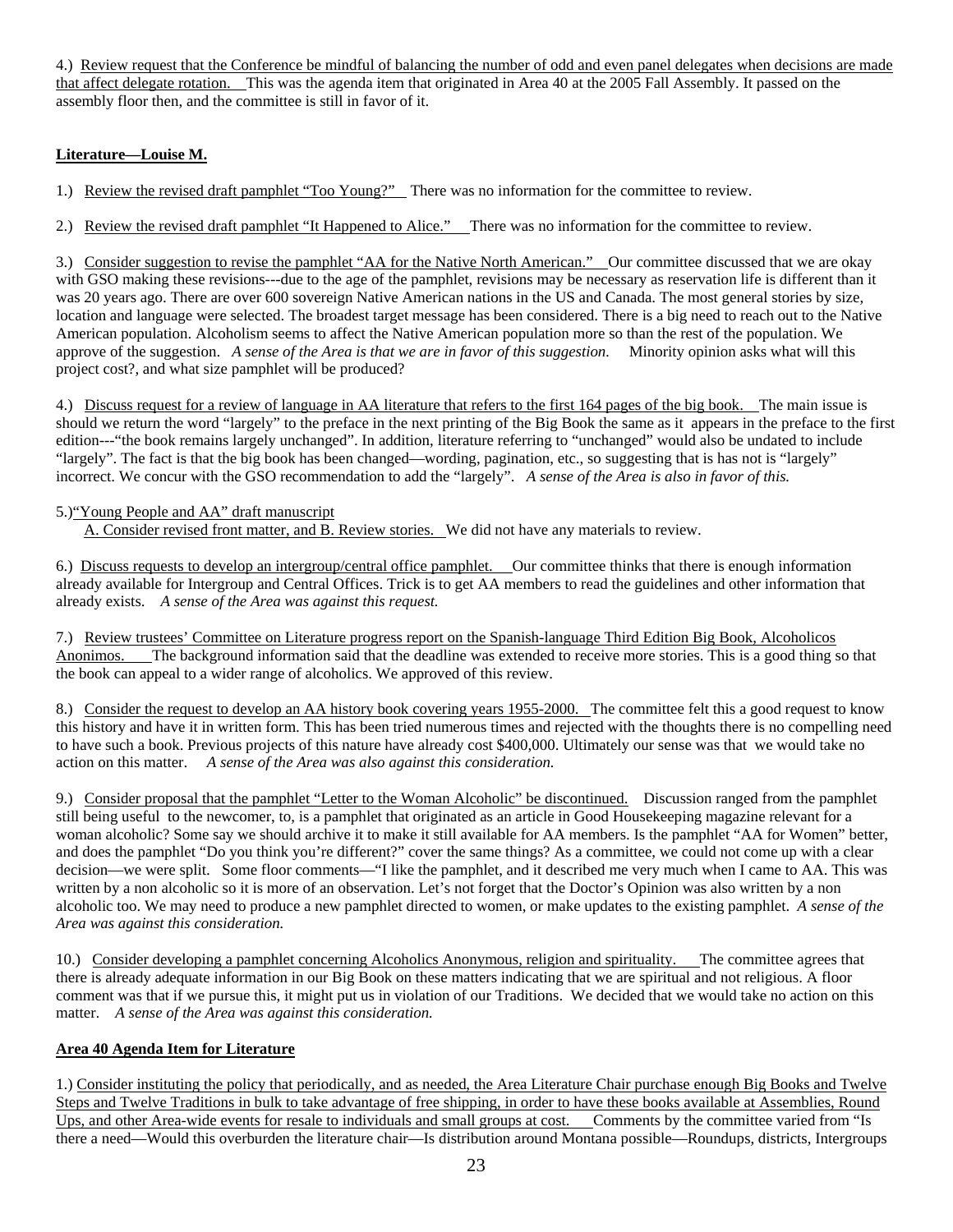already have their own literature—Do we need to legislate the process of distributing literature—Groups that do not have any money usually do not attend Assembly—Should we wait to see the outcome of the General Service Conference?" On the pro side comments from the committee were "It is not our job to judge if literature is needed but rather to make sure that literature is available—Are there groups that find the shipping/handling costs a deterrent to buying literature---Is assessing the smaller groups service fees meeting our primary purpose?" Others said if more groups would make  $7<sup>th</sup>$  Tradition contributions to GSO, literature prices would come down---Are we being self supporting if this income comes from non AA groups?" The Committee will take no action on this consideration. *A sense of the Area shows that we are against this consideration also.* 

## **Corrections/International Conventions—Regional Forums—Gary O.**

1.) Review the trustees' Committee on corrections Progress Report on the Development of an Informational Media Presentation Introducing AA to Training Academies and In-service Training Programs for Corrections Personnel. The committee learned from the background material that this will focus on what AA does and does not do. We will be there even if an AA member can't be there. We wonder if this will take away from our face to face contacts with the Personnel and potential AAs? There were no floor comments.

2.) Consider the revised manuscript of AA in Prison: Inmate to Inmate. Our committee learned from the background material that this will modernize stories and will include more diversity. It will do that by including more stories about women, minorities and youth. Our Committee thinks this is a good idea. There were no floor comments.

3.) Review contents of Kit and Workbook. We did this and also noted the inclusion of a new yellow Guideline—"Making presentations to Corrections Personnel in training facilities.

## **International conventions—Regional Forums**

1.) Discuss addition of informational flyers to the Regional Forums section of GSO's AA website. The committee supports this addition of flyers. *A sense of the Area is also in favor of this.* 

2.) Discuss the Report on Restructuring and/or Increasing Regional/Special forums from the trustees' Committee on International Conventions/Regional Forums. The background helped the committee understand this better. The Primary purpose is to change from two Special Forums per year to three per year. How do they choose Special Forums? They choose by differences in culture and language and by geographic isolations. The Trustees' committee will also look into the need to spread Special Forums evenly between Regions. Our committee supported this item.

3.) Review report on the 2005 International Convention in Toronto. We talked about highlights. Only transportation problem was the motorized carts. China and Mongolia were there for the first time. 250 old-timers were there to speak at the old-timers meeting, with 12 being chosen. 200 regular AA meetings were held that weekend. The 25 millionth Big Book was presented to the warden of San Quentin where the first prison meeting of Alcoholics Anonymous was held in 1946. 90 countries participated. The next International Convention will be held in San Antonio in 2010.

### **Public Information/Report and Charter—Connie R.**

1.) Consider 2005 annual report from the trustees' Committee on Public Information regarding GSO's AA Web site. The committee discussed what has happened on the website over the past year. The home page is a different format and is now color-blind friendly. PSAs can be viewed on the website. Because of some concern with affiliation with the link to Toronto's Tourism website, our website now has disclaimers when a person goes from AA's website to a link. There is also a page break with the AA website and Grapevine's website.

### 2.) Public Service Announcements (PSAs):

- A. Consider approving the proposed television PSA "Testimonials" developed by the trustees' Committee on Public Information. Only the GSO members received this, although Scott saw it and liked it.
- B. Review information on centralized distribution, tracking and evaluation of the television PSA "Living in Chaos". we discussed how Banyan Communication distributed PSAs and the survey that is taken by responding TV stations.
- C. Consider centralized distribution, tracking and evaluation of the proposed television PSA "Testimonials" at a cost not to Exceed \$30,000, in addition to the work of local Public Information Committees. This is the  $4<sup>th</sup>$  in the package that was approved 5 years ago. We also discussed sending thank you notes to our TV stations. *A sense of the Area is in favor also.*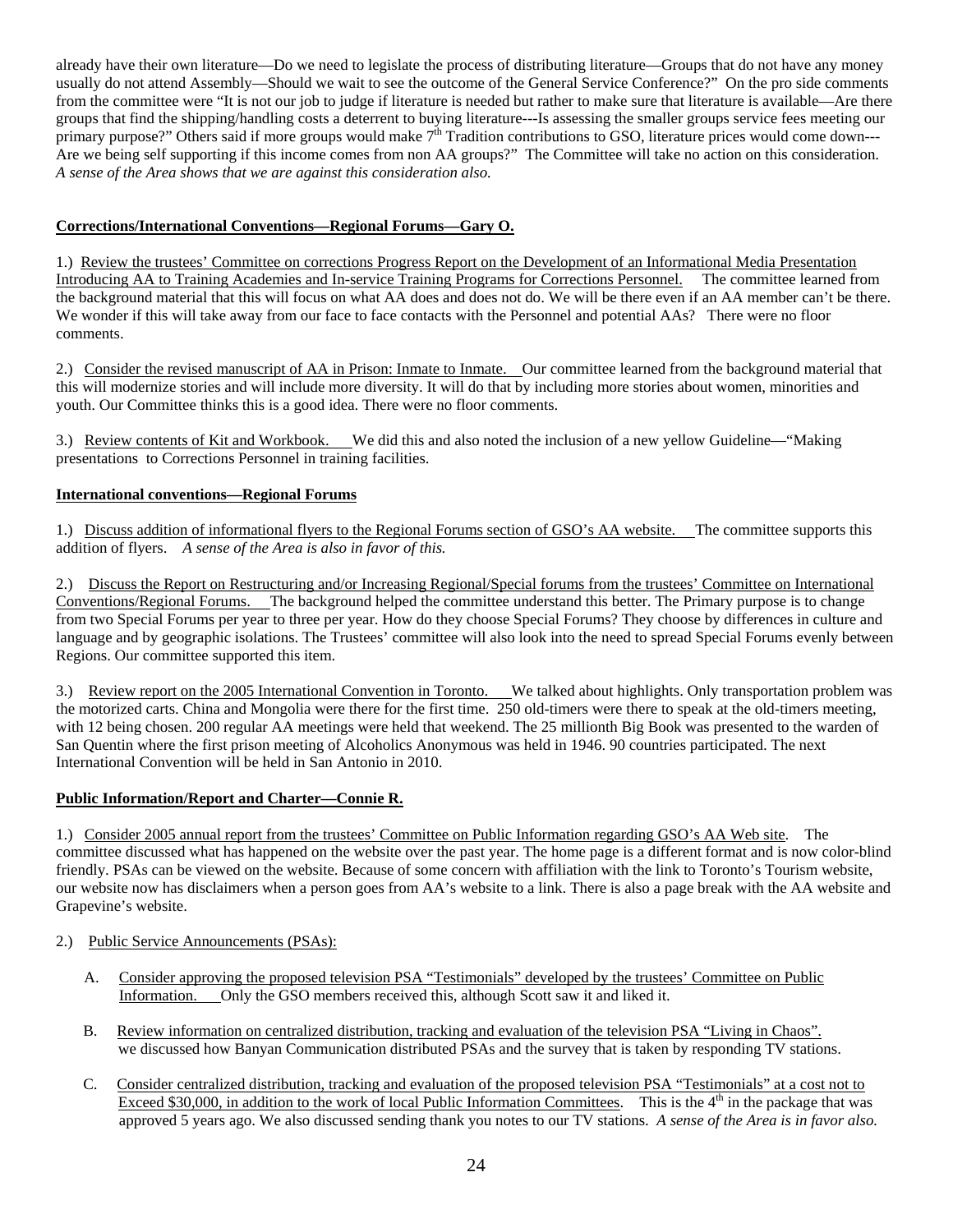## 3.) 2007 Alcoholics Anonymous Membership Survey:

- A. Discuss how to get more area delegates involved in the distribution and collection of the 2007 AA Membership Survey Questionnaires. The committee discussed how GSO communicated with the delegates as to how the survey should work. The communication seemed very clear about the timeline of when the delegate would receive the survey and how to proceed from there. It was also clear that if the delegate did not receive the survey what next they should do.
- B. Consider request to add the following categories to the "Length of Sobriety" section in the "2007 AA Membership Survey" pamphlet: Sober between 11—20 years, and Sober more than 20 years. We thought this was a good idea. The previous survey stopped at 10 years or more giving the impression that after 10 years, they stop going to meetings. *A sense of the Area was also in favor of this request.*
- C. Consider request to add "Domestic Partner" to the "Marital Status of Members" section of the 2007 AA Membership Survey Questionnaire. We discussed this to some extent. It was mentioned that the background information stated that this would allow us to be inclusive not exclusive. The over feeling was that "Domestic Partner" does not just refer to gay/lesbian couples but also those who are neither married nor single but living together. The sense of the committee was that this was a good idea. *A sense of the Area is also in favor of this request.*
- D. Consider request to add a "Sexual Orientation" category to the 2007 AA Membership Survey Questionnaire. We had a lot of discussion on this item. Some felt that it was needed to help with identification. One individual wanted it brought up about how AA extends their hand to other subgroups such as the gay/lesbian groups. We were informed that there is a higher rate of alcoholism in gay and lesbians. Some felt that this was no ones business and do we want to single them out? The sense of the Committee was that this item not be added to the survey. A floor comment was that the category was not specific. *A sense of the Area was also not in favor of this request.*
- E. Consider and approve the 2007 Alcoholics Anonymous Membership Questionnaire. The committee was not clear what we we're approving---would it include the items just discussed or not? We were not in favor of this. *A sense of the Area is also not in favor of this*

4. Consider request that the list of early symptoms derived from outside literature on page 17, item #19 in the pamphlet "Speaking at Non-AA meetings" be replaced with a list derived from AA literature. We discussed the wording as it is and how some do not match what is said in the Big book and even the wording is no longer used by NCADD (National Council on Alcohol and Drug Addiction). It is suggested to replace with the questions that are found in the pamphlets: "Memo to an Inmate who may be Alcoholic", "Is AA for You?", and "Is AA for Me?". The committee felt that this was a good idea. *A sense of the Area is in favor of this also.* 

5. Review report from the trustees' Committee on Public Information on Videos for Young People. We discussed the survey and thought there were some good points made in the survey about how to reach young people.

6. Review contents of Kit and Workbook. We have some great information in this workbook.

## **Area 40 Agenda Item for Public Information**

1. Consider instituting the policy that an anonymity-protected version of the minutes from the Area Assemblies be posted on the Area 40 web site. The Area Secretary would be responsible for producing the anonymity-protected version of the minutes and providing it to the Area Webmaster. We discussed how this would be done. This would be accomplished just like the Triangle does it now. There would be no added cost and the hard copy would still be sent to districts and available to others who would like a hard copy. Most of the discussion was about putting the finances on the web. An accountant present stated that we are very close to being required to post our financial statement for public viewing. One comment was that possibly this may generate some interest if someone sees our finances on the web and begin showing up at District/Area to get some answers. Based on this discussion:

#### **The PI Committee unanimously recommends instituting the policy that an anonymity-protected version of the minutes and financial report from the Area Assemblies be posted on the Area 40 Web Site. The Area Secretary would be responsible for producing the anonymity-protected version of the minutes and providing it to the Area Webmaster. Motion passes.**

## **Report and Charter**

1. Review The AA Service Manual: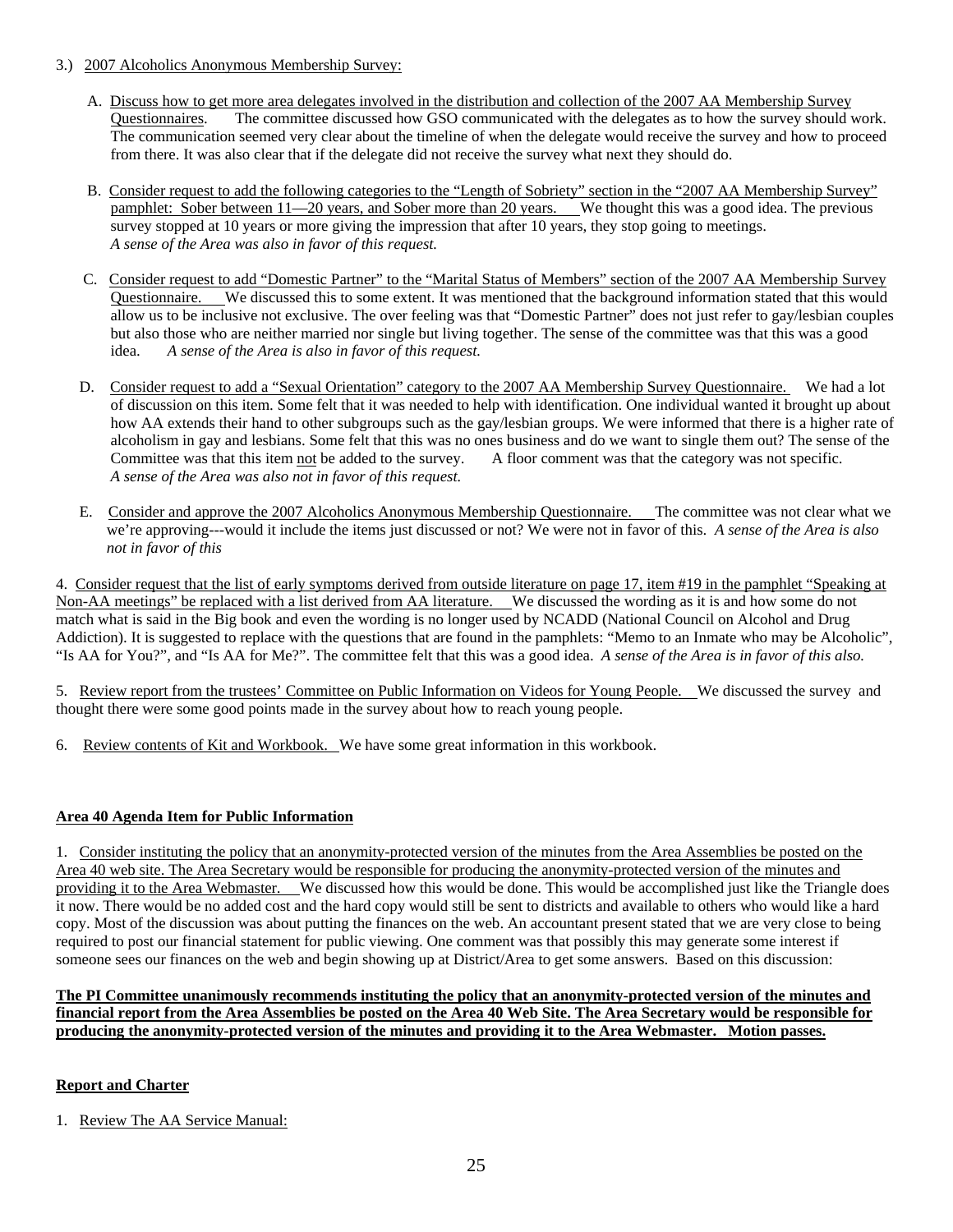- A. Review editorial updates to The AA Service Manual. We did not discuss this.
- B. Discuss the discrepancy between the conference Charter and The AA Service Manual regarding panel rotation of District Committee Members (DCMs). We felt this was a good idea to be consistent with the term of District Committee Members. *A sense of the Area was also in favor of this.*
- C. Consider a request to include a description of the duties of a District Committee Member Chairperson (DCMC) on page 30. We agreed with this request.
- D. Consider a request to restore the graphic "Service Structure Inside the AA Group" to chapter 2. Committee members felt this Was a good addition. One member stated that "cartoons are good!"
- E. Consider a request to insert an inverted triangle graphic similar to the one found in "The Twelve Concepts for World Service Illustrated" pamphlet. The committee agrees with this. Again, cartoons are good.
- F. Consider a request to revise page S28 to more accurately reflect the number of groups in a metropolitan district. The current numbers do not truly reflect what the number of groups are in a metropolitan district. We feel this is a good idea. *A sense of the Area also agrees with this request.*
- G. Consider a request to add a descriptive sentence on the role of a trustee-at-large to the second paragraph on page S63 in the section "Trustees-at-Large. The committee agreed that this be added.
- 2. Consider a suggestion to restore The Twelve Concepts for World Service by Bill W. to its original form as published in 1962. I shared the history of this consideration and the 4 recommendations made to put this document back in its original form. We felt that it was a not a bad idea but it didn't say anything about what it might cost to get this done. *A sense of the Area was in favor of this suggestion.*
- 3. Discuss General Service Conference Final Report. I showed the committee the book and explained that if they want to know what will be on the agenda next year it will be in this report. It also has some good sharing in it.
- 4. Discuss AA Directories.
	- A. Consider a request to add/attach an explanatory letter regarding the appropriate use of the AA Directories. This item came about because a treatment center had a directory and broke a member's anonymity by giving their name to a patient of the treatment center. What is on the inside of the directory about the confidentiality of the directory, does give the impression that it can be used for referrals. We thought adding an explanation of the use of the Directories is a good idea. *A sense of the Area is that we are also in agreement with this addition.*
	- B. Consider a request to revise the statement on page ii, located below the box "An AA Group". The committee felt this makes the groups autonomous. The new statement gives relationship between AA World Services and the groups, stating that AAWS does not monitor or oversee the individual groups. We felt this was a good idea. *A sense of the Area was also in agreement with this request.*

### **Treatment/Agenda—Lee G.**

1. Consider both the scope and name of the Conference Committee on Treatment Facilities. We reviewed some of the background information for this item. In 1978, the Hospitals and Institutions (H&I) committee was divided into the Treatment and Corrections Facilities committees. In 2000, the Trustees committee on Treatment Facilities combined with the Cooperation with the Professional Community committee. In 2004, the Corrections Facilities Committee changed it's name to the Corrections Committee.

The Treatment Facilities Committee is looking at the need to change it's name and scope based on the information gathered from the 2004 Survey, which indicated that treatment committees around the fellowship are working with a much broader range of programs than in past years. Many of these are not traditional Treatment Facilities dealing exclusively with alcoholism treatment. Therefore, there is some consideration of changing the committee name in the same way that the Corrections Committee has changed and to change the scope to better reflect the current state of treatment work in AA.

Discussion included comments about the importance of not only carrying the message but also sharing what AA is and what AA is not. We also discussed facilities where it is easy to cross the line between corrections and treatment facilities. "Crossing the line" was deemed not nearly as important as carrying the message to the still suffering alcoholic. This crossover just requires communication to avoid confusion and conflict.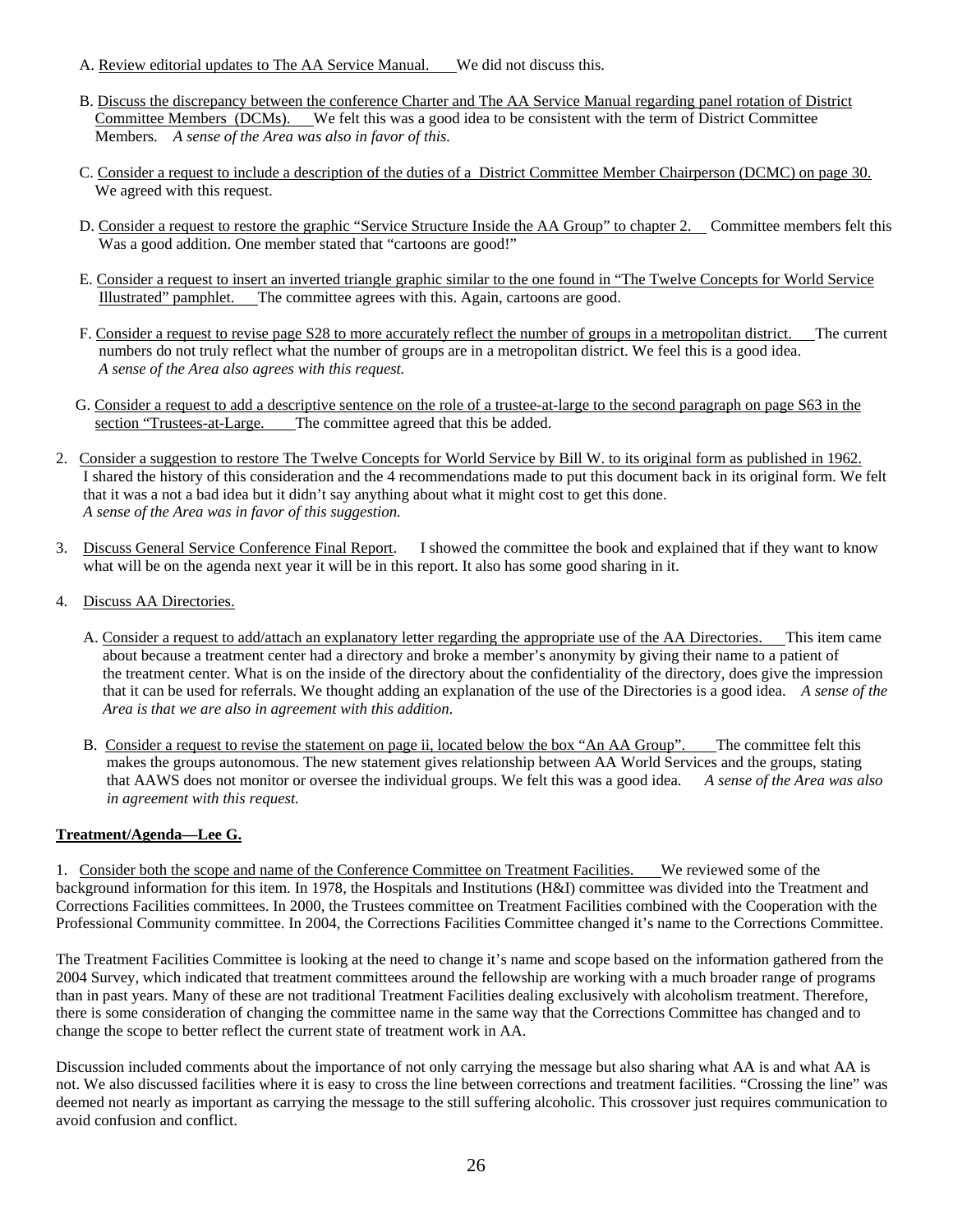The Trustees Committee discussed the sub-committee's draft revised Scope. Comments were that is used language that was not in keeping with how AA usually describes itself in the Fellowship and to the public. Further discussion was tabled until the July 2006 meeting so there was not a revised scope or name change recommendation to be considered.

## 2. Treatment Facilities Kit and Workbook:

 Review a summary of the results of the 2004 Treatment Facilities committee Survey prepared for inclusion in the Treatment Facilities Workbook. The committee reviewed the changes being included in the next edition of the workbook. Changes fall into 4 main categories: 1) Inclusion of summary material from the survey indicating changes in AA treatment work over the past decade. These changes include: fewer facilities to work with , a trend toward shorter term, out-patient treatment, more dual addiction facilities, more facilities working with younger clients, continued issues around AA's primary purpose and singleness of purpose.

 Committee discussion revolved around our similar experience in Area 40 to trends around the fellowship, especially regarding the need to work with both newcomers and professional staff clarifying AA's singleness of purpose and our primary purpose traditions. We do not need to confront people in our meetings but we owe it to them to educate them about what is alcoholism and what isn't, who we work with and who we don't. We need to be willing to refer people to the appropriate 12-Step program. We need to clarify the difference between open and closed meetings. We also need to be clear about AA's stand on drugs other than alcohol. In these cases, it is imperative that AAs be fully acquainted with our traditions and our literature. We also discussed the situation common in Montana of small towns without a variety of 12-step programs to refer folks to.

 Review contents of Kit and Workbook. It was suggested that, given the changes within the fellowship and the way we currently carry the message (more panels and workshops and fewer AA meetings), it might be useful to include the pamphlet "Speaking at Non-AA Meetings" in the kit. This suggestion will be forwarded to Mary C. at the GSO Treatment desk.

## **Agenda.**

- #s 1-3. Discuss suggestions for the theme, presentation/discussion and workshop topics for the 2007 General Service Conference. Lee circulated the lists of suggested topics for the theme, presentation/discussion and workshop topics for the 2007 General Service Conference. Attendees were given 3 votes in each category. The 5 highest scoring suggestions in each category were Passed on to our Area Delegate.
- 4. Review the General Service Conference Evaluation Form. Lee reviewed the proposed changes. All are house-keeping items. The committee had no comments on the proposed changes or other recommended changes.

### **CPC/Trustees—Lloyd B.**

- 1. Discuss the need for three short video segments that could be streamed on GSO's Website and directed to professionals in the employment/human relations, legal/criminal justice, and medical fields, with a total cost not to exceed \$60,000. The committee discussed this and found out through the background material that more professionals use the web site than read literature. This would be another resource for the professionals. The committee was in favor of this. Comments from the floor were "could we attach a contact number to the videos for the professionals to get in touch with an AA member?—a lot of comments in favor of this---one member said they wonder if the web will replace one on one contact with the professional? *A sense of the Area is also in favor of this.*
- 2. Discuss ways CPC committees present AA to professionals, such as slide presentations, demonstrations of GSO's web site or local AA web sites, and the use of AA booths at professional events. The committee discussed the need for all these ways to contact professionals, with best way still being one on one contact. Some AAs feel like they are on the chopping block when sitting with a booth full of AA literature. Luncheons for professionals are very successful too.
- 3. Review contents of Kit and Workbook. The committee liked the three ring binder better than the former Kit. We would like to see the word "sponsor" changed to member or AA member, as the professionals are unsure what is meant by "sponsor.'

### **Trustees**

Agenda items 1—4 have no background for the committee to go over. The Trustees' Nominating has this information.

5. Review report on the efficacy of the "Diversity Statement" currently being used in vacancy letters. The committee members liked the "Diversity Statement."

6. Review background material and experience pertaining to request that the selection process for Chair person of the General **Service**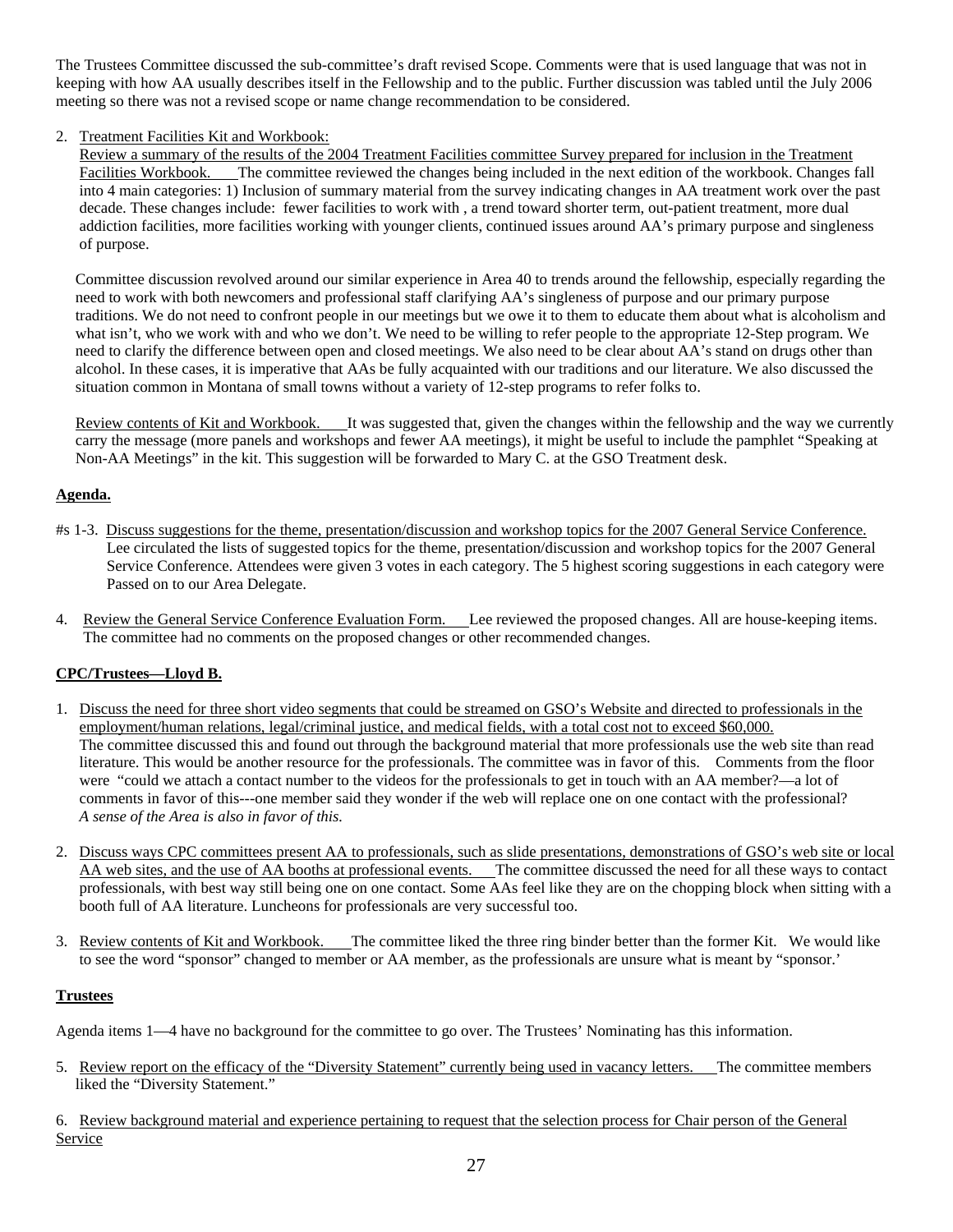Board be expanded to include past Class B trustees as candidates. The background indicates that Class B trustees have always qualified as candidates for Chair person of the General Service Board, but Class A trustees have been chosen. There is concern that we may be running short of qualified non-alcoholics (Class A trustees) who would want to fill the position of Chair person of the General Service Board. A comment from the floor was that this is simply a request to recognize that there may be a need to use Class B trustees down the road. *A sense of the Area shows that we are in favor of this.* 

- 7. Discuss recommendation from the General Service Board to approve the revised Bylaws of the General Service Board of Alcoholics Anonymous. The committee was in favor of this recommendation.
- 8. Discuss recommendation from the General Service Board to approve the revised Certificates of Incorporation of the General Service Board of Alcoholics Anonymous, Inc. The committee was in favor of this recommendation.

## **Election of Area 40 Archivist**

Tom W. (past Area 40 Archivist) was invited to come and share the duties of the Area 40 Archivist, primarily that this position is a non-rotating, long -term commitment of a minimum of 5 years—hopefully. The Area 40 Archivist would attend all Assemblies and Roundups by invitation and provide an Archives display. All duties of the Area 40 Archivist are listed in the Policy and Procedures manual for Area 40.

Two men stood for this position—Gerry R., and Lee T. **Gerry R. is our new Area 40 Archivist.**

## **DCM Breakout Session, led by past Delegate.**

I thank Earl F. for providing me with notes of the DCM Breakout session which took place after the Standing Committee reports Saturday evening.

## Would Area 40 be interested in an Area-wide 800 number hotline?

Comments: An area wide hotline could be made available through AIRPAGE out of Helena for a cost of around \$1070 / month. This is close to the amount that two (2) districts currently pay for the service in their Districts. AIRPAGE stated that they could serve the entire state or all of Area 40. This would require a lot of communication between the DCMs to insure that the list of contacts was accurate and current. There were some questions of integrity with AIRPAGE giving out billing information. The sense of the group was that this would be worth bringing forward as an agenda item for this fall.

### Is there a possibility of or have we ever had an Area hosted CPC luncheon?

Comments: The Area CPC committee has participated in events like the Governor's Council on Aging, and state-wide Health Fairs, but we have never hosted an area wide CPC luncheon. Some reasons stated were travel and time concerns of the professionals. The professionals would prefer to have local resources. Some professionals seem to be very uninformed or misinformed. It seems that we always have to reeducate after staff changes. Suggestions to assist in providing information to professionals was to use the AA Fact Sheet, repetition of our message, cooperation of the Districts and try to participate in continuing education or training sessions.

### What are some different experiences of DCMs who have put on workshops within their Districts?

Comments: Ask and they will come. Put on GSR Schools and invite non- locals to participate; this seems to generate a better turnout. Have workshops on a separate night than the regular District meeting. Encourage District Committee chairs to do their own workshop. Make hosting a workshop a responsibility of each District Committee service position. Have a Special Events Chair. Do a Service Fair. (see the January issue of Box 459) Ask the Groups of the District to host workshops. One District said they asked a group from the District to provide a 30 to 45 minute presentation on one tradition from the "Traditions Checklist" before or after each District meeting.

### Do District Committee Chairs have the right to vote on District business?

Comments: A poll of the DCMs present showed these results: 10 Districts give the right to vote to the committee chairs, 2 Districts do not allow committee chairs to vote and 2 districts were absent. Concept 4 "The Right of Participation" was stated in the discussions. One comment was, "We try to make sure that the votes are weighted to the GSRs or the Groups. (make sure the groups represent at least 2/3 of the total votes). This is definitely a group conscience issue. Having committee chairs vote can cause a group overbalance if several committee chairs belong to a particular group, but this should not be a problem if principles are practiced and we always try to do what is best for AA as a whole.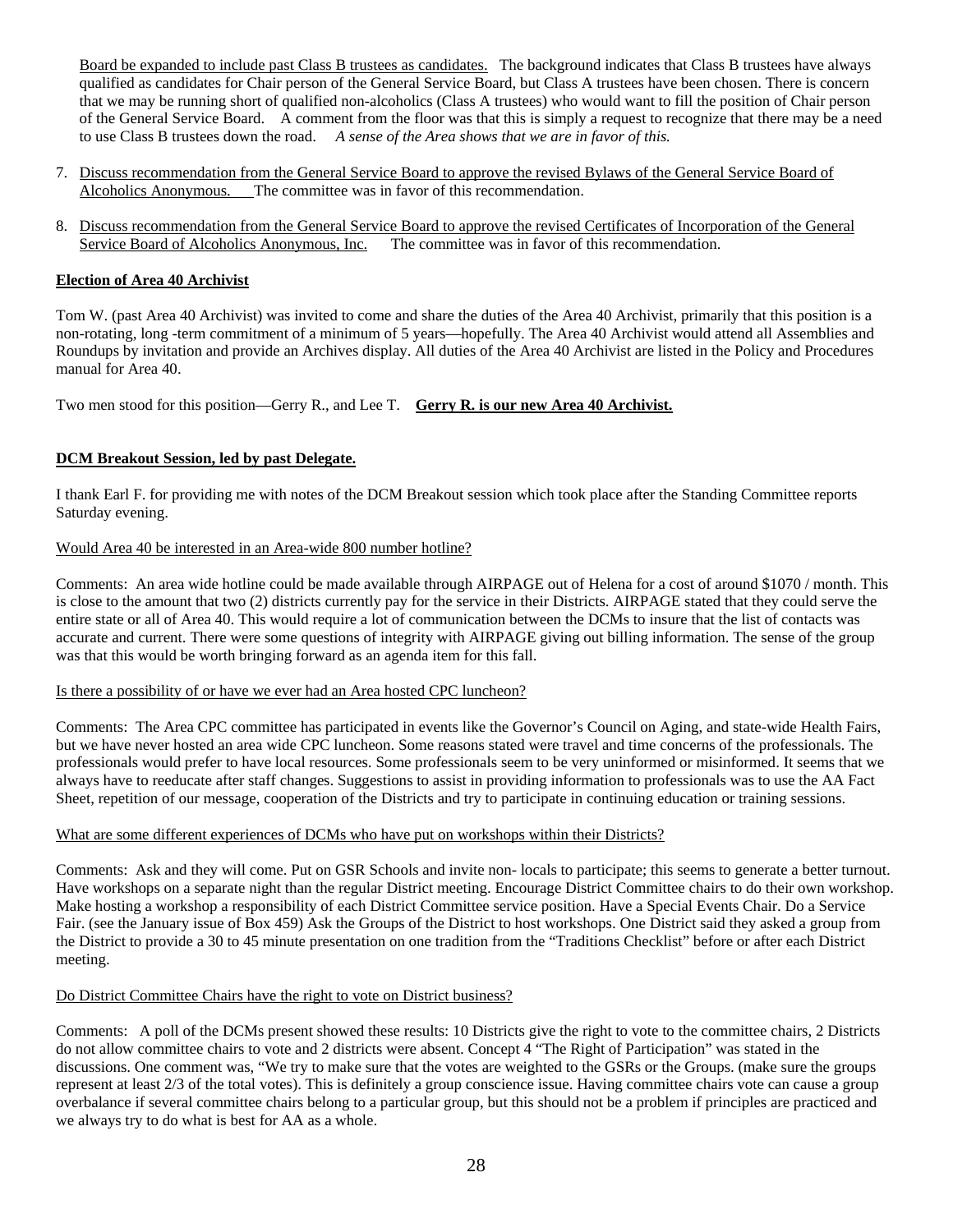## If a district wanted to start filling District Committee chair positions, what position should be a priority?

Comments: It depends on who is willing to serve and what they would like to do. The needs of the District should dictate the priorities. Answering service is the committee most important to the still suffering alcoholic. Whatever the committee, get some help from other members. It is far better to have an actual committee that just a committee of one.

## Do you think that there are "Dark" Districts in Area 40, and if so, what are some things that we can do to help them become active?

Comments: The number of members willing to do service work seems to be cyclical. It seems to be 10% of the people doing 90% of the work. We have trouble overcoming a lack of participation. There seems to be a lack of or no Spirit of Rotation. We need to fulfill the responsibilities of the DCM. Show enthusiasm and actually walk the walk, not just talk the talk. Take meetings to the groups who are not showing up or participating. Encourage sponsorship, especially into service. Try service workshops and be persistent. Pass on the experiences that you have had to the new trusted servants.

#### What can we do with people who won't fulfill the responsibilities of their position?

Comments: Bring this to the attention of the District and ask for guidance. Talk to the people and see if they really want to serve and inform them of what their responsibilities are. If they won't or can't serve, ask them to step down so that the District can replace them.

## **GSR Breakout session chaired by Mark and Robbie S.**

The Ask-it-Basket had no questions in it, so we used a sharing session format. The group suggested five topic for discussion:

- A. How to gain participation for Business meetings so that there is an informed group conscience.
- B. How do various groups decide on splits.
- C. Accountability from trusted servants: standards for group treasurers.
- D. Increasing interest in service.
- E. Handling difficulties during a meeting: specific references to personal Higher Power.

A.) Sponsorship is the key. Newcomers need the guidance of an active sponsor. We give newcomers too many options. Tell them to "get in the car". –Groups have found food to be helpful!! One group hosts their monthly business meeting in individual homes with potlucks. They call the event a Member's Meeting.—Others reminded us to keep meetings short and sweet. The average meeting length was between 30—60 minutes. One group has a "Mini-meeting" of 5-10 minutes following a regular meeting. These minimeetings deal with one issue and might happen 3-4 time each month.---Another group has an agenda for all business meetings. Controversial issues bring people out for discussions. Also, have all service positions give reports. That gets that group of people to the meeting.

B.) Most sharing centered around having groups actively discuss who needs the support. This way of forming a group conscience is successful.---Some groups use percentages that are set but listen to the needs from district, area, and GSO.---One group has accepted the challenge of sending the amount of money per member that GSO has calculated it would take for us (AA as a whole) to be fully self supporting.

C.) Many felt that accountability among trusted servants was very important. Encouraging accountability begins with not railroading individuals into jobs. –It was mentioned that often, we need to help people quit. Some people realize they can't do the job but don't know how to quit.—In relationship to Treasurer reports, most groups have monthly reports from their trusted servant. They are expected to keep members updated so informed decisions can be made.

D.) In discussing how to encourage service participation, the following suggestions were offered: 1) Have topics at meetings specifically on service. 2) Offer consistent friendly encouragement to individuals. Remember to compliment each person on a job well done. 3) Have them "get in the car". Don't go to a District meeting without taking a new person. 4) Always talk positively about service. 5) Encourage sponsees to have a service job early!! 6) Consider using the responsibility pledge in the format of a meeting. 7) Lead by example. 8) Have term limits to service positions so that people don't feel like they have to serve "forever".

E.) Most important seems to be having a chairman who is willing to chair. Sometimes it is necessary to intervene when a speaker is talking too long or is way off topic.---Others said usually members of the group talk to individuals who are off topic or outside traditions.---Remind everyone religion is an outside issue.

### **Roundup reports**

### **Fall Roundup 2005—Missoula**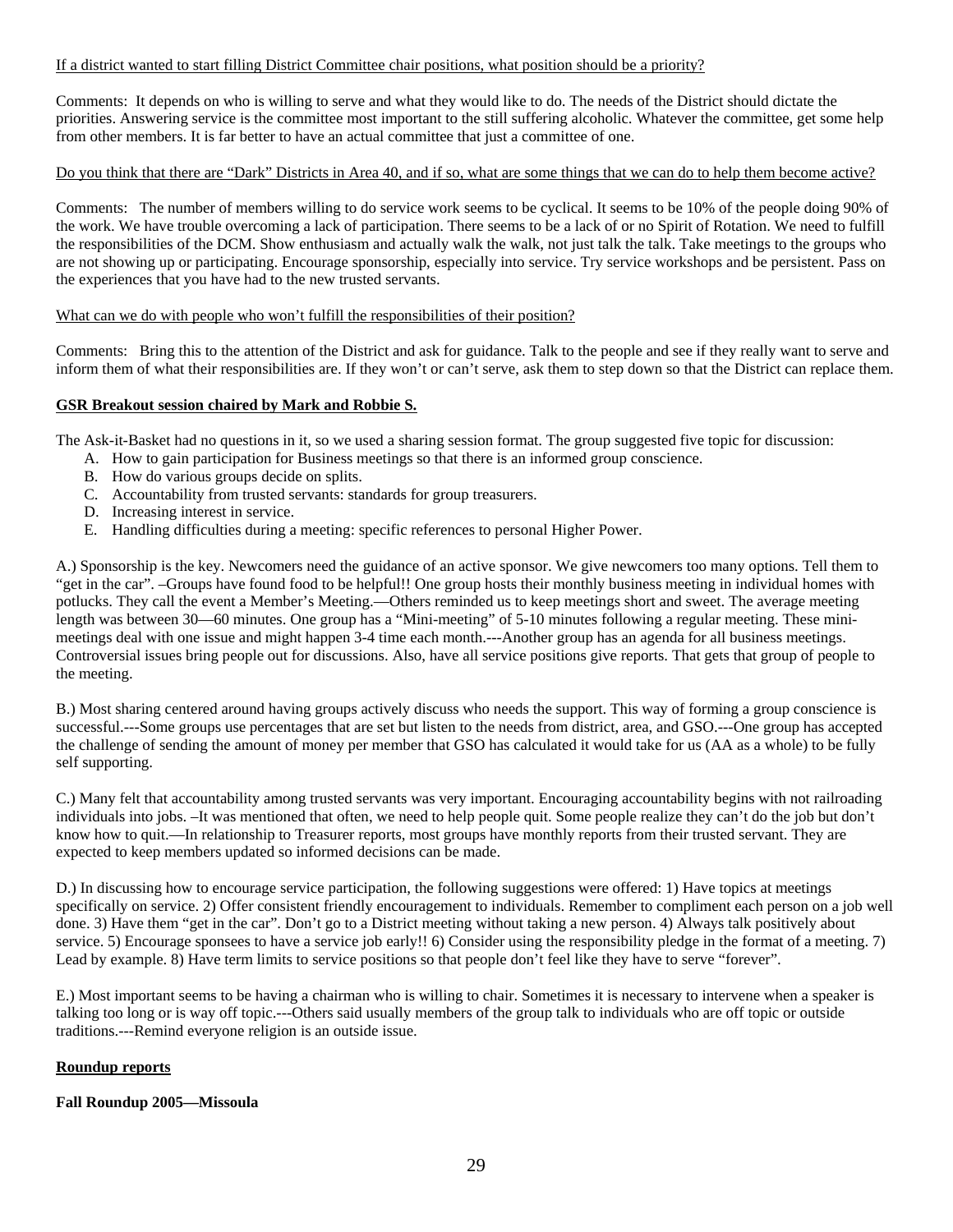Since the Roundup fell before the Fall Assembly, we were able to report on it at the Assembly last Fall. So, I will just recap that it was held in Missoula at the Doubletree Hotel on September 9-11, 2005. We had 585 registered attendees from all over the U.S. and came out in a healthy financial shape, able to send \$1000 in seed money to Bozeman for the Spring Roundup. There were workshop panels, an old-timer's meeting and some very inspiring speakers. In keeping with the theme of "We absolutely insist on enjoying life", members took part in a golf tournament, talent show, river walk and danced the night away after the banquet. Thanks to everyone who came and participated. As our Roundup Chair, Kristi, put it: "It was an awesome experience we were honored to be a part of."

Report given by Julie R., DCM for District 81

### **Spring Roundup 2006--Bozeman**

The 2006 Area 40 Spring Roundup will be held in Bozeman the weekend of June 2-4, 2006. We have 5 out of town speakers coming, including an Alanon speaker for their luncheon. The committees are in place, and there are a lot of fun events planned. We've been having a lot of organizational meetings, but are keeping in mind that we ought not be organized.

I put out lots of registration forms yesterday, and they're all gone now, so we expect to be receiving them in the mail this week—we need to buy those plane tickets! You can also download the registration form from the Montana website (aamontana.org), and you will find it under upcoming events.

Gail M.- Roundup Secretary.

### **Fall Roundup 2006—Billings**

The Fall Roundup is going to be held in Billings on September 8-10, 2006. We are holding it at the Billings Hotel and Convention Center. The price for the rooms that we have blocked is going to be \$69 a night plus tax. They are blocking 75 rooms at this price. We have our speakers chosen and they are: Don S. from Lockwood, Roger B. from St. Louis Park, MN, Donna E. from Bellingham, WA.; and Mary B. from Essex, MT. will be our Alanon Speaker. We are not going to have a Saturday Night Banquet. We decided to only have an Alanon luncheon and a Sunday morning Brunch. This way, everyone that comes to the Saturday night Speaker Meeting will have the same opportunity to get front row seating instead of just the ones that attended the Banquet. There are plenty of great places to eat right in the area of the Convention Center. The price of the Roundup is as follows: Registration is \$15; Alanon luncheon is \$11; and the Sunday Brunch is \$11. We will be having a dance immediately following the Saturday night speaker. We brought Registration flyers to hand out to all Districts to pass out and have some on the back table to take also. We are looking forward to seeing everyone in Billings in September. Thank you for allowing me to give this report.

Don B., Fall 2006 Roundup Chair.

### **West Central Region Alcoholics Anonymous Service Conference**

The WCRAASC was hosted by Area 36 in southern MN this year. The conference meeting place rotates among the eight Areas within the West Central Region. The purpose of the conference is to bring unity among members, groups, and Areas in the Region, discuss upcoming General Service Conference agenda items, and share experience, strength, and hope. With 480 AA members attending this year, we did discuss and share. Starting Friday afternoon with an AA meeting followed by the opening and welcome, and the first of four general sessions. Presenters shared on the topic: "Sponsorship—Change in the Alcoholic Coming to AA". Then we met the Area Delegates with brief highlights on their Areas. This was followed by the first of three discussion sessions for the General Service Conference agenda items. There are no votes or decisions made at these sessions, just information shared and understanding gained.

On Saturday morning we jumped in with both feet. The topic of General Session 2 was "Service, Responsibility, and Accountability" presented by Area 41—Nebraska. Next was the first of two break-out sessions with five topics in five rooms. It can be tough to decide which one to attend. The first five were DCM, Literature, PI/CPC, Delegate/Trustee, and Newsletter. Topics of discussion in each break-out were chosen by the members attending. After lunch, the second break-out session topics were Archives, General Service Representative, Grapevine, Corrections/Treatment, and Area Officers. If anyone has a deeper interest of the discussion from any or the entire break-out sessions, then ask. I have the complete minutes of every break-out session.

After a short break, general session 3 topic was "Self-Support—An Informed Group Conscious" presented by Area 76—Wyoming. After the general session we got back to the General Service Conference agenda items until supper time, after which, we were treated to an open speaker meeting. Our speaker was Dorothy W., Trustee-at-Large, US. This is when I learned more about the phrase "Drunker than a pig". It may be one of those where you had to be there to really get it. I also got what I like to call my memorable quote, "God doesn't choose the qualified, He qualifies the chosen". After listening to Dorothy, we dug into the Ask-it-Basket to hear questions and answers from members attending the conference, after which we again returned to the upcoming agenda items before retiring for the day.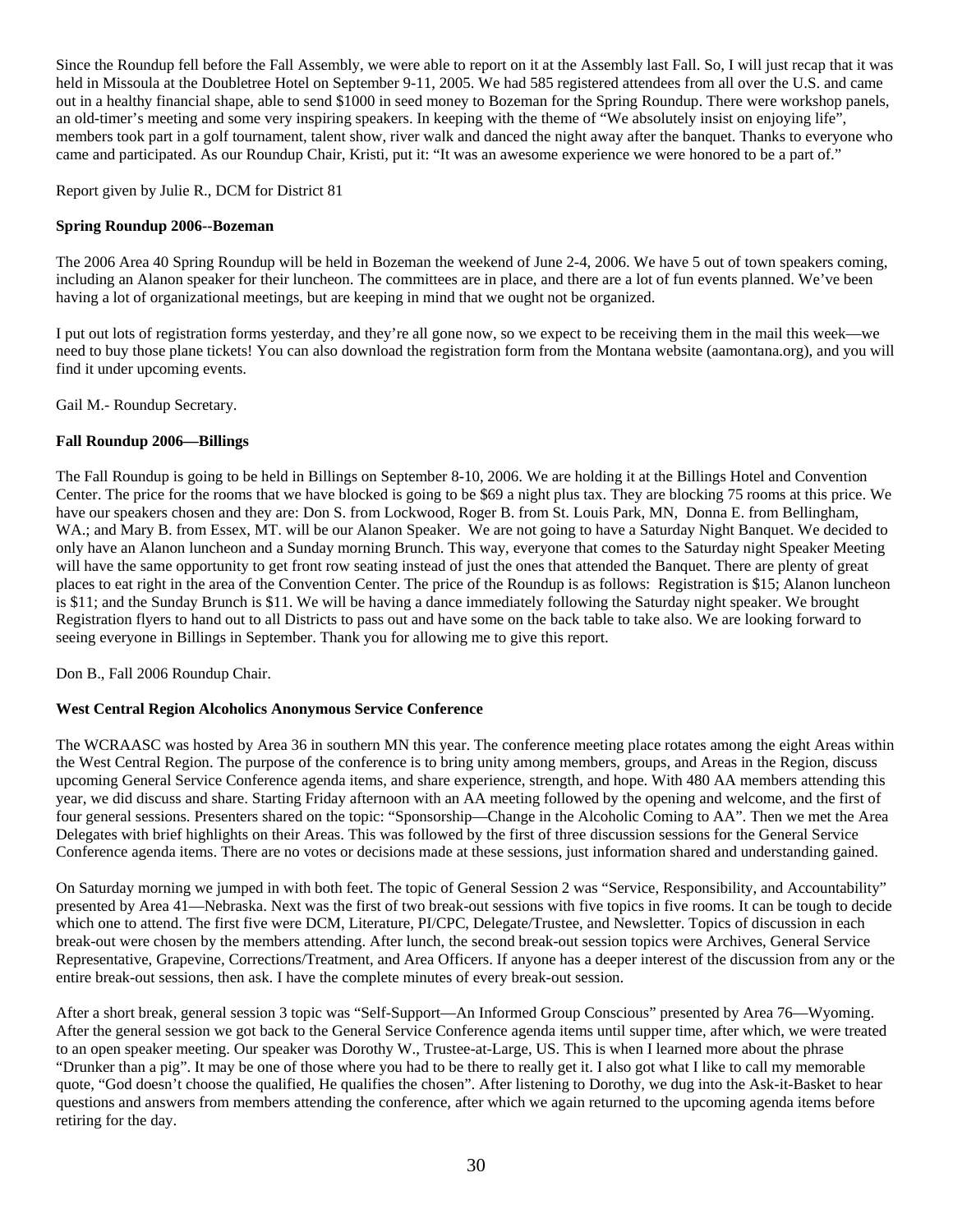On Sunday morning, we started with the Regional Trustee report given by Chuck B., West Central Regional Trustee. The Fourth general session topic was "Passing It On In A Changing World" presented by Area 35—Northern Minnesota. This completed the conference. I'd like to say thank you to all the people that helped me to make this report possible—Scott W., Andrew W., Julie R., Mary H., Linda B., Terry S., Clark P., Robbie S., Eric. I am very sorry if I forgot anyone that contributed to this report. Once again, thank you Scott and Area 40 for allowing me the opportunity to stand before you today.

In Service, Conrad M., DCM District 91.

## **Flathead Valley Intergroup Report**

Flathead Valley Intergroup represents the AA groups throughout District 91. Our monthly newsletter is mailed out to group reps from Polson to Eureka and individuals who request it. We continue to have wonderful representation from groups in the valley at our business meetings and birthday celebrations. We have a full complement of officers and committee chairs. We continue to provide the answering service and District meetings list to help carry the message and let folks know where our meetings are, and why we are here.

Our annual campout was well attended last year. We also had an awesome pig roast for the first time at the campout, which of course brought wonderful opportunity for more service work. The campout this year will again be at Emery Bay on the east shore of Hungry Horse reservoir tentatively set for July 14-17, 2006. Our speakers last year were excellent, and those scheduled for this year will likely be just as good. Please come and join us this year. We would love to have you enjoy the weekend with us.

Our annual Thanksgiving feast, valley wide sobriety birthday party and dance/Karaoke night was, as usual, a pretty big deal with lots of folks, lots of food and lots of fellowship. The New Year's Alkathon was also a smash this year.

We have enjoyed being invited to different groups in the area including Eureka, and Kalispell. This month we will be having our business/birthday meeting in Whitefish at the 1<sup>st</sup> Presbyterian Church on the  $29<sup>th</sup>$  starting at 6:30 pm for the business meeting with the birthday meeting to follow at 8:00 pm.

Our entertainment committee continues its fantastic commitment to fun and fellowship with its announcement for a "Cinco de Mio Party" at the Came to Believe group located at 133 6<sup>th</sup> Street West, Columbia Falls, MT. This of course will be on the 5<sup>th</sup> of May. If a group in the area would like to invite Intergroup for a business/birthday meeting, and has enough room for a big crowd of fun loving sober individuals, come visit us at the Intergroup business meeting at least 2 months before the planned date.

Yours in Service, Brian M., chairperson of Flathead Valley Intergroup, PO Box 2592, Columbia Falls, MT 59912

### **Past Delegate Sharing –Ed M.—Panel 38 Delegate serving 1988 and 1989.**

My sobriety birthday is August of 1973. I came to my first Assembly in 1974, and have attended many Assemblies since then. When I was serving as Panel 38 Delegate, we the last group of Delegates to have the General Service Conference in the Roosevelt Hotel, and have lunch with Lois W. before she passed on.

Jumping off of an aircraft carrier at 3am does not make any of the 6500 crew very happy. It is very hard to retrieve anything out of the water from the deck of a ship like this, and I'm not so sure they wanted to leave me there. A friend—who had not been around for a couple of months—had been in treatment, and invited me to an AA meeting. However, it took me two more years of drinking before I joined AA and stayed.

Assemblies and all types of service work have always been an uplift for me. I hope to see all of you at the Fall Assembly. Thank You!

### **Past Delegate Sharing – Mark S.—Panel 44 Delegate serving 1994 and 1995.**

My sobriety birthday is February 26, 1980, and I was not on a winning streak when I got here!! I started going to Assemblies in 1982 as the Alternate GSR of my home group in Oklahoma. I then moved to Montana where I got into service work right away, as no one else wanted to do it!! My service position of Monday night coffee maker still means the most to me. The home group members gave me a key to open up and make coffee. That meant that I could not take a drink Tuesday, because I had to make coffee the next Monday!! You know what mean if you drank like I did.

Suiting up and showing up is what service is all about. My service jobs of District Corrections Chair and Area 40 Corrections Chair were great service jobs. These were not full of immediate satisfactions, other than I'm staying sober. I also got to leave jail when I wanted to!! Another benefit of being in service is that I have met and know people from all of Area 40. What a treat.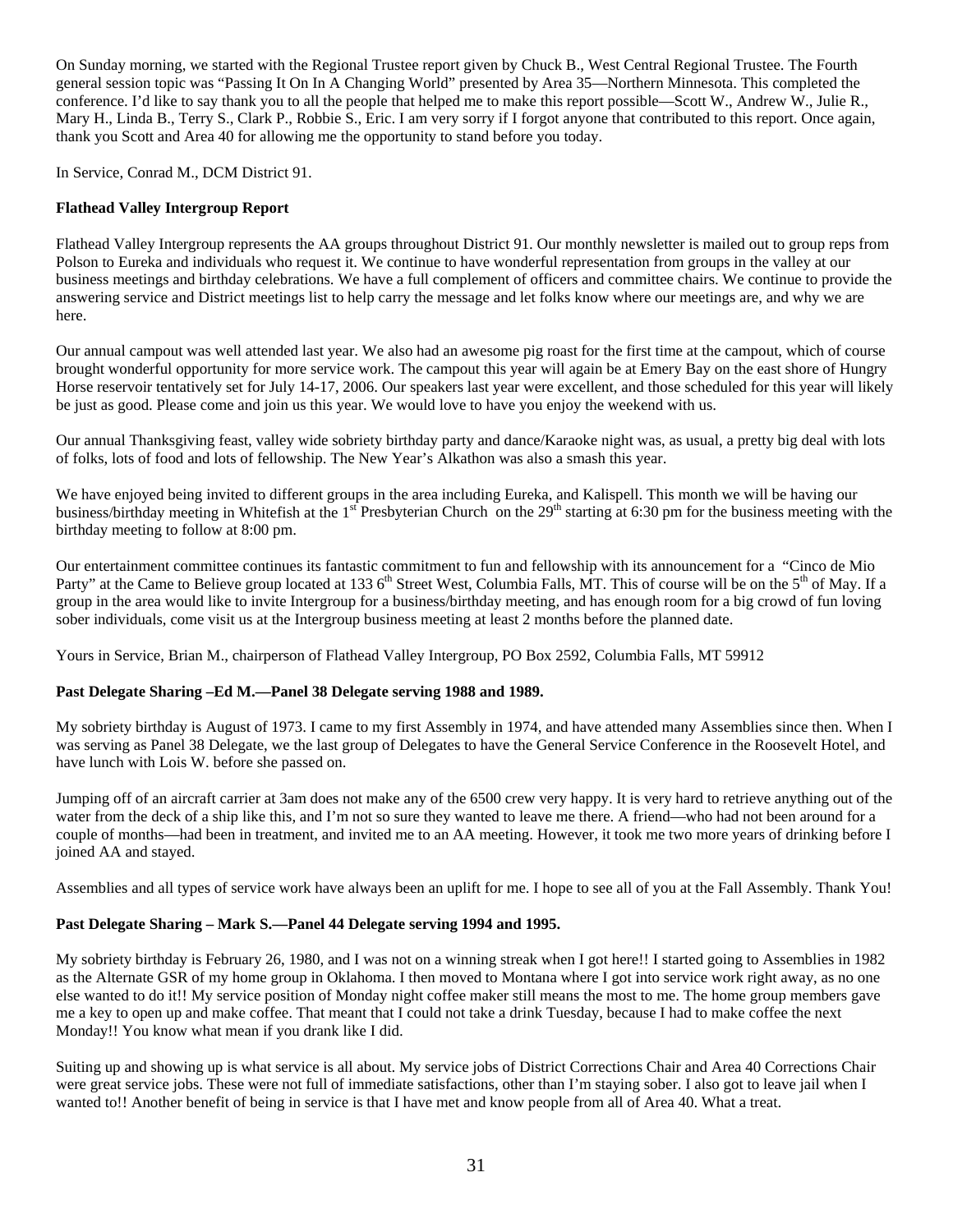At the Fall Assembly of 1993, I was elected Delegate for Area 40. Bob H. helped me a great deal throughout my time as Delegate, and we became closer friends. People in Service do stay sober. Your next Delegate is most likely sitting in this room. The 3<sup>rd</sup> Legacy Procedure that we use for elections is unlike any other election process used anywhere else in the world.

I was suspicious of "them" in New York, but when I attended a Board weekend, my whole idea of "them" changed. They are just like "us". As a matter of fact, they may even argue more!! I was invited to go wherever I wanted in "Our" office in New York. There is just "us"—no "them". I encourage you to get beyond the us and them—it's all "us".

There are some very strong opinions at the General Service Conference, and I learned how to express my views, no matter the outcome. My wife, Robbie, gave me great support while at the Conference.

A memory from the Conference was that we thought we had lost the trustee from Australia at a Yankee baseball game we attended, but it turned out that he left the game early, and beat us back to the hotel!! I have met people from all over the world at our International Conventions. These parties are a blast—go if you can!! Thank You.

#### **Floor Motions and their outcomes.**

- **1.** The Area Chair appoint an ad hoc committee comprised of three current members of the Area Committee to review, edit and finalize the revised Policy and Procedures Document. The Committee's work will be completed and the final document made available to the fellowship via the Area 40 website on or before August 20, 2006 so that it can be considered for adoption at the Fall 2006 Area 40 Assembly.
	- Floor comment: We want to finalize this important document—This is not an emergency; the Committee is working on this Document now, so let them do their work—Stay with our current Policy and Procedures document which is One we have been using since 2001.

*This motion was voted on, and it failed. A motion to reconsider also failed.* 

**2.** Since last year our Area's contribution to the Delegate's General Service Conference expense was \$4,900, and it appears we can afford that amount again this year, I would like to see us continue our Area's efforts to become self supporting and so move that we increase our contribution (line item 30) from \$2,699 to \$4,900 again this year.

Floor comments were in favor, and *the motion was voted on and it passed.* 

Minority opinion was that the groups did not receive a chance to review this item, and it may be necessary to make this an agenda item.

This concludes the minutes from our Spring 2006 Assembly. A reminder that agenda items need to be to our Area Chair by July 1, 2006. Scott W. leaves for New York April 26, 2006.

### **See you at our Fall Assembly September 16-17, 2006 at the Yogo Inn. Make reservations early!!**

Yours in Service, Paul W., Area 40 Secretary.